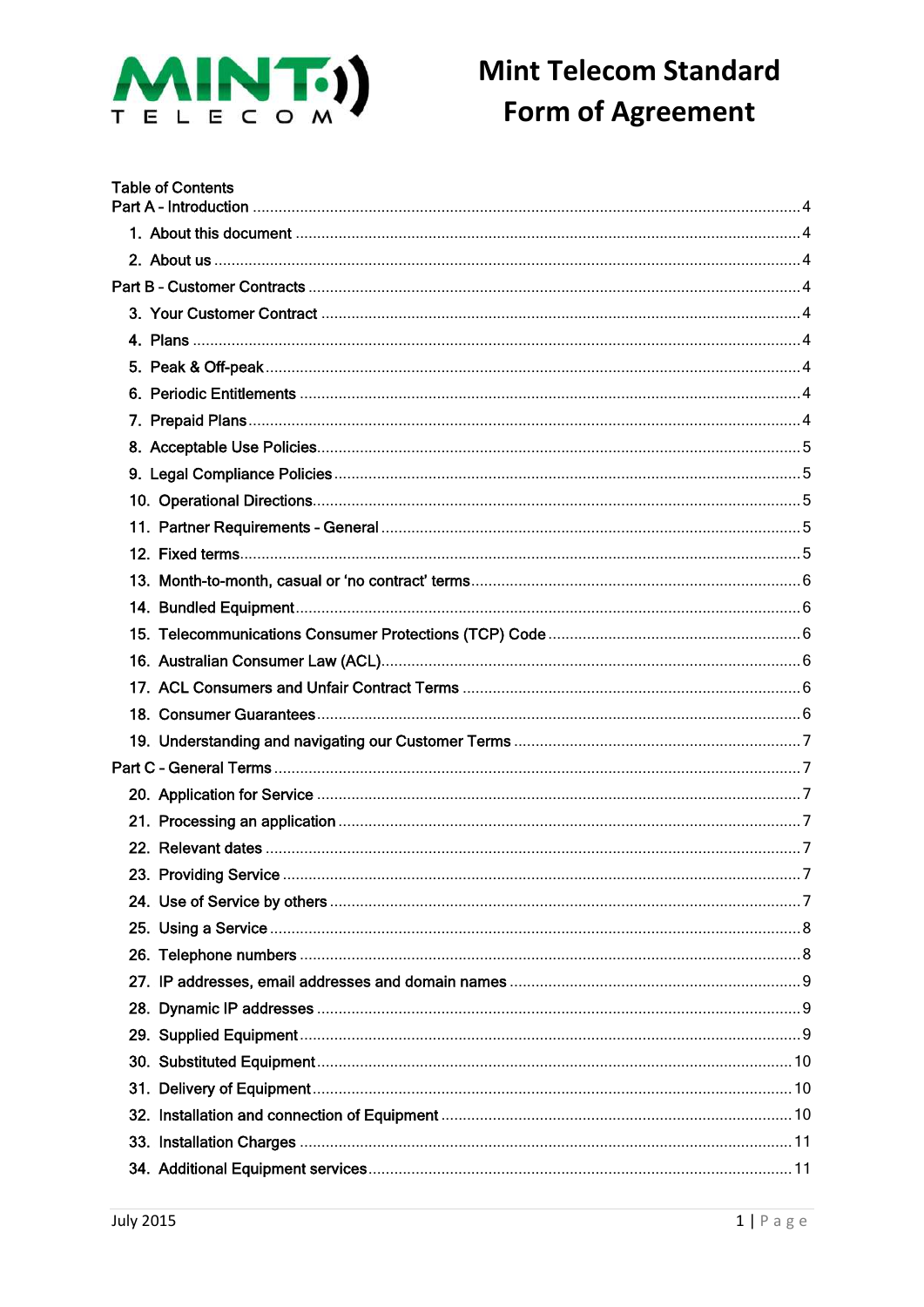

| 40. Rights and remedies for non-PDH goods costing no more than \$40,000 12 |  |
|----------------------------------------------------------------------------|--|
|                                                                            |  |
|                                                                            |  |
|                                                                            |  |
|                                                                            |  |
|                                                                            |  |
|                                                                            |  |
|                                                                            |  |
|                                                                            |  |
|                                                                            |  |
|                                                                            |  |
|                                                                            |  |
|                                                                            |  |
|                                                                            |  |
|                                                                            |  |
|                                                                            |  |
|                                                                            |  |
|                                                                            |  |
|                                                                            |  |
|                                                                            |  |
|                                                                            |  |
|                                                                            |  |
|                                                                            |  |
|                                                                            |  |
|                                                                            |  |
|                                                                            |  |
|                                                                            |  |
|                                                                            |  |
|                                                                            |  |
|                                                                            |  |
|                                                                            |  |
|                                                                            |  |
|                                                                            |  |
|                                                                            |  |
|                                                                            |  |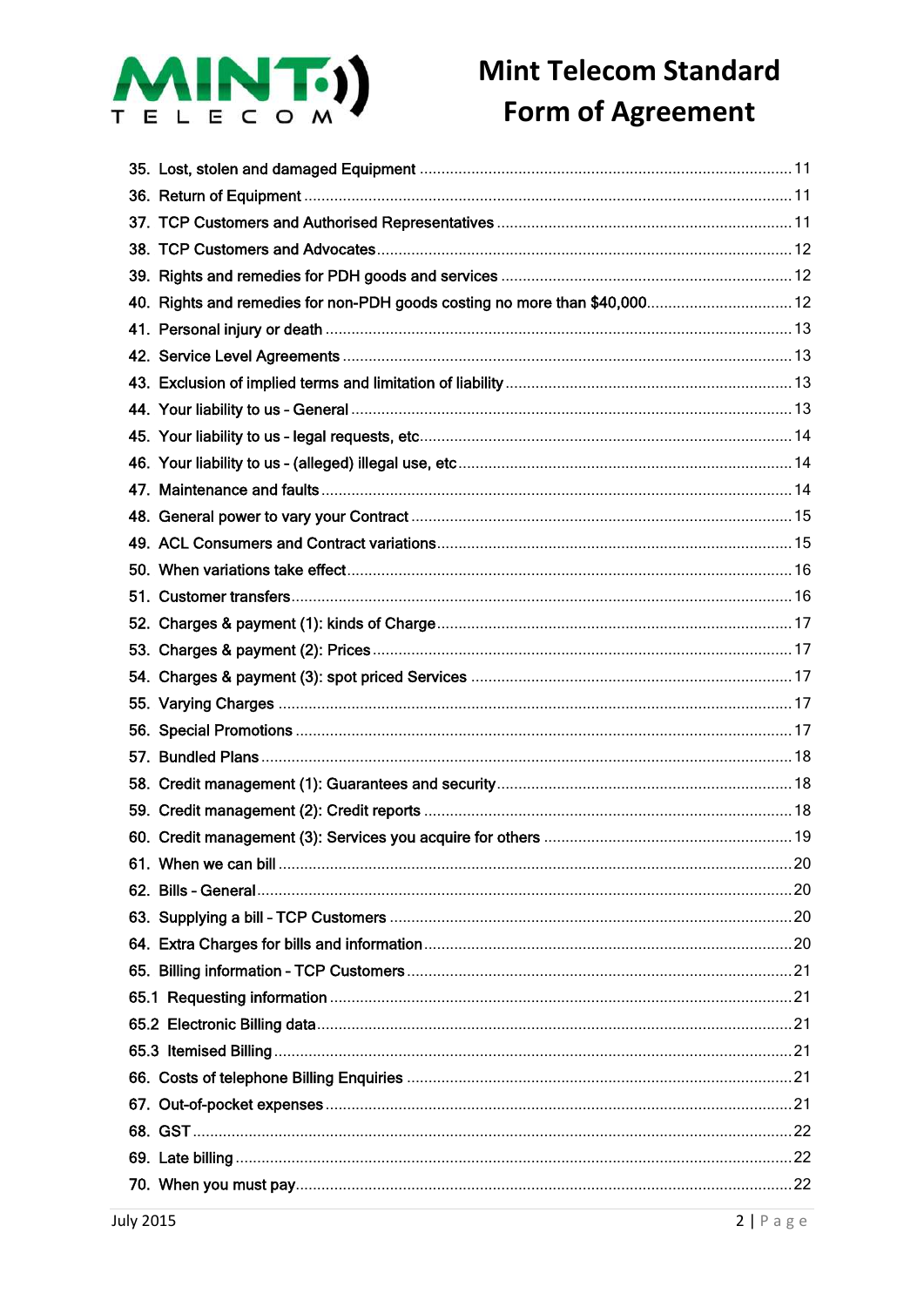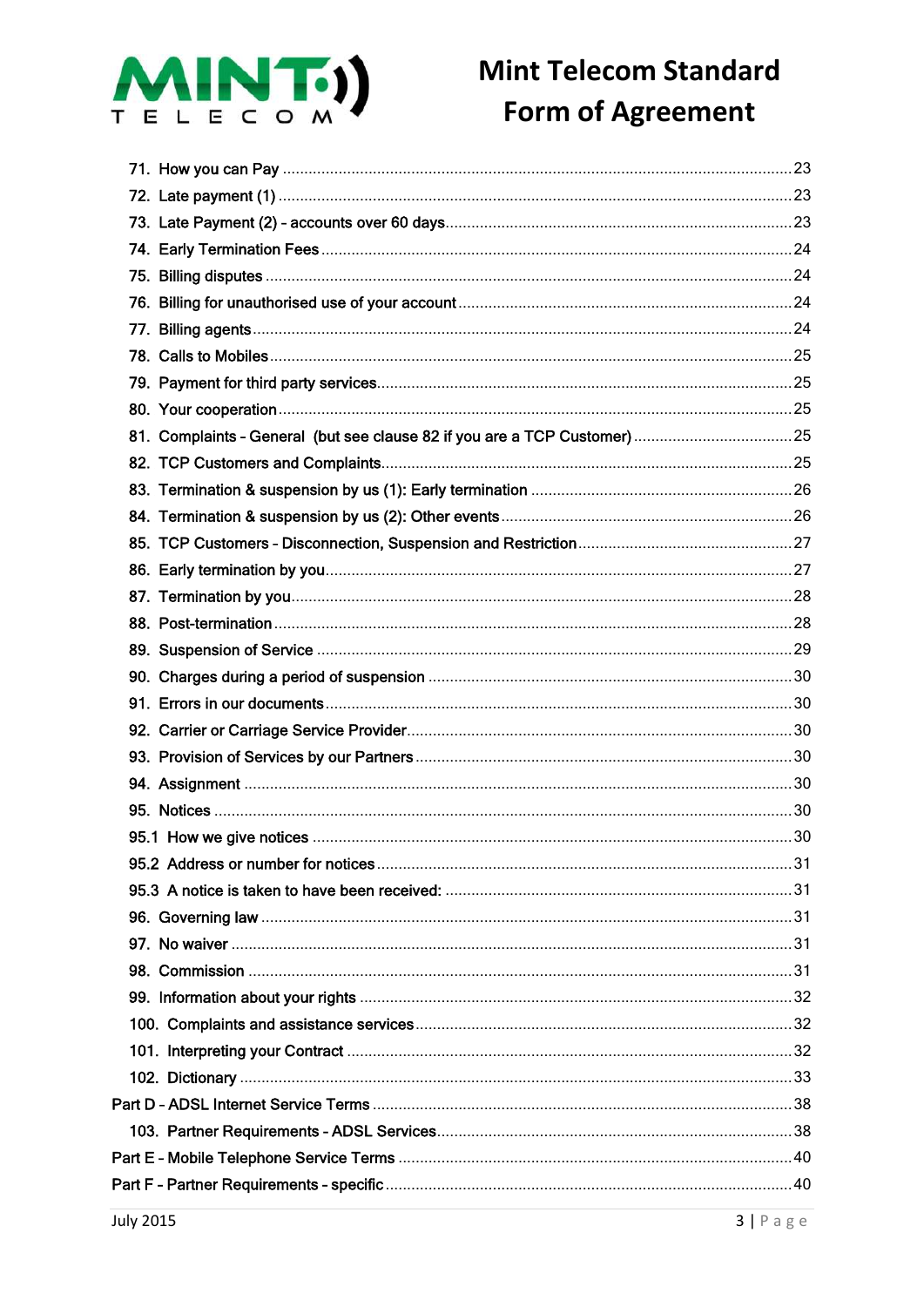

105. We notify you of the following Partner Requirements:.............................................................40

### Part A – Introduction

### 1. About this document

This is Mint Telecom's Standard Form of Agreement under section 479 of the Telecommunications Act, called our 'Customer Terms'.

#### 2. About us

Mint Telecom or 'we' means Mint Telecom Pty Ltd, ABN: 53 605 822 062.

### Part B – Customer Contracts

### 3. Your Customer Contract

We supply Service under a Customer Contract or Contract that includes:

- (A) THIS PART B,
- (B) THE GENERAL TERMS IN PART C, AND
- (C) ANY SERVICE TERMS FOR THE SERVICE.

SERVICE TERMS FOR OUR MAIN SERVICES ARE IN PART D TO PART E BELOW.

#### 4. PLANS

(A) MANY SERVICES ARE AVAILABLE UNDER DIFFERENT PLANS, EACH WITH ITS OWN FEATURES, ENTITLEMENTS, CONTRACT PERIOD, CHARGES AND SPECIAL CONDITIONS.

(B) YOUR CONTRACT ALSO INCLUDES THE TERMS OF ANY PLAN YOU SELECT.

#### 5. PEAK & OFF-PEAK

(A) A PLAN MAY SPECIFY CERTAIN DAYS AND/OR TIMES AS PEAK OR OFF-PEAK.

(B) DIFFERENT CHARGES, ENTITLEMENTS OR TERMS MAY APPLY IN PEAK AND OFF-PEAK PERIODS. THE PLAN WILL INDICATE HOW THAT APPLIES IN EACH CASE.

#### 6. PERIODIC ENTITLEMENTS

(A) A PLAN MAY INCLUDE THE RIGHT TO USE A CERTAIN AMOUNT OF A SERVICE DURING A CERTAIN PERIOD.

E.G. AN INTERNET PLAN MIGHT LET YOU DOWNLOAD 100 GIGABYTES OF DATA EACH MONTH AT NO EXTRA COST.

E.G. A LOCAL CALL PLAN MIGHT LET YOU MAKE 50 LOCAL CALLS EACH MONTH AT NO EXTRA COST.

WE CALL THESE PERIODIC ENTITLEMENTS.

(B) UNUSED PERIODIC ENTITLEMENTS DO NOT CARRY FORWARD AND ARE NOT REDEEMABLE FOR CASH OR OTHER CREDIT.

(C) IF YOU EXCEED YOUR PERIODIC ENTITLEMENT, EXTRA CHARGES MAY APPLY OR A SERVICE MAY BE LIMITED IN SOME WAY. YOUR PLAN WILL GIVE DETAILS.

#### 7. PREPAID PLANS

FOR A PREPAID PLAN:

(A) PREPAYMENTS ARE NOT REDEEMABLE FOR CASH OR OTHER CREDIT.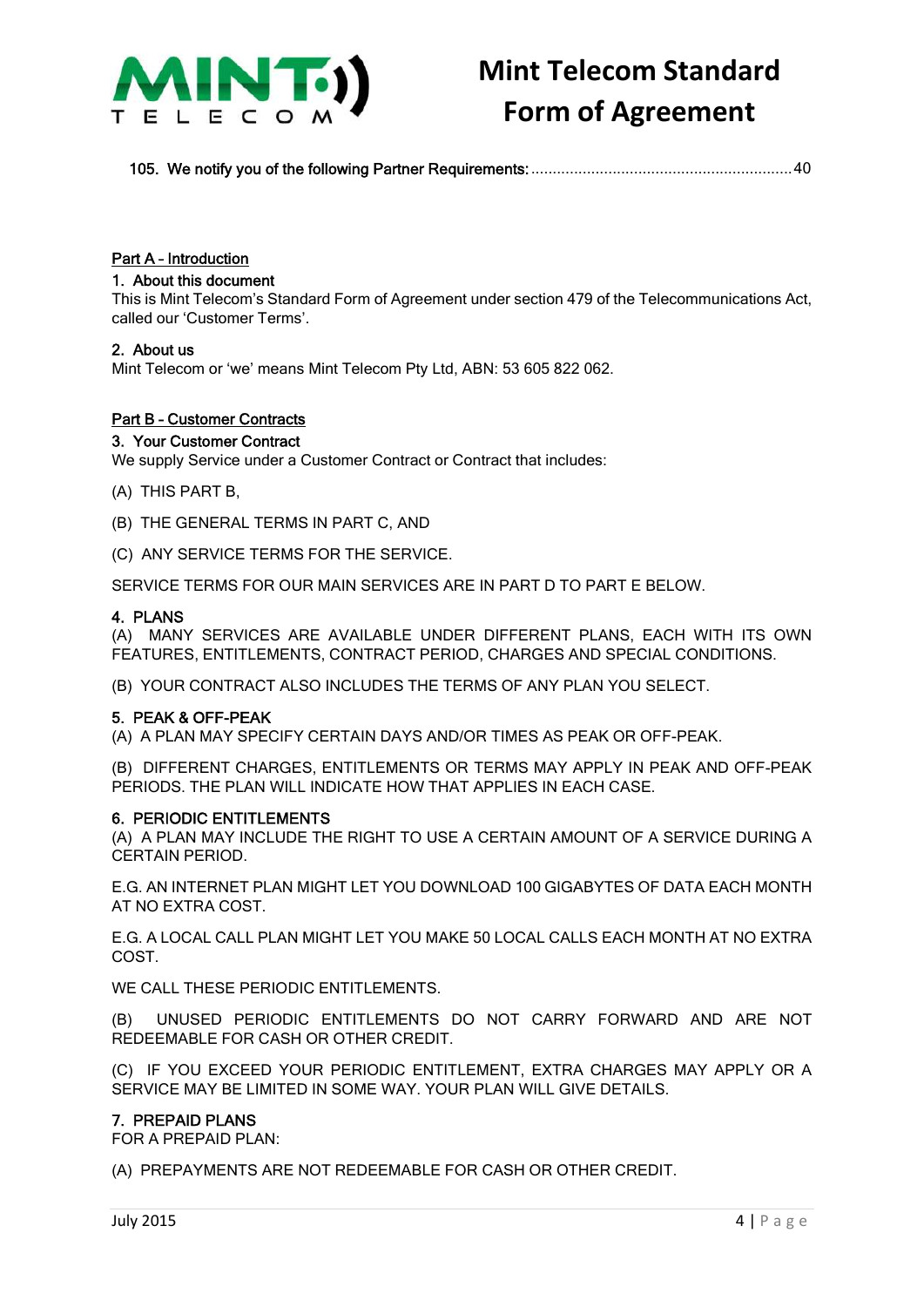

(B) THE PLAN MAY SPECIFY A USE-BY DATE I.E. A PERIOD AFTER WHICH ANY PREPAID ENTITLEMENTS THAT ARE NOT USED EXPIRE WITHOUT REFUND. UNLESS A PLAN SPECIFIES OTHERWISE, A USE-BY DATE OF ONE YEAR APPLIES TO ALL PREPAID PLANS.

(C) PREPAYMENTS ARE NOT TRANSFERABLE BETWEEN PLANS – IF YOU CHANGE PLANS, THERE IS NO CREDIT FOR UNUSED PREPAID ENTITLEMENTS (UNLESS THE PLAN STATES OTHERWISE).

(D) WE MAY SPECIFY MINIMUM AND/OR MAXIMUM PREPAYMENTS THAT YOU MAY MAKE.

(E) WHEN YOUR PREPAID ENTITLEMENTS ARE USED UP WE MAY CEASE PROVIDING SERVICE. WE ARE NOT RESPONSIBLE FOR THE CONSEQUENCES OF SERVICE CEASING.

### 8. ACCEPTABLE USE POLICIES

(A) WE MAY PUBLISH AN ACCEPTABLE USE POLICY FOR A SERVICE OR PLAN.

(B) AN ACCEPTABLE USE POLICY WILL BE DIRECTED AGAINST ABUSIVE, ANTISOCIAL, ILLEGAL AND/OR GROSSLY UNREASONABLE USE OF A SERVICE.

(C) YOU MUST COMPLY WITH AN APPLICABLE ACCEPTABLE USE POLICY.

### 9. LEGAL COMPLIANCE POLICIES

(A) WE MAY PUBLISH A POLICY DIRECTED TO ENSURING THAT THE USE OF A SERVICE COMPLIES WITH ALL LAWS.

(B) YOU MUST COMPLY WITH SUCH A POLICY.

#### 10. OPERATIONAL DIRECTIONS

(A) ACTING REASONABLY, WE MAY GIVE OPERATIONAL DIRECTIONS ABOUT A SERVICE.

(B) OPERATIONAL DIRECTIONS WILL BE DIRECTED TO THE SAFETY, SECURITY OR RELIABILITY OF FACILITIES, COMPLIANCE WITH LAWS OR DEALING WITH AN EMERGENCY. WE WILL ONLY GIVE AN OPERATIONAL DIRECTION AS AND WHEN REASONABLY NECESSARY.

(C) YOU MUST COMPLY WITH AN APPLICABLE OPERATIONAL DIRECTION.

#### 11. PARTNER REQUIREMENTS – GENERAL

(A) TELECOMMUNICATIONS SERVICES, INCLUDING MANY OF OUR SERVICES, ARE COMMONLY PROVIDED BY MEANS OF PARTNER FACILITIES, PROVIDED BY THIRD PARTY PARTNERS.

(B) PARTNERS OFTEN HAVE THEIR OWN PARTNER REQUIREMENTS FOR THE USE OF THEIR FACILITIES AND WE MAY ONLY BE PERMITTED TO PROVIDE SERVICE TO YOU SUBJECT TO SUCH PARTNER REQUIREMENTS.

(C) YOU MUST COMPLY WITH APPLICABLE PARTNER REQUIREMENTS WE NOTIFY.

(D) ACL CONSUMERS IF A NEW OR AMENDED PARTNER REQUIREMENT IS MATERIALLY DETRIMENTAL TO YOU, YOU MAY HAVE WALK AWAY RIGHTS UNDER CLAUSE 49.

#### 12. FIXED TERMS

A PLAN MAY SPECIFY A PARTICULAR, FIXED OR MINIMUM TERM. IF IT DOES:

(A) A CONTRACT FOR THE PLAN IS A CONTRACT FOR AT LEAST THAT SPECIFIED TERM.

(B) EITHER YOU OR WE CAN TERMINATE THE CONTRACT AS AT THE END OF THAT SPECIFIED TERM, BY GIVING 30 DAYS' TERMINATION NOTICE.

(C) IF NEITHER OF US GIVES A TERMINATION NOTICE, IT BECOMES MONTH-TO-MONTH AFTER THAT SPECIFIED TERM.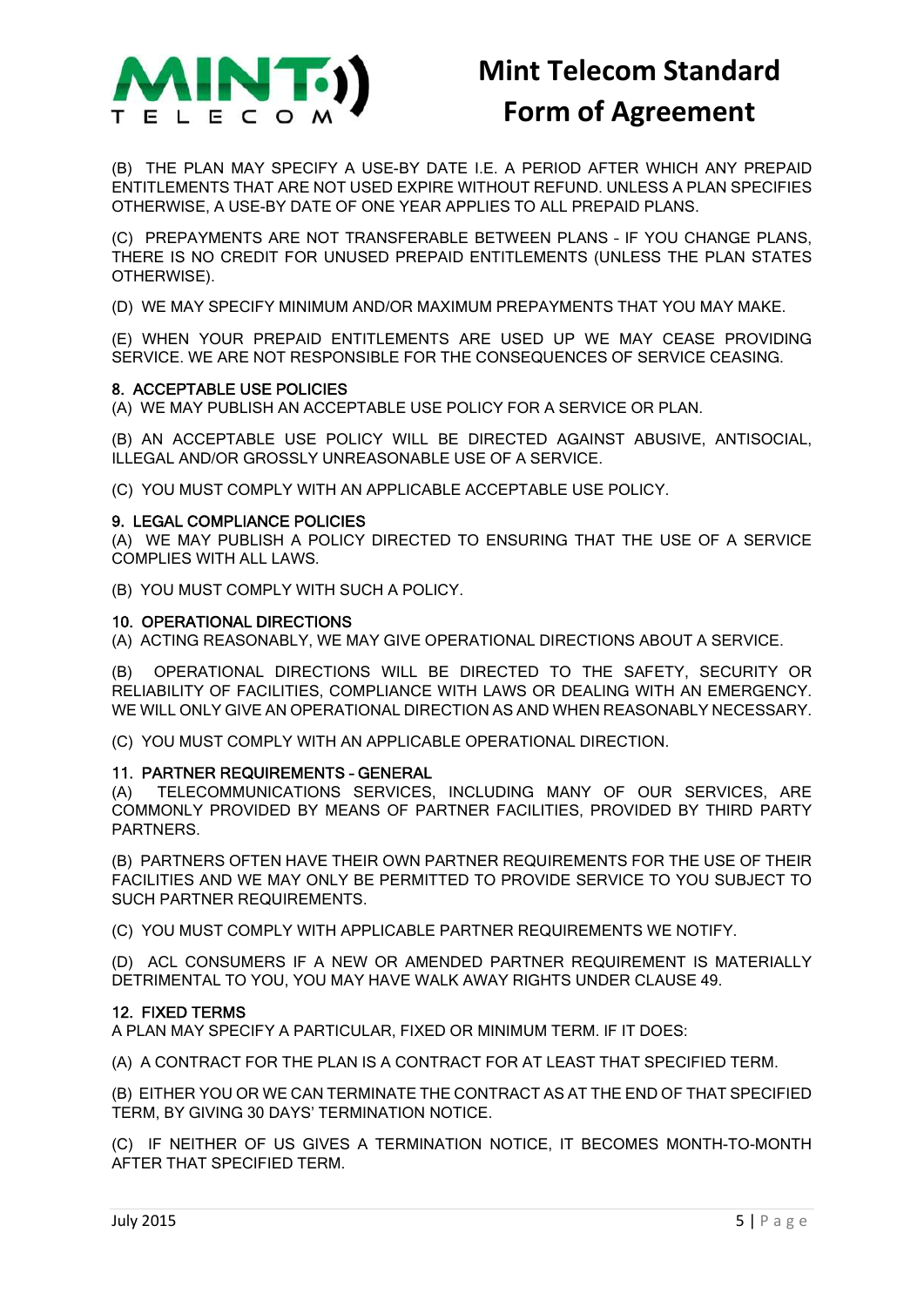

### 13. MONTH-TO-MONTH, CASUAL OR 'NO CONTRACT' TERMS

IF A PLAN OR CONTRACT IS DESCRIBED AS MONTH-TO-MONTH, CASUAL OR NO CONTRACT OR SIMILAR, YOU OR WE MAY TERMINATE IT ON 30 DAYS' NOTICE WITHOUT PENALTY.

### 14. BUNDLED EQUIPMENT

(A) UNDER SOME OF OUR PLANS, YOU WILL BE SUPPLIED WITH EQUIPMENT (E.G. A MOBILE HANDSET OR MODEM) WITHOUT PAYING ITS FULL PURCHASE PRICE ON DELIVERY (BUNDLED EQUIPMENT).

(B) BUNDLED EQUIPMENT MAY BE:

(I) FREE – IN WHICH CASE WE ABSORB ITS FULL COST;

(II) AMORTISED – IN WHICH CASE YOU PAY \$0 UP-FRONT AND WE RECOUP THE COST FROM YOU AS PART OF CHARGES OVER A MINIMUM TERM; OR

(III) SUBSIDISED – IN WHICH CASE WE ABSORB PART OF THE COST AND PASS THE BALANCE ON TO YOU, EITHER BY CASH OR AMORTISED PAYMENT.

(C) CLAUSE 29(C) EXPLAINS WHEN OWNERSHIP OF BUNDLED EQUIPMENT PASSES TO YOU.

### 15. TELECOMMUNICATIONS CONSUMER PROTECTIONS (TCP) CODE

(A) THE TCP CODE APPLIES TO CONSUMER AND SOME BUSINESS CUSTOMERS, CALLED TCP CUSTOMERS IN OUR CUSTOMER TERMS. REFER TO THE DICTIONARY FOR THE DETAILED DEFINITION.

(B) A TERM OR NOTE IN OUR CUSTOMER TERMS HEADED 'TCP CUSTOMERS' APPLIES TO YOU IF YOU ARE A TCP CUSTOMER, BUT NOT OTHERWISE.

#### 16. AUSTRALIAN CONSUMER LAW (ACL)

(A) SOME PROVISIONS OF THE ACL APPLY TO INDIVIDUALS WHO ENTER CONSUMER CONTRACTS (AS DEFINED IN THE ACL). WE CALL THOSE PERSONS ACL CONSUMERS IN OUR CUSTOMER TERMS. REFER TO THE DICTIONARY FOR THE DETAILED DEFINITION.

(B) A TERM OR NOTE IN OUR CUSTOMER TERMS HEADED 'ACL CONSUMERS' APPLIES TO YOU IF YOU ARE AN ACL CONSUMER, BUT NOT OTHERWISE.

### 17. ACL CONSUMERS AND UNFAIR CONTRACT TERMS

(A) OUR CUSTOMER TERMS APPLY TO A WIDE VARIETY OF CUSTOMERS AND CIRCUMSTANCES, AND MUST REASONABLY PROTECT OUR INTERESTS ACROSS THAT WIDE VARIETY.

(B) IF YOU ARE AN ACL CONSUMER, AND A TERM OF YOUR CONTRACT WOULD (EXCEPT FOR THIS CLAUSE) BE UNFAIR (WITHIN THE MEANING OF SECTION 24 OF THE ACL) WE WILL NOT APPLY OR RELY ON THAT TERM WITHOUT ALSO TAKING STEPS TO APPROPRIATELY MITIGATE ANY UNFAIRNESS.

(C) THOSE STEPS WILL BE TAILORED TO THE PARTICULAR SITUATION, BUT MAY INCLUDE EG OFFERING YOU WALK AWAY RIGHTS AND A REASONABLE PERIOD TO EXERCISE THEM.

#### 18. CONSUMER GUARANTEES

(A) UNDER THE AUSTRALIAN CONSUMER LAW, CONSUMERS (AS DEFINED IN THE ACL) HAVE THE BENEFIT OF CERTAIN CONSUMER GUARANTEES:

(I) THAT CANNOT BE EXCLUDED; AND

(II) WHERE THE CONSUMER'S RIGHTS IN CASE OF BREACH CANNOT BE LIMITED BY YOUR CONTRACT, OR CAN ONLY BE LIMITED TO A CERTAIN EXTENT.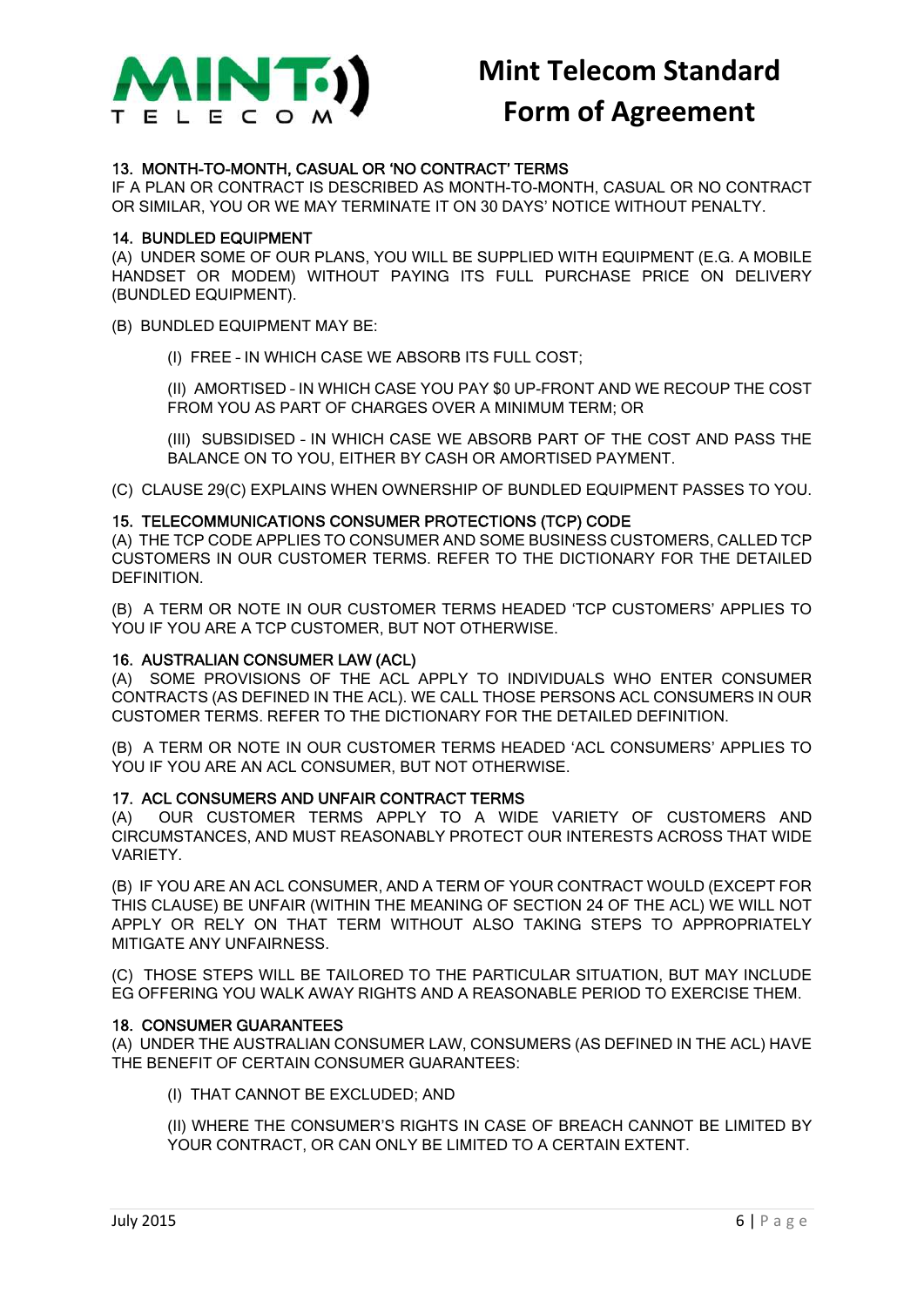

(B) YOUR CONTRACT NEVER OPERATES TO EXCLUDE THE CONSUMER GUARANTEES (WHERE THEY APPLY) OR TO LIMIT YOUR REMEDIES FOR BREACH OF THEM (IN A WAY NOT PERMITTED BY LAW).

### 19. UNDERSTANDING AND NAVIGATING OUR CUSTOMER TERMS

(A) EXPRESSIONS USED IN OUR CUSTOMER TERMS ARE EXPLAINED IN THE DICTIONARY IN CLAUSE 102.

(B) RULES FOR INTERPRETING OTHER EXPRESSIONS IN OUR CUSTOMER TERMS ARE SET OUT IN CLAUSE 101.

(C) THE INDEX IS AT THE END.

### PART C – GENERAL TERMS

### 20. APPLICATION FOR SERVICE

(A) YOU MUST COMPLY WITH ANY APPLICATION FORM OR PROCESS WE SPECIFY.

(B) ALL INFORMATION YOU PROVIDE IN CONNECTION WITH AN APPLICATION MUST BE TRUE, CORRECT, COMPLETE AND NOT MISLEADING.

### 21. PROCESSING AN APPLICATION

(A) WE DO NOT HAVE TO ACCEPT AN APPLICATION.

(B) BEFORE WE CONFIRM THAT WE CAN AND WILL PROVIDE SERVICE, IF YOU TAKE ANY STEP (E.G. TERMINATING A SERVICE FROM ANOTHER SUPPLIER) ON THE ASSUMPTION WE CAN OR WILL DO SO, YOU DO SO AT YOUR OWN RISK.

(C) IN PROCESSING YOUR APPLICATION, WE MAY MAKE ANY RELEVANT ENQUIRIES, INCLUDING OBTAINING CREDIT INFORMATION IN ACCORDANCE WITH CLAUSE 59.

### 22. RELEVANT DATES

(A) THE DATE WHEN YOU MAKE AN APPLICATION IS THE APPLICATION DATE.

(B) THE DATE WHEN WE CONFIRM THAT WE CAN AND WILL PROVIDE SERVICE IS THE CONTRACT DATE.

(C) THE DATE WHEN WE NOTIFY YOU THAT SERVICE IS AVAILABLE FOR USE (OR THE DATE YOU FIRST USE THE SERVICE, IF THAT IS EARLIER) IS THE SERVICE START DATE.

### 23. PROVIDING SERVICE

(A) WE WILL COMMENCE SERVICE AS SOON AS REASONABLY PRACTICABLE AFTER THE CONTRACT DATE, AND WE MAY COMMENCE BILLING YOU AS SOON AS THE SERVICE IS PROVISIONED.

(B) WE MAY PROVIDE SERVICE USING OUR FACILITIES AND/OR THIRD PARTY PARTNER FACILITIES, AS WE DECIDE FROM TIME TO TIME. TOGETHER, WE CALL THOSE FACILITIES OUR NETWORK.

### 24. USE OF SERVICE BY OTHERS

(A) UNLESS WE APPOINT YOU IN WRITING AS A RESELLER OR WHOLESALE CUSTOMER, YOU MUST NOT SHARE, RESELL OR RESUPPLY A SERVICE FOR REMUNERATION OR REWARD.

(B) A PERSON WHO MAKES USE OF A SERVICE WITH YOUR CONSENT OR FROM YOUR PREMISES OR USING YOUR EQUIPMENT OR LOG-IN CREDENTIALS IS YOUR END USER.

(C) THE ACTS AND OMISSIONS OF YOUR END USERS WITH RESPECT TO A SERVICE ARE DEEMED TO BE YOUR ACTS AND OMISSIONS.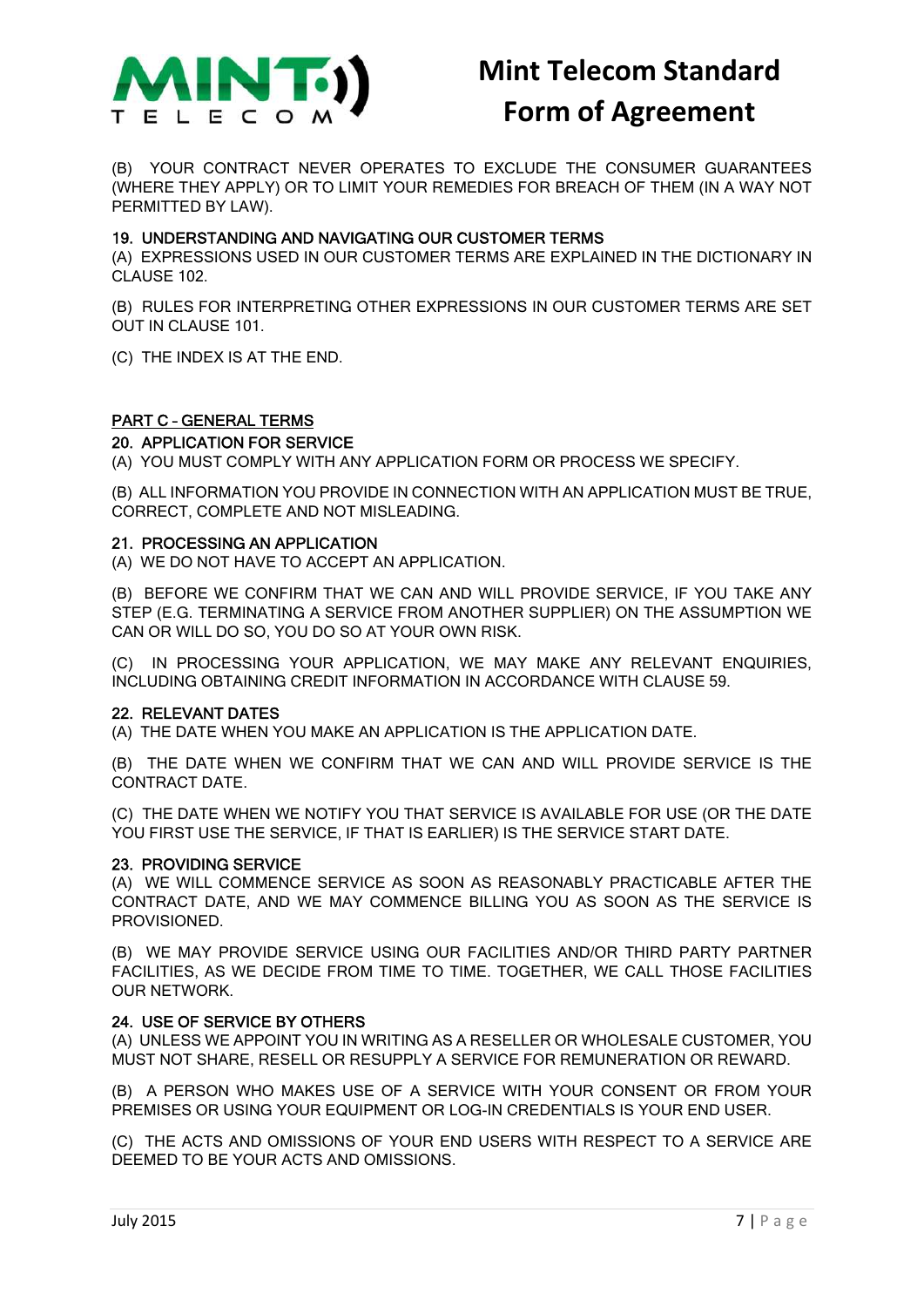

(D) YOU MUST ENSURE THAT YOUR END USERS DO NOT DO (OR OMIT TO DO) ANYTHING THAT WOULD BREACH YOUR CUSTOMER CONTRACT IF DONE (OR NOT DONE) BY YOU.

### 25. USING A SERVICE

(A) WHEN USING A SERVICE, YOU MUST COMPLY WITH:

(I) YOUR CUSTOMER CONTRACT (INCLUDING ANY APPLICABLE ACCEPTABLE USE POLICY); AND

(II) ANY APPLICABLE LAWS.

(B) YOU MUST NOT USE A SERVICE:

(I) IN BREACH OF ANY LAW;

(II) TO BREACH THE RIGHTS OF ANY PERSON;

(III) TO COPY, DOWNLOAD, SUPPLY TO ANYONE ELSE OR COMMUNICATE TO THE PUBLIC COPYRIGHT MATERIAL WITHOUT PERMISSION;

(IV) TO CREATE, TRANSMIT OR COMMUNICATE COMMUNICATIONS WHICH ARE DEFAMATORY, OBSCENE, PORNOGRAPHIC, DISCRIMINATORY, OFFENSIVE, IN BREACH OF CONFIDENCE, ILLEGAL OR WHICH BRING US OR ANY OF OUR PARTNERS INTO DISREPUTE;

(V) TO HOST OR TRANSMIT CONTENT WHICH CONTAINS VIRUSES OR OTHER HARMFUL CODE OR DATA DESIGNED TO INTERRUPT, DAMAGE, DESTROY OR LIMIT THE FUNCTIONALITY OF ANY SOFTWARE, HARDWARE OR COMPUTER OR COMMUNICATIONS EQUIPMENT;

(VI) TO SEND, ALLOW TO BE SENT, OR ASSIST IN THE SENDING OF SPAM, TO USE OR DISTRIBUTE EMAIL HARVESTING SOFTWARE, OR OTHERWISE BREACH THE SPAM ACT;

(VII) IN A WAY THAT IS MISLEADING OR DECEPTIVE, WHERE THAT IS CONTRARY TO LAW;

(VIII) IN A WAY THAT RESULTS, OR COULD RESULT, IN DAMAGE TO PROPERTY OR INJURY TO ANY PERSON; OR

(IX) IN ANY WAY THAT DAMAGES OR INTERFERES WITH OUR SERVICES TO OTHER CUSTOMERS, OUR PARTNERS OR ANY FACILITIES OR EXPOSES US TO LIABILITY.

#### 26. TELEPHONE NUMBERS

(A) IN CONNECTION WITH A SERVICE, YOU MAY BE ALLOCATED WITH TELEPHONE NUMBERS.

(B) WE MUST COMPLY WITH NUMBERING PLAN WHICH SETS OUT RULES FOR ISSUING, TRANSFERRING AND CHANGING TELEPHONE NUMBERS.

(C) YOU HAVE NO CLAIM AGAINST US ARISING FROM ANYTHING WE DO IN COMPLIANCE WITH THE NUMBERING PLAN, INCLUDING CHANGING OR WITHDRAWING A PREVIOUSLY ALLOCATED NUMBER.

(D) YOU MUST NOT KNOWINGLY AND DELIBERATELY:

(I) DO ANYTHING THAT CAUSES US TO BREACH THE NUMBERING PLAN OR WHICH MAKES IT MORE DIFFICULT FOR US TO COMPLY WITH IT, OR

(II) RELOCATE, REASSIGN OR TRANSFER THE NUMBER FOR ANY SERVICE EXCEPT IN ACCORDANCE WITH OUR PUBLISHED PROCEDURES, OR OTHERWISE AS THE LAW PERMITS.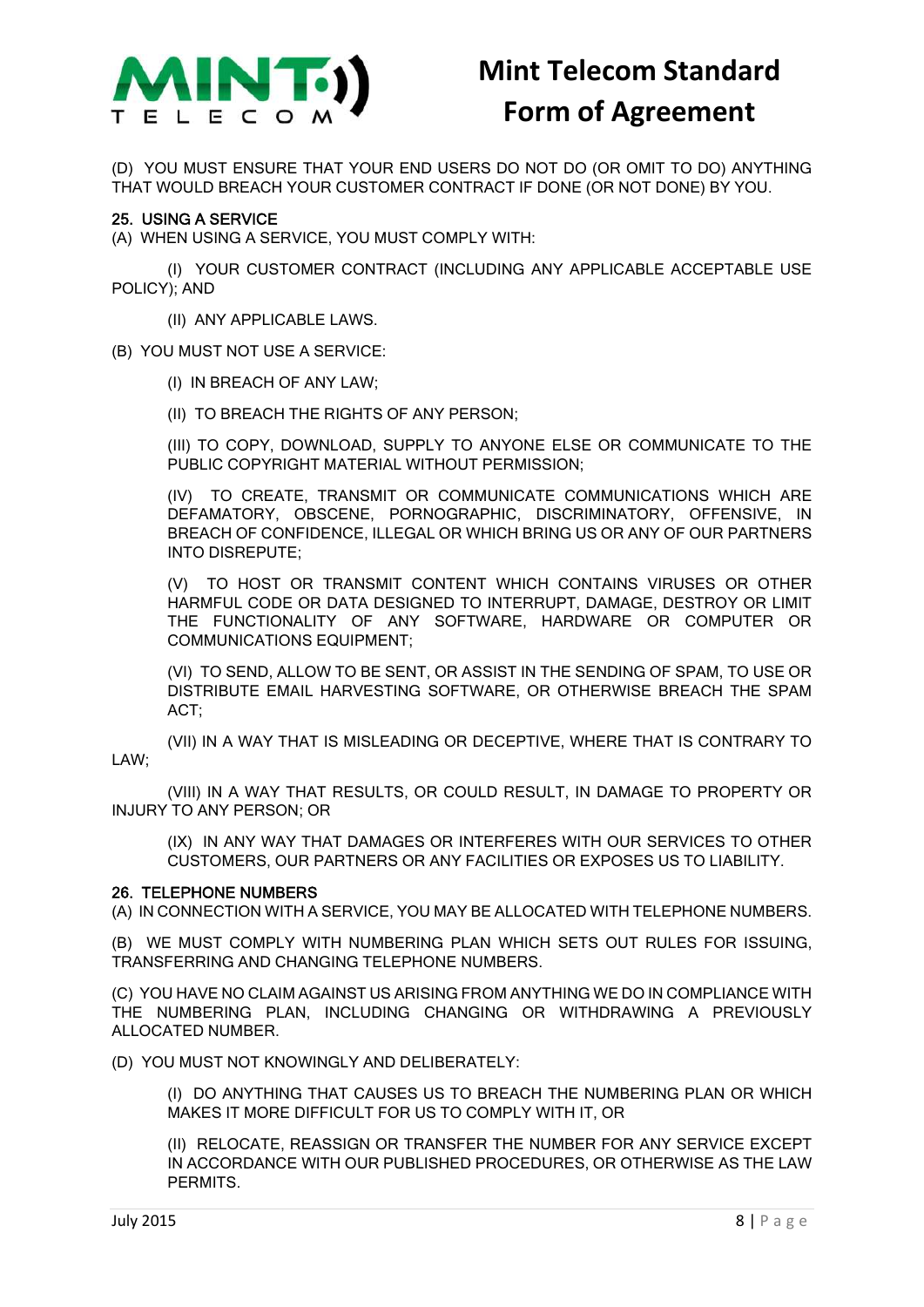

(E) YOU DO NOT OWN ANY NUMBER ALLOCATED TO YOU, AND (EXCEPT WHERE LAW PERMITS YOU TO TRANSFER YOUR TELEPHONE SERVICE AND ITS NUMBER TO ANOTHER SERVICE PROVIDER) YOU HAVE NO RIGHT TO RETAIN A PARTICULAR NUMBER WHEN YOUR CONTRACT ENDS.

### 27. IP ADDRESSES, EMAIL ADDRESSES AND DOMAIN NAMES

(A) IN CONNECTION WITH A SERVICE, YOU MAY BE ALLOCATED IP ADDRESSES, EMAIL ADDRESSES, DOMAIN NAMES OR INTERNET IDENTIFIERS.

(B) THESE INTERNET IDENTIFIERS ARE LICENSED, CONTROLLED AND ADMINISTERED NOT BY US BUT BY INDEPENDENT AUTHORITIES. THESE AUTHORITIES MAKE, AND MAY CHANGE, THEIR OWN RULES AND REGULATIONS THAT BIND US AND YOU.

(C) WE ARE NOT RESPONSIBLE FOR ANYTHING DONE, OR REQUIRED TO BE DONE, BY THESE AUTHORITIES.

(D) YOU DO NOT OWN ANY INTERNET IDENTIFIER ALLOCATED TO YOU, AND (EXCEPT WHERE RULES OF THE RELEVANT AUTHORITY PERMIT YOU TO TRANSFER AN INTERNET IDENTIFIER TO ANOTHER SERVICE PROVIDER) YOU HAVE NO RIGHT TO RETAIN THEM WHEN YOUR CONTRACT ENDS.

### 28. DYNAMIC IP ADDRESSES

(A) UNLESS YOUR INTERNET SERVICE SPECIFIES THAT WE SHALL PROVIDE YOU WITH A STATIC (IE NON-CHANGING) IP ADDRESS, WE MAY PROVIDE IT USING DYNAMIC IP ADDRESSES (THAT CHANGE PERIODICALLY).

(B) THE PERIODIC CHANGING OF DYNAMIC IP ADDRESSES IS NORMAL NETWORK BEHAVIOUR AND NOT A FAULT.

(C) IT MAY BE DIFFICULT OR IMPOSSIBLE TO OPERATE AN INTERNET SERVER (E.G. A MAIL SERVER OR A WEB SERVER) USING AN INTERNET SERVICE WITH A DYNAMIC IP ADDRESS.

IF YOU INTEND TO OPERATE SUCH A SERVER YOU SHOULD USE AN INTERNET SERVICE WITH A STATIC IP ADDRESS.

### 29. SUPPLIED EQUIPMENT

- (A) THIS CLAUSE APPLIES IF WE SUPPLY EQUIPMENT TO YOU.
- (B) YOU ASSUME RISK IN EQUIPMENT UPON DELIVERY.
- (C) WE OR OUR PARTNERS RETAIN TITLE TO EQUIPMENT:
	- (I) FOR EQUIPMENT RENTED OR LOANED TO YOU AT ALL TIMES;
	- (II) FOR BUNDLED EQUIPMENT UNTIL COMPLETION OF THE MINIMUM TERM; AND
	- (III) FOR ANY OTHER EQUIPMENT UNTIL FULL PAYMENT HAS BEEN MADE.

(D) WHILE WE OR OUR PARTNERS RETAIN TITLE TO EQUIPMENT, YOU HOLD IT IN A FIDUCIARY CAPACITY AS BAILEE FOR US.

(E) WE OR OUR PARTNERS RETAIN ALL INTELLECTUAL PROPERTY RIGHTS IN ANY SOFTWARE, MANUALS OR USER DOCUMENTATION SUPPLIED WITH EQUIPMENT.

(F) IF YOU USE IN CONNECTION WITH A SERVICE ANY EQUIPMENT WE HAVE NOT APPROVED OR PROVIDED:

(I) IT MUST COMPLY WITH ALL APPLICABLE LAWS, AND TECHNICAL STANDARDS AND REQUIREMENTS INCLUDING THOSE SET BY ITS SUPPLIER OR THE MANUFACTURER;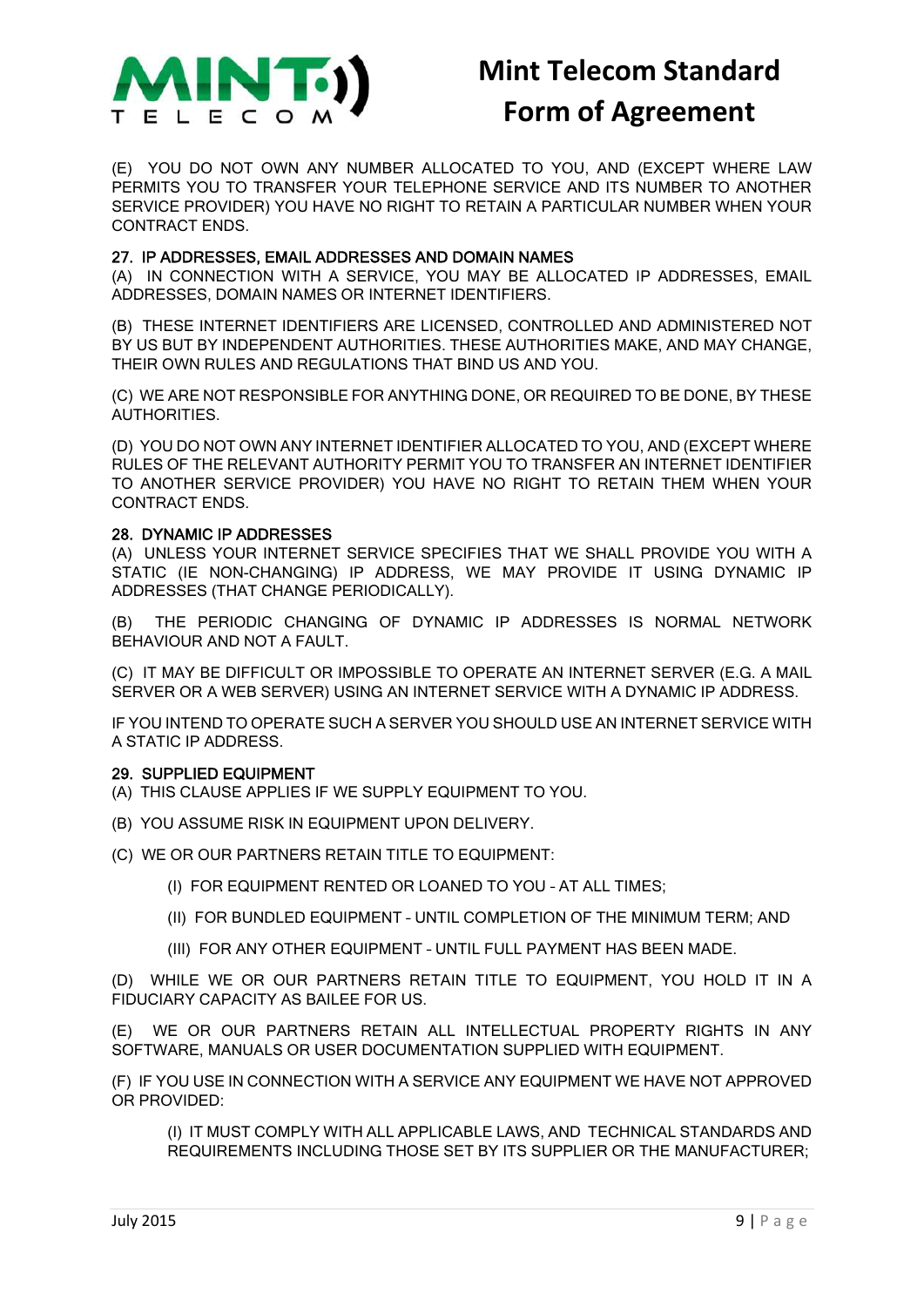

(II) YOU ARE RESPONSIBLE FOR ASCERTAINING WHAT THOSE TECHNICAL STANDARDS AND REQUIREMENTS ARE, SINCE WE WILL NOT BE FAMILIAR WITH THE EQUIPMENT; AND

(III) WE WILL NOT BE LIABLE TO YOU FOR ANY LOSSES OR EXPENSES YOU INCUR IN RELATION TO YOUR USE OF THE EQUIPMENT, EXCEPT TO ANY EXTENT WE CAUSE OR CONTRIBUTE TO IT BY:

(A) OUR NEGLIGENCE, OR

(B) OUR BREACH OF THE CONSUMER GUARANTEES.

### 30. SUBSTITUTED EQUIPMENT

(A) ON OCCASIONS, STOCK OF ADVERTISED EQUIPMENT MAY BECOME UNEXPECTEDLY UNAVAILABLE. IN THAT EVENT WE MAY SUPPLY SUBSTITUTE EQUIPMENT THAT IS SUBSTANTIALLY EQUIVALENT TO THE ADVERTISED EQUIPMENT.

(B) ON OCCASIONS, ADVERTISED EQUIPMENT MAY NOT BE TECHNICALLY SUITABLE FOR YOUR SITUATION. IN THAT EVENT WE MAY SUPPLY SUBSTITUTE OR MODIFIED EQUIPMENT THAT IS MORE SUITABLE.

### 31. DELIVERY OF EQUIPMENT

(A) WE WILL TRY TO DELIVER EQUIPMENT TO YOU ON THE DELIVERY DATE (DELIVERY DATE) AND AT THE ADDRESS (SITE) INDICATED ON YOUR APPLICATION DURING NORMAL BUSINESS HOURS IN THAT AREA.

(B) VARIATIONS AT YOUR REQUEST TO DELIVERY DATE OR SITE:

- (I) ARE AT OUR DISCRETION; AND
- (II) MAY BE SUBJECT TO CONDITIONS, INCLUDING EXTRA CHARGES.

#### 32. INSTALLATION AND CONNECTION OF EQUIPMENT

(A) THIS CLAUSE ONLY APPLIES IF WE EXPRESSLY AGREE TO INSTALL OR CONNECT EQUIPMENT.

(B) WE WILL INSTALL THE EQUIPMENT AT THE SITE WITHIN A REASONABLE TIME AFTER THE DELIVERY DATE TO CONNECT YOU TO THE SERVICE DURING NORMAL BUSINESS HOURS IN THAT AREA. YOU MUST PROVIDE US WITH SAFE ACCESS.

(C) YOU MUST PREPARE THE SITE FOR THE INSTALLATION (IN ACCORDANCE WITH ANY DIRECTIONS OR SPECIFICATIONS WE ISSUE) AT YOUR OWN EXPENSE, INCLUDING PROVIDING:

- (I) APPROPRIATE ELECTRICITY SUPPLY;
- (II) APPROPRIATE ELECTRICAL AND MECHANICAL FITTINGS;
- (III) APPROPRIATE ENVIRONMENTAL CONDITIONS;

(IV) A SECURE LOCATION FOR THE EQUIPMENT, INCLUDING IF APPLICABLE A SUITABLE POINT FOR MOUNTING AN EXTERNAL SATELLITE DISH WITHOUT OBSTRUCTIONS;

(V) ALL RELEVANT FACILITIES FOR THE LOCATION OF THE EQUIPMENT;

(VI) ACCESS TO ALL RELEVANT PERSONNEL INCLUDING YOUR TECHNICAL PERSONNEL;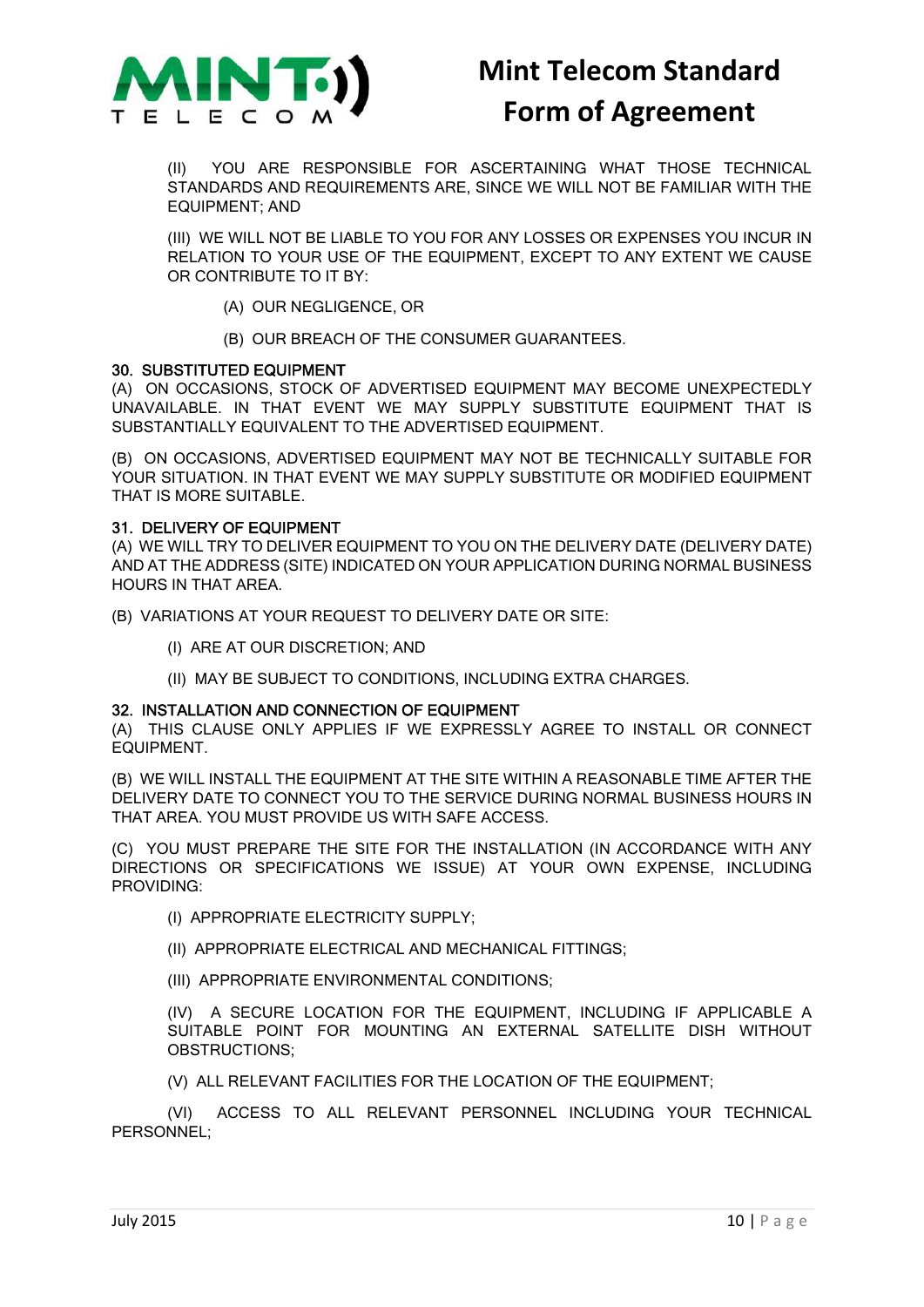

(VII) WHERE RELEVANT, PERMISSION FOR US AND OUR REPRESENTATIVES AND AGENTS TO ENTER THE SITE AND INSTALL THE EQUIPMENT INCLUDING MAKING ANY MINOR PHYSICAL MODIFICATIONS REASONABLY NECESSARY FOR THE PURPOSE.

(D) YOU WARRANT TO US THAT AS AT THE DATE OF INSTALLATION AND CONNECTION TO THE SERVICE, YOU WILL HAVE NOTIFIED ANY RELEVANT PARTIES AND OBTAINED ALL RELEVANT CONSENTS FOR US TO ENTER ONTO THE SITE, INSTALL EQUIPMENT AND CONNECT YOU TO THE SERVICE.

(E) YOU MUST INDEMNIFY US AGAINST ANY CLAIM MADE AGAINST US, OR LOSS INCURRED BY US (INCLUDING LEGAL COSTS ON A FULL INDEMNITY BASIS) IN CONNECTION WITH SUCH ENTRY AND INSTALLATION, EXCEPT TO ANY EXTENT THAT WE CAUSE OR CONTRIBUTE TO IT BY:

- (I) OUR NEGLIGENCE, OR
- (II) OUR BREACH OF THE CONSUMER GUARANTEES.

(F) YOU MUST OBTAIN AND MAINTAIN, AT YOUR EXPENSE, ANY PERMITS, LICENCES, APPROVALS, AUTHORISATIONS, INCLUDING LOCAL COUNCIL PLANNING APPROVAL REQUIRED FOR THE INSTALLATION AND OPERATION OF THE EQUIPMENT AND CONNECTION TO THE SERVICE.

(G) IF INSTALLATION MUST BE RESCHEDULED BECAUSE YOU BREACH THIS CLAUSE, WE MAY MAKE A REASONABLE CHARGE FOR OUR ADDITIONAL COSTS.

### 33. INSTALLATION CHARGES

(A) WE WILL CHARGE YOU INSTALLATION CHARGES AS STATED (OR INDICATED BY) IN YOUR CONTRACT.

(B) WE WILL TRY TO INFORM YOU IN ADVANCE OF ANY INSTALLATION FEES THAT MAY BE CHARGED BY OUR PARTNERS.

(C) IF WE FIND THAT INSTALLATION WILL BE MORE COSTLY BECAUSE OF FACTORS BEYOND OUR REASONABLE CONTROL, WE MAY DECLINE TO PROCEED WITH INSTALLATION UNLESS YOU AGREE TO REVISED CHARGES.

### 34. ADDITIONAL EQUIPMENT SERVICES

(A) YOU MAY ASK US TO SUPPLY ADDITIONAL SERVICES IN RELATION TO EQUIPMENT INCLUDING WITHOUT LIMITATION, E.G. REPAIRS.

(B) IF WE AGREE TO PROVIDE ADDITIONAL SERVICES, WE WILL CHARGE ON A TIME AND MATERIALS BASIS AT OUR STANDARD RATES AT THE TIME (WHICH MAY INCLUDE MATERIALS SUPPLIED BY OUR PARTNERS AT RATES THEY DETERMINE).

### 35. LOST, STOLEN AND DAMAGED EQUIPMENT

(A) YOU ARE RESPONSIBLE FOR ANY LOST, STOLEN AND DAMAGED EQUIPMENT OWNED BY US, EXCEPT IF IT IS CAUSED BY US OR OUR PERSONNEL.

(B) YOU MUST PAY FOR EQUIPMENT THAT IS LOST, STOLEN OR DAMAGED, EXCEPT IF THAT IS CAUSED BY US OR OUR PERSONNEL.

### 36. RETURN OF EQUIPMENT

ON THE TERMINATION OF YOUR CONTRACT FOR ANY REASON, YOU MUST RETURN ALL OUR EQUIPMENT WITHOUT DELAY.

### 37. TCP CUSTOMERS AND AUTHORISED REPRESENTATIVES

(A) IF YOU ARE A TCP CUSTOMER, YOU CAN APPOINT AN AUTHORISED REPRESENTATIVE TO ACT ON YOUR BEHALF IF YOU REQUIRE.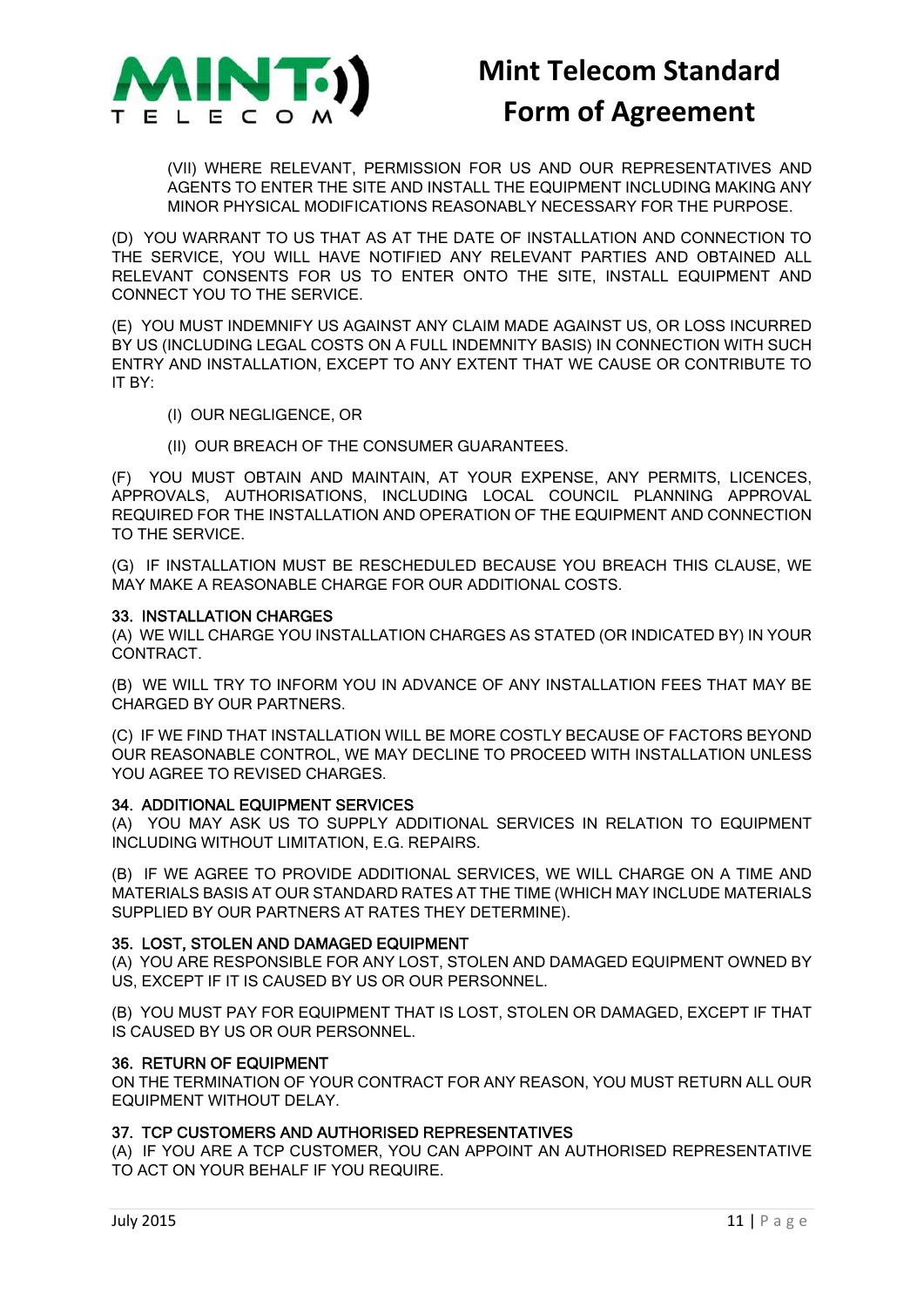

### (B) TO BE EFFECTIVE, WE REQUIRE THAT ANY SUCH APPOINTMENT:

(I) IS IN WRITING;

(II) IS SIGNED BY YOU (UNLESS YOU ARE INCAPABLE OF SIGNING, IN WHICH CASE WE SHALL WORK OUT A FEASIBLE AND MUTUALLY ACCEPTABLE ALTERNATIVE WITH YOU);

(III) IS VERIFIED BY YOU IN PERSON OR BY TELEPHONE, INCLUDING REASONABLE EVIDENCE OF YOUR IDENTITY (UNLESS YOU ARE INCAPABLE OF COMMUNICATING WITH US IN PERSON OR BY TELEPHONE, IN WHICH CASE WE SHALL WORK OUT A FEASIBLE AND MUTUALLY ACCEPTABLE ALTERNATIVE WITH YOU); AND

(IV) STATES ANY LIMITATIONS ON THE AUTHORITY OF YOUR AUTHORISED REPRESENTATIVE (EG TIME LIMIT; LIMIT ON ACCESS TO YOUR ACCOUNT OR PERSONAL INFORMATION; LIMIT ON AUTHORITY TO INCUR EXPENSE ON YOUR BEHALF).

(C) IF YOUR APPOINTMENT DOES NOT STATE ANY LIMITATIONS, YOUR AUTHORISED REPRESENTATIVE HAS THE POWER TO ACT ON YOUR BEHALF AS IF THEY ARE YOU.

(D) IF YOUR APPOINTMENT STATES ANY LIMITATIONS, YOUR AUTHORISED REPRESENTATIVE HAS POWERS, INCLUDING ACCESS TO YOUR INFORMATION, IN ACCORDANCE WITH YOUR APPOINTMENT AND THOSE LIMITATIONS.

### 38. TCP CUSTOMERS AND ADVOCATES

(A) YOU CAN USE AN ADVOCATE TO COMMUNICATE WITH US IF YOU REQUIRE.

(B) WE PRESUME THAT AN ADVOCATE IS NOT AUTHORISED TO ESTABLISH OR MAKE CHANGES TO YOUR ACCOUNT OR SERVICES, UNLESS THE ADVOCATE IS ALSO YOUR AUTHORISED REPRESENTATIVE UNDER CLAUSE 37.

(C) A PERSON ACTING AS YOUR ADVOCATE HAS NO POWER TO ACT ON YOUR BEHALF AND HAS NO ACCESS TO YOUR INFORMATION WITHOUT YOU BEING PRESENT AND AGREEING TO SUCH ACTION.

### 39. RIGHTS AND REMEDIES FOR PDH GOODS AND SERVICES

IMPORTANT CONSUMER INFORMATION: FULL DETAILS OF THE CONSUMER RIGHTS AND REMEDIES REFERRED TO IN CLAUSES 39 AND 40 CAN BE OBTAINED FROM THE AUSTRALIAN COMPETITION AND CONSUMER COMMISSION (ACCC) AT WWW.ACCC.GOV.AU OR FROM A LOCAL CONSUMER PROTECTION AGENCY.

(A) IF WE SUPPLY YOU WITH GOODS OR SERVICES OF A KIND ORDINARILY ACQUIRED FOR PERSONAL, DOMESTIC OR HOUSEHOLD (PDH) USE OR CONSUMPTION YOU HAVE IMPORTANT RIGHTS UNDER THE AUSTRALIAN CONSUMER LAW (ACL) INCLUDING CONSUMER GUARANTEES AND REMEDIES. NOTHING IN YOUR CONTRACT LIMITS THOSE RIGHTS AND REMEDIES IN ANY WAY.

(B) IF WE SUPPLY YOU WITH PDH GOODS OR SERVICES, AND YOU ARE TOLD THEY COME WITH A 'MANUFACTURER'S WARRANTY' OR 'ONE YEAR PRODUCT ASSURANCE' OR SIMILAR, THOSE RIGHTS ARE IN ADDITION TO, AND NOT INSTEAD OF, YOUR RIGHTS UNDER THE ACL.

### 40. RIGHTS AND REMEDIES FOR NON-PDH GOODS COSTING NO MORE THAN \$40,000

IF WE SUPPLY YOU WITH GOODS OR SERVICES THAT ARE NOT OF A KIND ORDINARILY ACQUIRED FOR PERSONAL, DOMESTIC OR HOUSEHOLD USE OR CONSUMPTION AND COST NO MORE THAN \$40,000 YOU HAVE IMPORTANT RIGHTS UNDER THE ACL INCLUDING CONSUMER GUARANTEES AND REMEDIES BUT: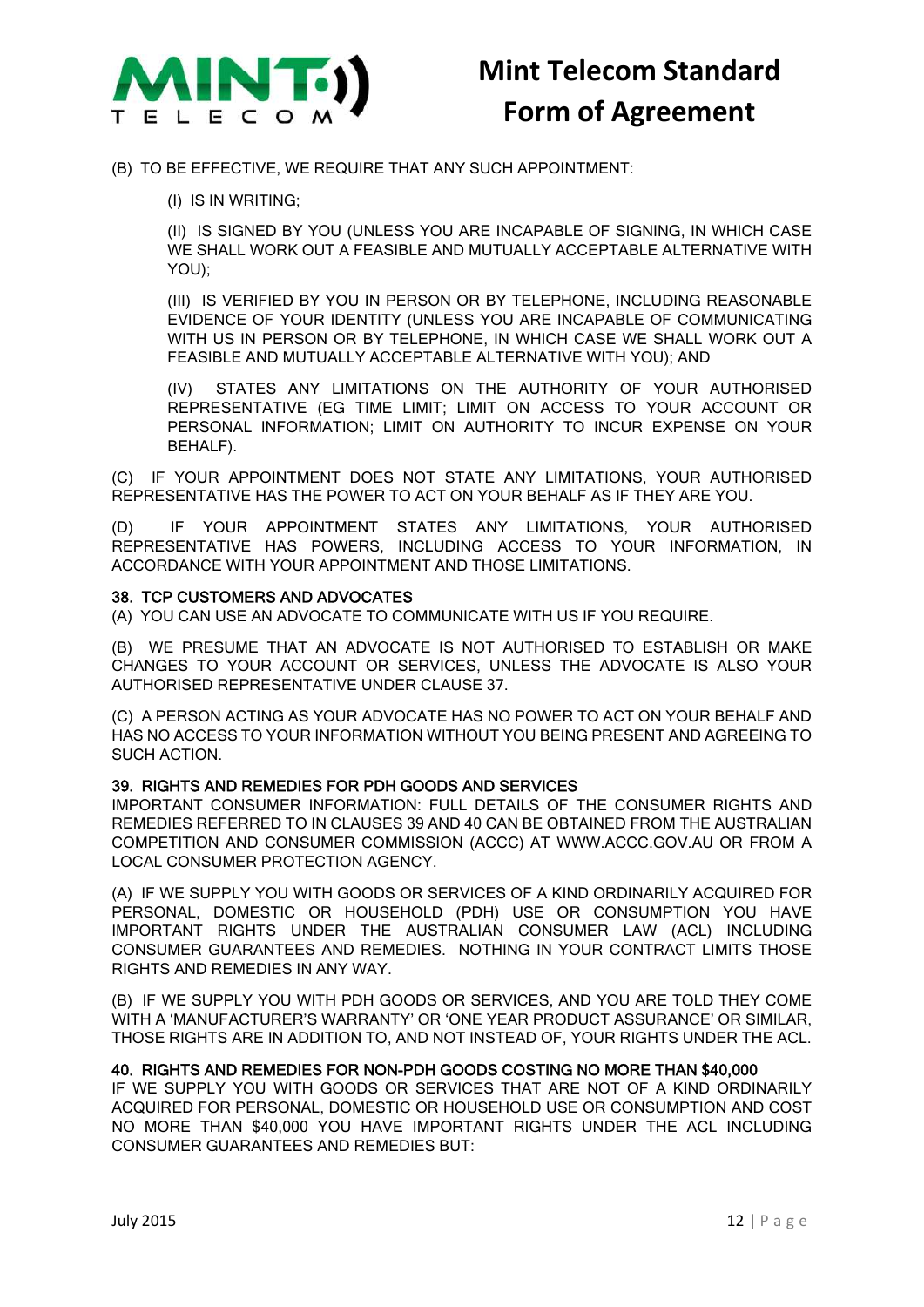

(A) IN RELATION TO THESE GOODS, OUR LIABILITY FOR FAILURE TO COMPLY WITH A CONSUMER GUARANTEE (OTHER THAN CERTAIN GUARANTEES ABOUT OWNERSHIP AND UNDISTURBED USE) IS LIMITED TO:

(I) REPLACING THE GOODS OR SUPPLYING EQUIVALENT ONES;

(II) REPAIRING THE GOODS;

(III) PAYING THE COST OF REPLACING THE GOODS OR OF ACQUIRING EQUIVALENT ONES; OR

(IV) PAYING THE COST OF HAVING THE GOODS REPAIRED; AND

(B) IN RELATION TO THESE SERVICES, OUR LIABILITY FOR FAILURE TO COMPLY WITH A CONSUMER GUARANTEE IS LIMITED TO:

- (I) SUPPLYING THE SERVICES AGAIN; OR
- (II) PAYING THE COST OF HAVING THE SERVICES SUPPLIED AGAIN.

(C) IF WE SUPPLY YOU WITH NON-PDH GOODS OR SERVICES THAT COST NO MORE THAN \$40,000, AND YOU ARE TOLD THEY COME WITH A 'MANUFACTURER'S WARRANTY' OR 'ONE YEAR PRODUCT ASSURANCE' OR SIMILAR, THOSE RIGHTS ARE IN ADDITION TO, AND NOT INSTEAD OF, YOUR RIGHTS UNDER THE ACL.

### 41. PERSONAL INJURY OR DEATH

TO THE EXTENT THAT OUR NEGLIGENCE CAUSES PERSONAL INJURY OR DEATH, WE ACCEPT LIABILITY ON NORMAL PRINCIPLES OF LAW.

### 42. SERVICE LEVEL AGREEMENTS

IF A SERVICE OR A PLAN INCLUDES A SERVICE LEVEL AGREEMENT (SLA):

(A) WE ARE LIABLE FOR ANY REMEDY OR REBATE SPECIFIED BY THE SLA; AND

(B) SUBJECT TO CLAUSES 39 TO 41, AND TO THE EXPRESS TERMS OF THE SLA, OUR LIABILITY FOR BREACH OF THE SLA IS LIMITED TO SUCH REMEDY OR REBATE.

### 43. EXCLUSION OF IMPLIED TERMS AND LIMITATION OF LIABILITY

IMPORTANT CONSUMER INFORMATION: NOTHING IN THIS CLAUSE 43 LIMITS THE CONSUMER RIGHTS AND REMEDIES REFERRED TO IN CLAUSES 39 AND 40.

SUBJECT TO CLAUSES 39, 40, 41 AND 42:

(A) ANY REPRESENTATION, WARRANTY, CONDITION OR UNDERTAKING THAT WOULD BE IMPLIED IN YOUR CONTRACT BY LEGISLATION, COMMON LAW, EQUITY, TRADE, CUSTOM OR USAGE OR OTHERWISE IS EXCLUDED FROM YOUR CONTRACT TO THE FULLEST EXTENT PERMITTED BY LAW.

(B) WE DO NOT WARRANT OR REPRESENT THE PERFORMANCE, ACCURACY, RELIABILITY OR CONTINUED AVAILABILITY OF THE SERVICES OR FACILITIES OR THAT THE SERVICES OR FACILITIES WILL OPERATE FREE FROM FAULTS, ERRORS OR INTERRUPTIONS.

(C) WE ARE NEVER LIABLE TO YOU FOR, AND YOU RELEASE US FROM ANY CLAIM FOR, ANY CONTRACT LOSS.

### 44. YOUR LIABILITY TO US – GENERAL

(A) YOU MUST PAY US ALL CHARGES AND OTHER AMOUNTS DUE UNDER YOUR CONTRACT.

(B) YOU MUST PAY US THE FAIR VALUE OF ANY EQUIPMENT THAT YOU FAIL TO RETURN TO US WHEN REQUIRED.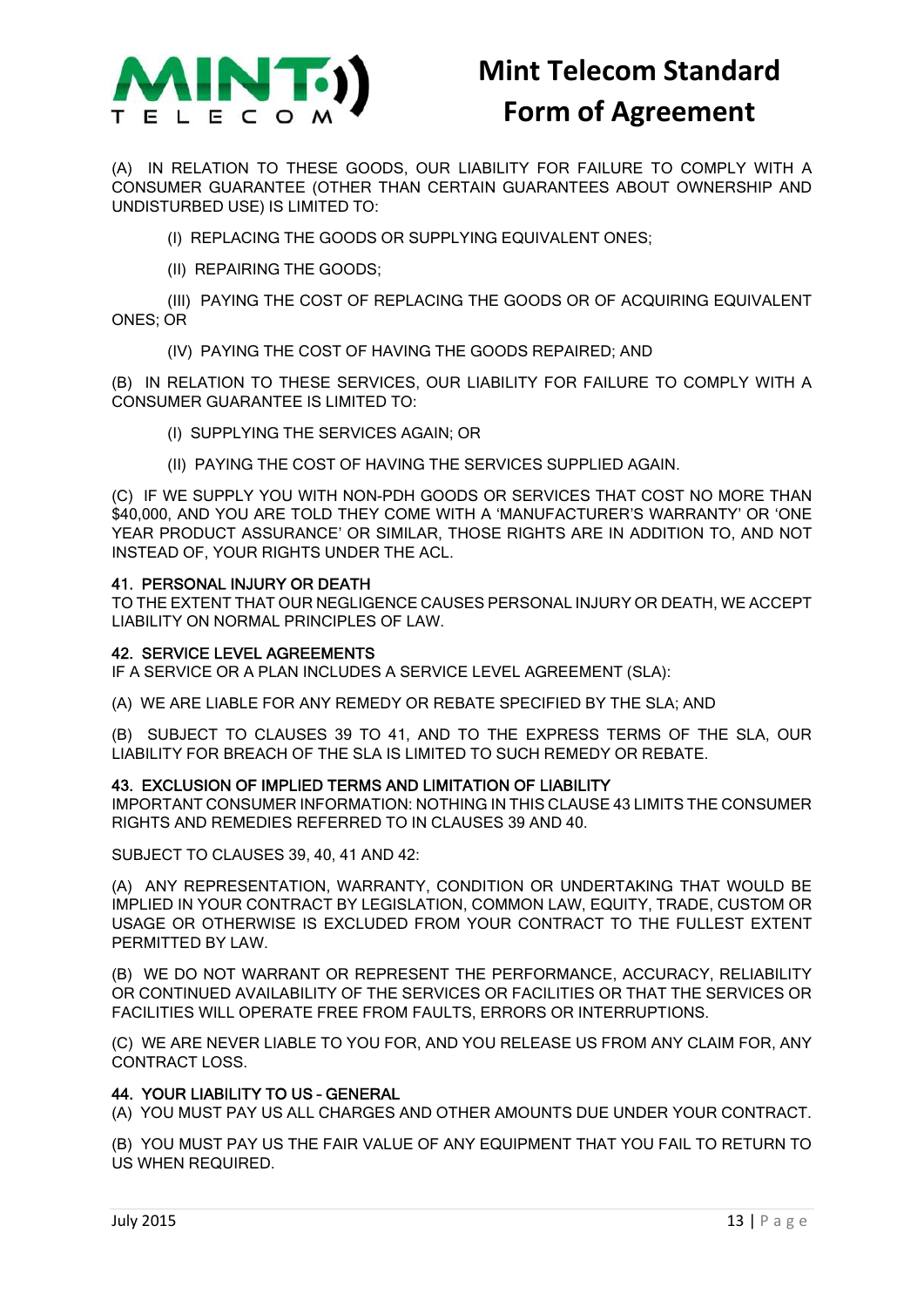

(C) YOU MUST PAY US FAIR COMPENSATION FOR ANY DAMAGE TO EQUIPMENT YOU RETURN TO US. FAIR WEAR AND TEAR DOES NOT COUNT AS DAMAGE.

(D) YOU MUST INDEMNIFY US FOR ANY LOSS OR DAMAGE WE SUFFER AS A RESULT OF OR IN CONNECTION WITH:

(I) YOUR BREACH OF YOUR CONTRACT;

(II) YOUR USE OF A SERVICE OR EQUIPMENT; OR

(III) A CLAIM AGAINST US BY AN END USER IN RELATION TO A SERVICE WE SUPPLY TO YOU.

TCP CUSTOMERS: WE WILL NOT IMPOSE CREDIT MANAGEMENT CHARGES UNLESS THE CHARGES ARE A REIMBURSEMENT OF OUR COSTS AND YOU ARE ADVISED OF THEIR AMOUNT OR METHOD OF CALCULATION.

(E) YOU INDEMNIFY US FOR ANY LOSS OR DAMAGE WE SUFFER IN CONNECTION WITH ANY CLAIM MADE AGAINST US BY A THIRD PARTY ARISING OUT OF OR IN RELATION TO YOUR USE OF SERVICES OR FOUIPMENT.

(F) YOUR OBLIGATIONS UNDER THIS CLAUSE SURVIVE TERMINATION OF YOUR CONTRACT.

### 45. YOUR LIABILITY TO US – LEGAL REQUESTS, ETC

(A) THIS CLAUSE APPLIES WHERE WE REASONABLY INCUR EXPENSE AS A RESULT OF OR IN CONNECTION WITH:

(I) A POLICE REQUEST FOR INFORMATION OR EVIDENCE IN RELATION TO YOU OR YOUR USE OF A SERVICE; OR

(II) A COURT OR OTHER COMPETENT AUTHORITY'S DIRECTION FOR PROVISION OF INFORMATION OR EVIDENCE IN RELATION TO YOU OR YOUR USE OF A SERVICE; OR

(III) A DEMAND FROM A LEGAL PRACTITIONER FOR INFORMATION OR EVIDENCE IN RELATION TO YOU OR YOUR USE OF A SERVICE.

(B) YOU MUST REIMBURSE OUR EXPENSES ON REQUEST.

### 46. YOUR LIABILITY TO US – (ALLEGED) ILLEGAL USE, ETC

(A) THIS CLAUSE APPLIES WHERE:

(I) YOUR SERVICE IS ACTUALLY OR ALLEGEDLY USED IN A WAY THAT BREACHES ANY LAW OR INFRINGES THE RIGHTS OF ANY THIRD PARTY; AND

(II) WE SUFFER LOSS OR REASONABLY INCUR EXPENSE AS A RESULT.

(B) YOU MUST MAKE GOOD OUR LOSS AND REIMBURSE OUR EXPENSES ON REQUEST.

### 47. MAINTENANCE AND FAULTS

(A) MAINTENANCE

FROM TIME TO TIME, THE NETWORK REQUIRES MAINTENANCE THAT MAY INTERFERE WITH YOUR SERVICE. WE WILL PROVIDE YOU WITH NOTICE OF ANY SCHEDULED MAINTENANCE WHERE REASONABLY POSSIBLE.

(B) REPORTING FAULTS

(I) YOU MAY REPORT FAULTS IN RELATION TO A SERVICE OR THE NETWORK BY CONTACTING OUR HELP LINE DURING ITS OPERATING HOURS.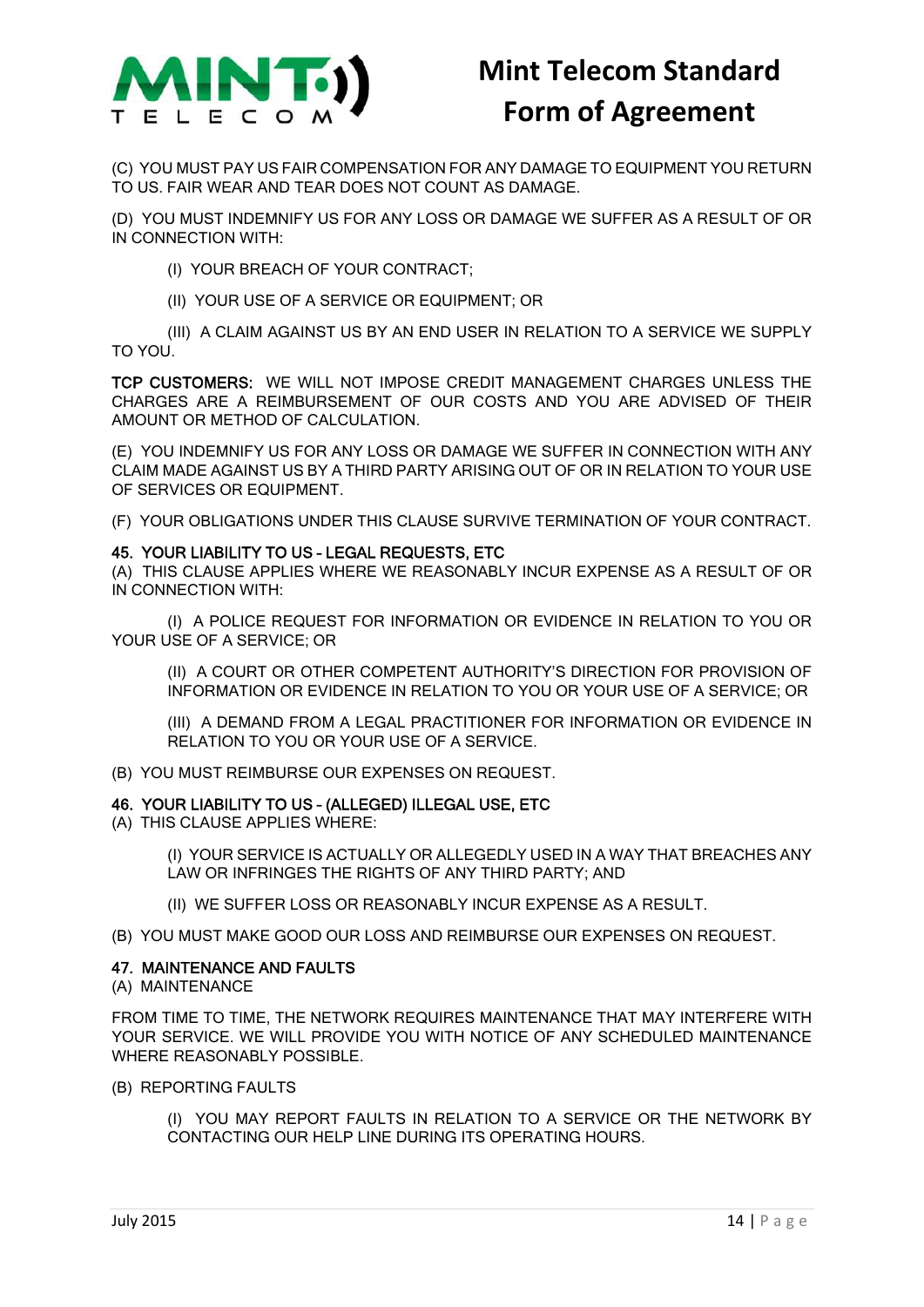

(II) BEFORE REPORTING A FAULT, YOU MUST TAKE ALL REASONABLE STEPS TO ENSURE THAT THE FAULT IS NOT CAUSED BY EQUIPMENT WHICH IS NOT PART OF THE NETWORK.

(III) YOU MUST NOT REPORT A FAULT DIRECTLY TO ONE OF OUR PARTNERS UNLESS WE ASK YOU TO DO SO.

(IV) IF YOU REPORT A FAULT THAT TURNS OUT TO BE A 'FALSE ALARM', OR NOT TO RELATE TO THE NETWORK, WE MAY MAKE A REASONABLE CHARGE FOR OUR EFFORT AND EXPENSES IN RESPONDING TO YOUR REPORT.

(C) REPAIRING FAULTS

(I) WE WILL USE REASONABLE EFFORTS TO REPAIR FAULTS IN OUR FACILITIES WITHIN A REASONABLE PERIOD.

(II) WE WILL USE REASONABLE EFFORTS TO HAVE OUR PARTNERS REPAIR FAULTS IN PARTNER FACILITIES WITHIN A REASONABLE PERIOD.

(III) YOU ARE RESPONSIBLE FOR MAINTAINING AND REPAIRING YOUR OWN EQUIPMENT (EXCEPT WHERE WE SUPPLIED IT AND YOU HAVE WARRANTY RIGHTS IN RELATION TO A FAULT).

(D) COST OF REPAIRS

IF YOU CAUSE A FAULT OR DAMAGE TO THE NETWORK, WE MAY CHARGE YOU THE REASONABLE COST OF REPAIRING IT.

### 48. GENERAL POWER TO VARY YOUR CONTRACT

WE MAY VARY YOUR CONTRACT FROM TIME TO TIME BUT:

(A) VARIATIONS DO NOT HAVE RETROSPECTIVE EFFECT.

(B) IF A VARIATION COULD BE REASONABLY EXPECTED TO ADVERSELY AFFECT YOU, WE SHALL GIVE YOU REASONABLE NOTICE, HAVING REGARD TO:

- (I) THE NATURE OF THE VARIATION; AND
- (II) THE MEANS BY WHICH NOTICE IS TO BE PROVIDED; AND
- (III) THE LENGTH OF TIME REMAINING BEFORE THE VARIATION IS TO OCCUR; AND
- (IV) ANY OTHER MATTER THAT IS REASONABLY RELEVANT.

ACL CONSUMERS WE MAY BOTH GIVE YOU NOTICE AND OFFER YOU WALK AWAY RIGHTS AS EXPLAINED IN CLAUSE 49.

#### 49. ACL CONSUMERS AND CONTRACT VARIATIONS

THIS CLAUSE ONLY APPLIES TO ACL CONSUMERS.

(A) REMINDER ABOUT ACL CONSUMERS

ACL CONSUMERS MEANS INDIVIDUALS WHO ENTER CERTAIN KINDS OF CONTRACTS. REFER TO THE DICTIONARY FOR THE DETAILED DEFINITION.

(B) BENEFICIAL OR MINOR DETRIMENTAL IMPACT

IF A CONTRACT VARIATION WILL HAVE A BENEFICIAL, OR ONLY A MINOR DETRIMENTAL, IMPACT ON YOU:

(I) WE WILL NOT GIVE YOU NOTICE, AND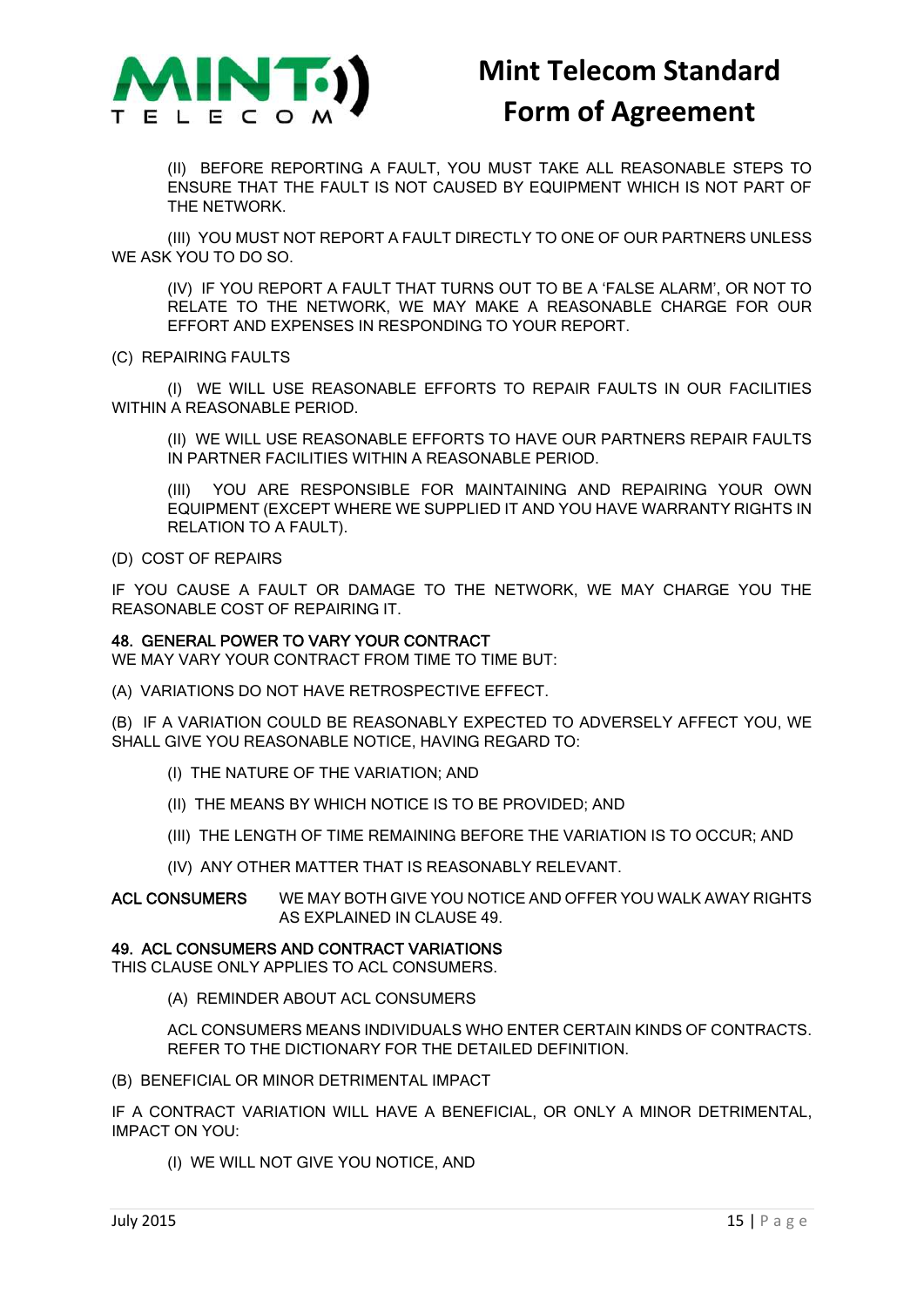

- (II) WE WILL NOT GIVE YOU WALK AWAY RIGHTS.
- (C) VARIATIONS ARISING FROM GENERAL AMENDMENTS OF OUR PARTNER AGREEMENTS

IF:

(I) A PARTNER SUPPLIES A SERVICE TO US, AND

(II) WE RESUPPLY THAT SERVICE TO YOU (EITHER AS AN SEPARATE SERVICE OR AS PART OF ANOTHER SERVICE), AND

(III) THE PARTNER INSISTS ON A VARIATION TO A TERM OF OUR AGREEMENT WITH IT (EITHER DURING THE TERM OF THE AGREEMENT, OR ON A RENEWAL OR EXTENSION OR RENEGOTIATION), AND

(IV) WE BELIEVE IN GOOD FAITH AND ON REASONABLE GROUNDS THAT THE PARTNER HAS REQUIRED OR WILL REQUIRE ITS WHOLESALE CUSTOMERS OR RESELLERS GENERALLY TO ACCEPT A TERM TO THE SAME OR SIMILAR EFFECT AS THE VARIED TERM, AND

- (V) THAT VARIATION GIVES RISE TO A VARIATION OF YOUR CONTRACT THEN:
- (VI) WE WILL GIVE YOU NOTICE OF THE VARIATION, BUT
- (VII) WE WILL NOT GIVE YOU WALK AWAY RIGHTS.
- (D) OTHER VARIATIONS
- IN ANY OTHER CASE:
	- (I) WE WILL GIVE YOU NOTICE OF THE VARIATION.
	- (II) WE WILL ALSO OFFER YOU THE RIGHT TO TERMINATE YOUR CONTRACT WITHIN 14 DAYS OF THE DATE OF THE NOTICE WITHOUT INCURRING CHARGES OTHER THAN:
- (A) USAGE OR NETWORK ACCESS CHARGES TO THE DATE YOUR CONTRACT ENDS; AND
- (B) OUTSTANDING AMOUNTS FOR INSTALLATION OF EQUIPMENT; AND

(C) OUTSTANDING AMOUNTS FOR EQUIPMENT THAT IS COMPATIBLE WITH OTHER SUPPLIERS' SERVICES.

#### 50. WHEN VARIATIONS TAKE EFFECT

CONTRACT VARIATIONS TAKE EFFECT:

- (A) AT THE END OF ANY APPLICABLE NOTICE PERIOD; OR
- (B) IF NO NOTICE PERIOD APPLIES, IMMEDIATELY.

#### 51. CUSTOMER TRANSFERS

(A) TRANSFER TO US

(I) IF YOU WISH TO TRANSFER FROM ANOTHER SUPPLIER TO US, YOU MUST FIRST CHECK WHETHER YOUR CONTRACT WITH YOUR CURRENT SUPPLIER IMPOSES ANY RESTRICTIONS OR COSTS OF DOING SO.

(II) BY MAKING AN APPLICATION FOR SERVICE, YOU INSTRUCT AND AUTHORISE US TO ARRANGE WITH YOUR CURRENT SUPPLIER TO TRANSFER THE SERVICE TO US, AND AUTHORISE US TO ACT ON YOUR BEHALF WITH YOUR CURRENT SUPPLIER TO TRANSFER THE SERVICES TO US.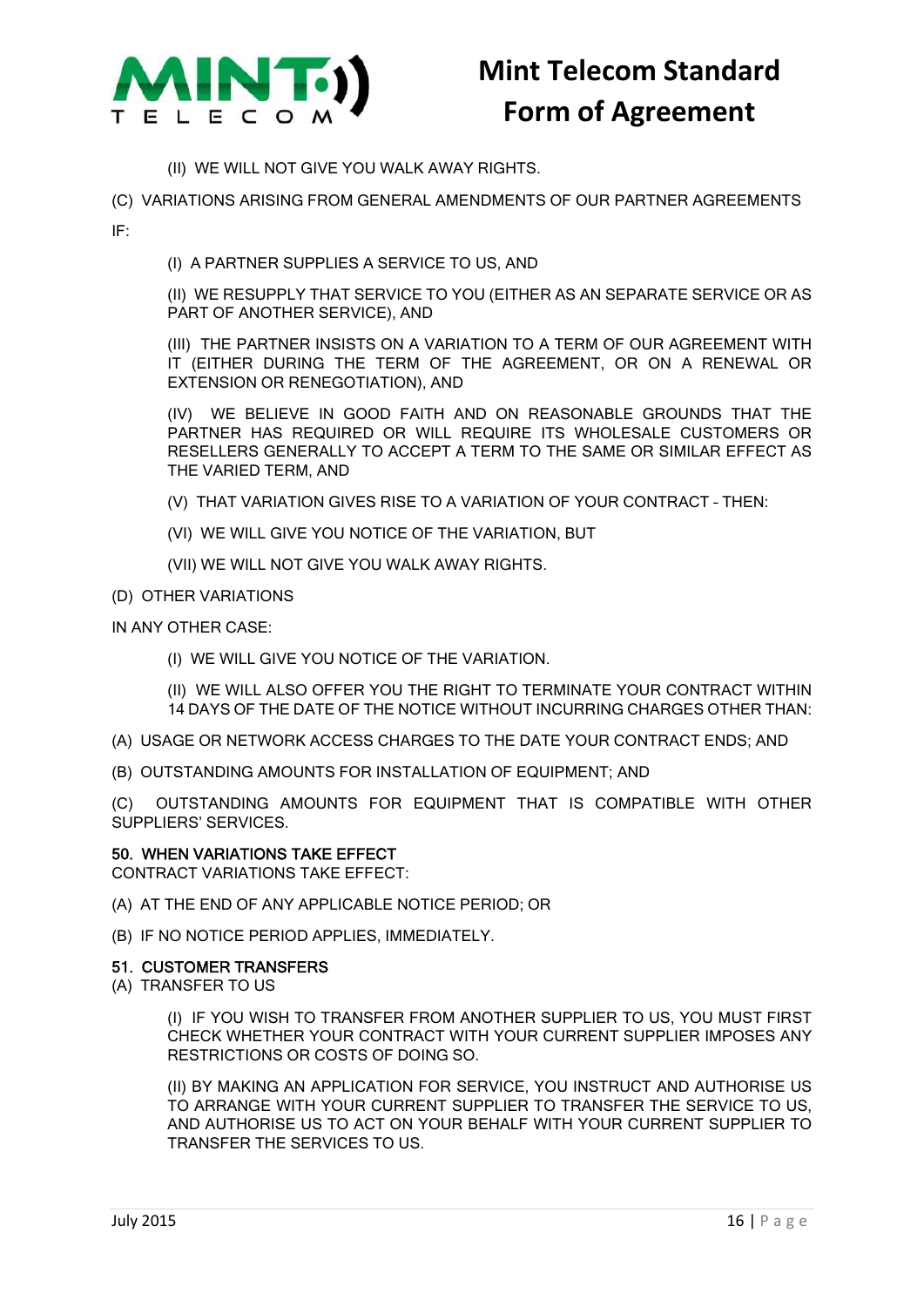

(III) YOU MUST PROMPTLY PAY YOUR CURRENT SUPPLIER ALL AMOUNTS YOU OWE

IT.

(B) TRANSFER FROM US

(I) IF YOU TRANSFER A SERVICE TO ANOTHER SUPPLIER, YOU MUST PAY OUR CHARGES THAT ACCRUE BEFORE COMPLETION OF THE TRANSFER.

(II) IF YOU TRANSFER A SERVICE TO ANOTHER SUPPLIER BEFORE THE END OF ANY MINIMUM TERM OR FIXED TERM, EARLY TERMINATION FEES APPLY – SEE CLAUSE 74.

### 52. CHARGES & PAYMENT (1): KINDS OF CHARGE

WE HAVE VARIOUS KINDS OF CHARGE, INCLUDING:

(A) INSTALLATION CHARGES E.G. FOR INSTALLING EQUIPMENT,

(B) SET UP CHARGES E.G. A ONE-OFF CHARGE WHEN YOU START ON AN INTERNET SERVICE,

(C) PERIODIC CHARGES E.G. A FIXED MONTHLY CHARGE FOR AN ADSL SERVICE,

(D) USAGE CHARGES E.G. A CHARGE PER CALL MADE ON A LOCAL CALL SERVICE,

(E) PREPAID CHARGES E.G. A CHARGE FOR CALL CREDIT ON A MOBILE TELEPHONE SERVICE,

(F) CALL CONNECTION CHARGES E.G. A CHARGE INCURRED WHEN A TELEPHONE CALL CONNECTS,

(G) MISCELLANEOUS CHARGES E.G. A CHARGE FOR PROVIDING A SECOND COPY OF A BILL, AND ANY CHARGE THAT AN APPLICABLE CODE, REGULATION, DETERMINATION OR LAW SPECIFICALLY ALLOWS US TO MAKE,

(H) THIRD PARTY CHARGES E.G. AN AMOUNT WE MUST PAY TO A PARTNER TO INSTALL A SECOND TELEPHONE LINE IN YOUR PREMISES,

(I) EQUIPMENT CHARGES E.G. THE PRICE OF A MODEM WE SELL TO YOU – AND OTHER CHARGES THAT WE STATE AS PART OF A PLAN.

### 53. CHARGES & PAYMENT (2): PRICES

(A) SUBJECT TO CLAUSE 55, OUR PRICES ARE AS STATED IN YOUR PLAN.

(B) OUR CURRENT PRICES AT ANY TIME ARE REFERRED TO AS OUR 'PRICE LIST'.

### 54. CHARGES & PAYMENT (3): SPOT PRICED SERVICES

(A) WE MAY DESIGNATE A SERVICE AS A SPOT PRICED SERVICE.

(B) SPOT PRICED SERVICES WILL CONSIST OF RESUPPLIED OR REBILLED SERVICES WHERE OUR BUY PRICE OR OTHER THIRD PARTY CHARGES CAN VARY WITH LITTLE OR NO NOTICE.

(C) INTERNATIONAL TELEPHONE CALLS AND INTERNATIONAL ROAMING ARE SPOT PRICED SERVICES.

### 55. VARYING CHARGES

WE MAY VARY THE CHARGES OR ADD NEW CHARGES FROM TIME TO TIME IN ACCORDANCE WITH CLAUSES 48, 49 AND 50.

### 56. SPECIAL PROMOTIONS

(A) WE MAY OFFER SPECIAL PROMOTIONS TO YOU, ON PARTICULAR TERMS.

(B) THE PARTICULAR TERMS OF THE SPECIAL PROMOTION WILL PREVAIL TO THE EXTENT OF ANY INCONSISTENCY WITH OTHER PARTS OF YOUR CONTRACT.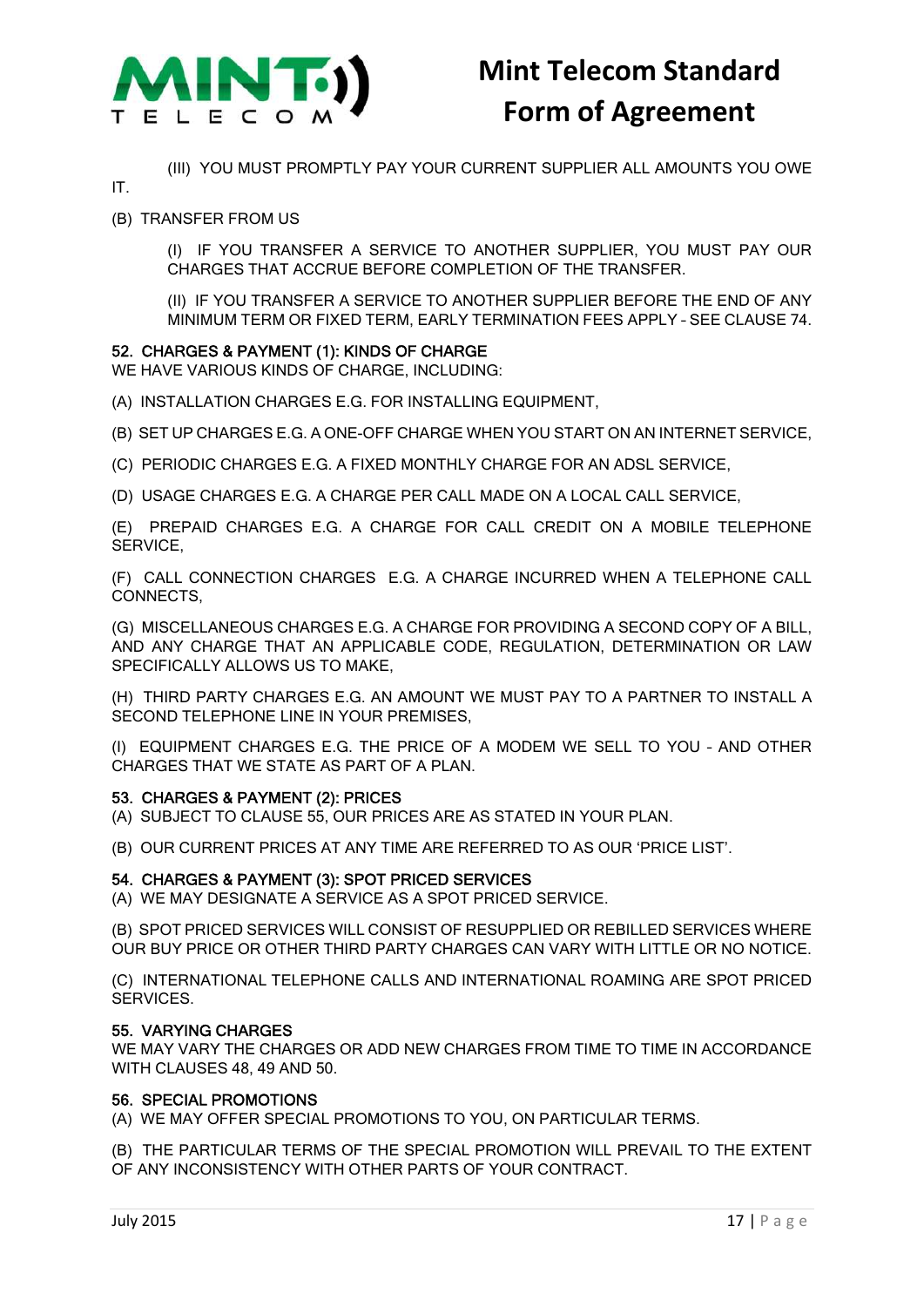

### 57. BUNDLED PLANS

(A) WE MAY OFFER A GROUP OF SERVICES AS A PACKAGE (BUNDLE) FOR DISCOUNTED TOTAL CHARGES (COMPARED TO THE TOTAL CHARGES THAT WOULD APPLY IF YOU ACQUIRED THE SAME SERVICES NOT AS A BUNDLE).

E.G. WE MIGHT OFFER BUNDLED 'HOME PHONE + INTERNET ACCESS FOR \$89.95 A MONTH' WHERE OUR CHARGES FOR THE INDIVIDUAL SERVICES WOULD BE \$99.95 A MONTH.

- (B) EACH SERVICE IN A BUNDLE IS SUBJECT TO A SEPARATE BUT DEPENDANT CONTRACT.
- (C) IF YOU STOP ACQUIRING ANY SERVICE IN A BUNDLE:
	- (I) YOU HAVE 'BROKEN' THE BUNDLE, AND
	- (II) WE MAY BILL YOU NON-DISCOUNTED CHARGES FOR THE REMAINING SERVICE/S.

### 58. CREDIT MANAGEMENT (1): GUARANTEES AND SECURITY

(A) WE CAN MAKE SUPPLY OF SERVICE CONDITIONAL ON YOU GIVING US, AND MAINTAINING, SECURITY AND/OR THIRD PARTY GUARANTEES TO OUR REASONABLE SATISFACTION.

TCP CUSTOMERS: WE WILL BASE THE REQUIREMENT FOR A SECURITY ON THE OUTCOME OF A CREDIT ASSESSMENT CONDUCTED IN RELATION TO YOU AND THE SERVICE YOU ARE TO ACQUIRE.

(B) IF WE BECOME ENTITLED TO SUSPEND OR TERMINATE SERVICE, WE MAY MAKE THE RESUMPTION OF SERVICE CONDITIONAL ON YOU GIVING US, AND MAINTAINING, SECURITY AND/OR THIRD PARTY GUARANTEES TO OUR REASONABLE SATISFACTION.

TCP CUSTOMERS: WE WILL BASE THE REQUIREMENT FOR A SECURITY ON THE OUTCOME OF A CREDIT ASSESSMENT CONDUCTED IN RELATION TO YOU AND THE SERVICE YOU ARE TO ACQUIRE.

(C) WE MAY USE A SECURITY PAYMENT TO PAY ANY BILLED CHARGE THAT IS OVERDUE, WHERE YOU HAVE NOT DISPUTED THE CHARGE.

TCP CUSTOMERS: BEFORE WE ACCESS A SECURITY PAYMENT, WE WILL ADVISE YOU THAT IT WILL BE ACCESSED WITHIN 5 WORKING DAYS AND PROVIDE YOU AN OPPORTUNITY TO PAY WITHIN THAT PERIOD.

### 59. CREDIT MANAGEMENT (2): CREDIT REPORTS

(A) ACKNOWLEDGMENT AND AUTHORITY THAT CREDIT INFORMATION MAY BE GIVEN TO A CREDIT REPORTING AGENCY

YOU ACKNOWLEDGE THAT SECTION 18E(8)(C) OF THE PRIVACY ACT ALLOWS US TO GIVE A CREDIT REPORTING AGENCY CERTAIN PERSONAL INFORMATION ABOUT YOU, AND YOU AUTHORISE US TO DO SO. THE INFORMATION WHICH MAY BE GIVEN TO A CREDIT REPORTING AGENCY IS LISTED BY SECTION 18E(1) OF THE PRIVACY ACT AND INCLUDES:

- (I) THE FACT THAT YOU HAVE APPLIED FOR CREDIT, AND THE AMOUNT,
- (II) THE FACT THAT WE ARE A CREDIT PROVIDER TO YOU,
- (III) PAYMENTS WHICH BECOME OVERDUE MORE THAN 60 DAYS,
- (IV) ADVICE THAT PAYMENTS ARE NO LONGER OVERDUE,

(V) IN SPECIFIED CIRCUMSTANCES, THAT IN OUR OPINION, YOU HAVE COMMITTED A SERIOUS CREDIT INFRINGEMENT,

(VI) THAT THE CREDIT PROVIDED TO YOU BY US HAS BEEN DISCHARGED.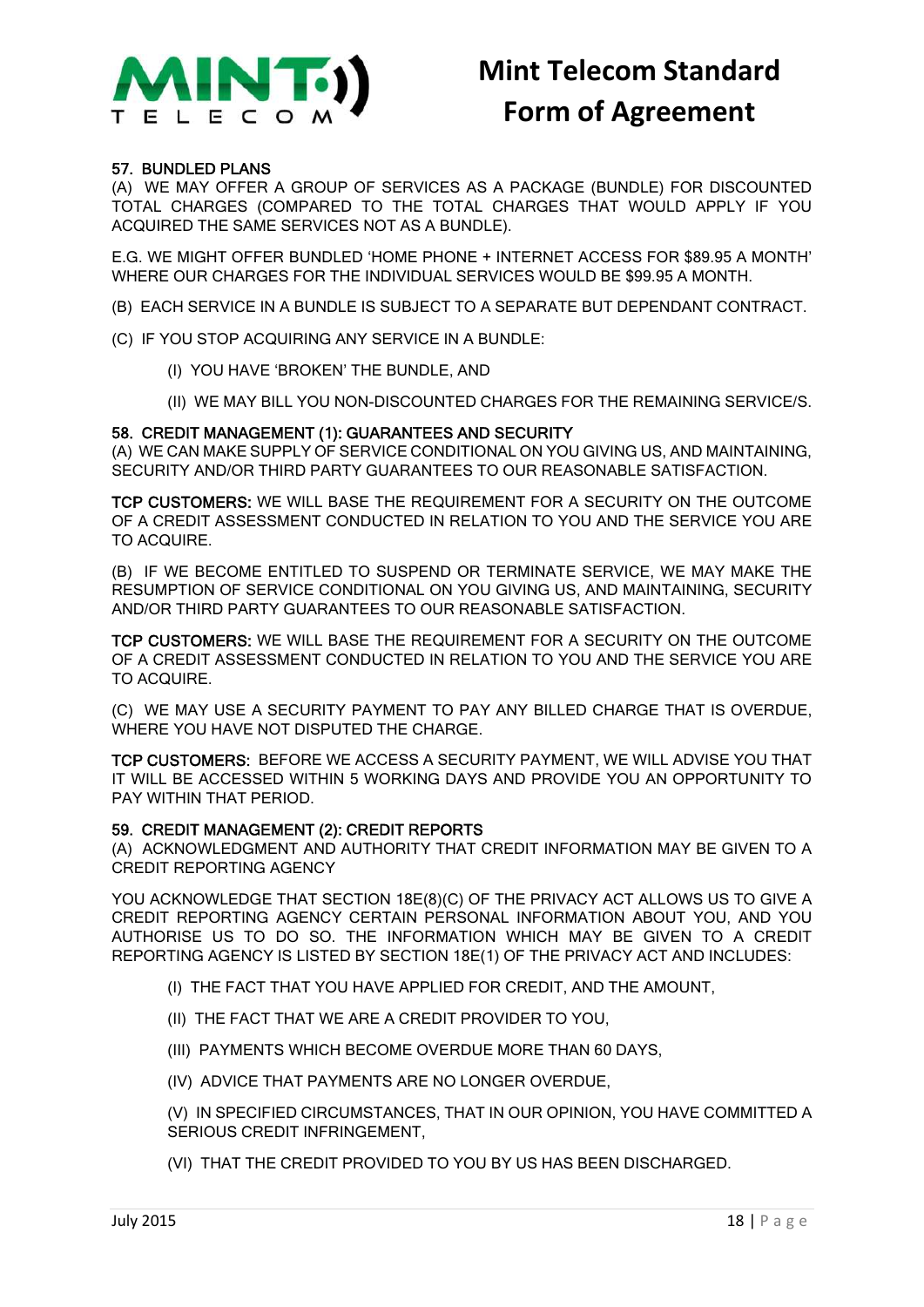

(B) AUTHORITY FOR US TO OBTAIN CERTAIN CREDIT INFORMATION

IF YOU APPLY TO US FOR PERSONAL OR COMMERCIAL CREDIT, YOU AUTHORISE US:

(I) TO OBTAIN FROM A CREDIT REPORTING AGENCY A CREDIT REPORT CONTAINING PERSONAL CREDIT INFORMATION ABOUT YOU IN RELATION TO PERSONAL CREDIT PROVIDED BY US,

(II) TO OBTAIN FROM A CREDIT REPORTING AGENCY A CREDIT REPORT CONTAINING PERSONAL CREDIT INFORMATION ABOUT YOU IN RELATION TO COMMERCIAL CREDIT PROVIDED BY US,

(III) TO OBTAIN A REPORT CONTAINING INFORMATION ABOUT YOUR COMMERCIAL ACTIVITIES OR COMMERCIAL CREDITWORTHINESS FROM A BUSINESS WHICH PROVIDES INFORMATION ABOUT THE COMMERCIAL CREDITWORTHINESS OF A PERSON IN RELATION TO PERSONAL CREDIT PROVIDED BY US,

(IV) TO OBTAIN A REPORT FROM A CREDIT REPORTING AGENCY AND OTHER INFORMATION IN RELATION TO YOUR COMMERCIAL CREDIT ACTIVITIES.

(C) AUTHORITY TO EXCHANGE INFORMATION WITH OTHER CREDIT PROVIDERS

IN ACCORDANCE WITH SECTION 18N(1)(B) OF THE PRIVACY ACT, YOU AUTHORISE US TO GIVE TO AND OBTAIN FROM CREDIT PROVIDERS NAMED IN THIS CREDIT APPLICATION AND CREDIT PROVIDERS THAT MAY BE NAMED IN A CREDIT REPORT ISSUED BY A CREDIT REPORTING AGENCY, INFORMATION ABOUT YOUR CREDIT ARRANGEMENTS. YOU ACKNOWLEDGE THAT THIS INFORMATION CAN INCLUDE ANY INFORMATION ABOUT YOUR CREDITWORTHINESS, CREDIT STANDING, CREDIT HISTORY OR CREDIT CAPACITY THAT CREDIT PROVIDERS ARE ALLOWED TO GIVE OR RECEIVE FROM EACH OTHER UNDER THE PRIVACY ACT.

YOU ACKNOWLEDGE THAT THE INFORMATION MAY BE USED FOR THE FOLLOWING PURPOSES:

- (I) TO ASSESS YOUR APPLICATION,
- (II) TO ASSIST YOU TO AVOID DEFAULTING ON YOUR CREDIT OBLIGATIONS,
- (III) TO NOTIFY OTHER CREDIT PROVIDERS OF A DEFAULT BY YOU,
- (IV) TO ASSESS YOUR CREDITWORTHINESS.

#### 60. CREDIT MANAGEMENT (3): SERVICES YOU ACQUIRE FOR OTHERS

IF YOU ENTER A CONTRACT WHERE YOU WILL NOT BE THE MAIN ACTUAL USER OF THE SERVICE (E.G. YOU ARRANGE AN INTERNET SERVICE FOR YOUR CHILDREN):

(A) YOU ARE RESPONSIBLE FOR ALL USE OF THE SERVICE AND ALL CHARGES INCURRED UNDER THE CONTRACT.

(B) IF YOU GIVE ANYONE ELSE SUFFICIENT INFORMATION ABOUT YOUR SERVICE (E.G. BY GIVING THEM YOUR USER NAME, PASSWORD OR OTHER CREDENTIALS), THEY MAY BE ABLE:

- (I) TO UNCAP OR UNLIMIT ANY CAP OR OTHER LIMITS THAT APPLY TO IT,
- (II) TO CHANGE PLANS,
- (III) TO DISCONNECT SERVICE, AND
- (IV) TO DO ANYTHING ELSE THAT YOU COULD DO.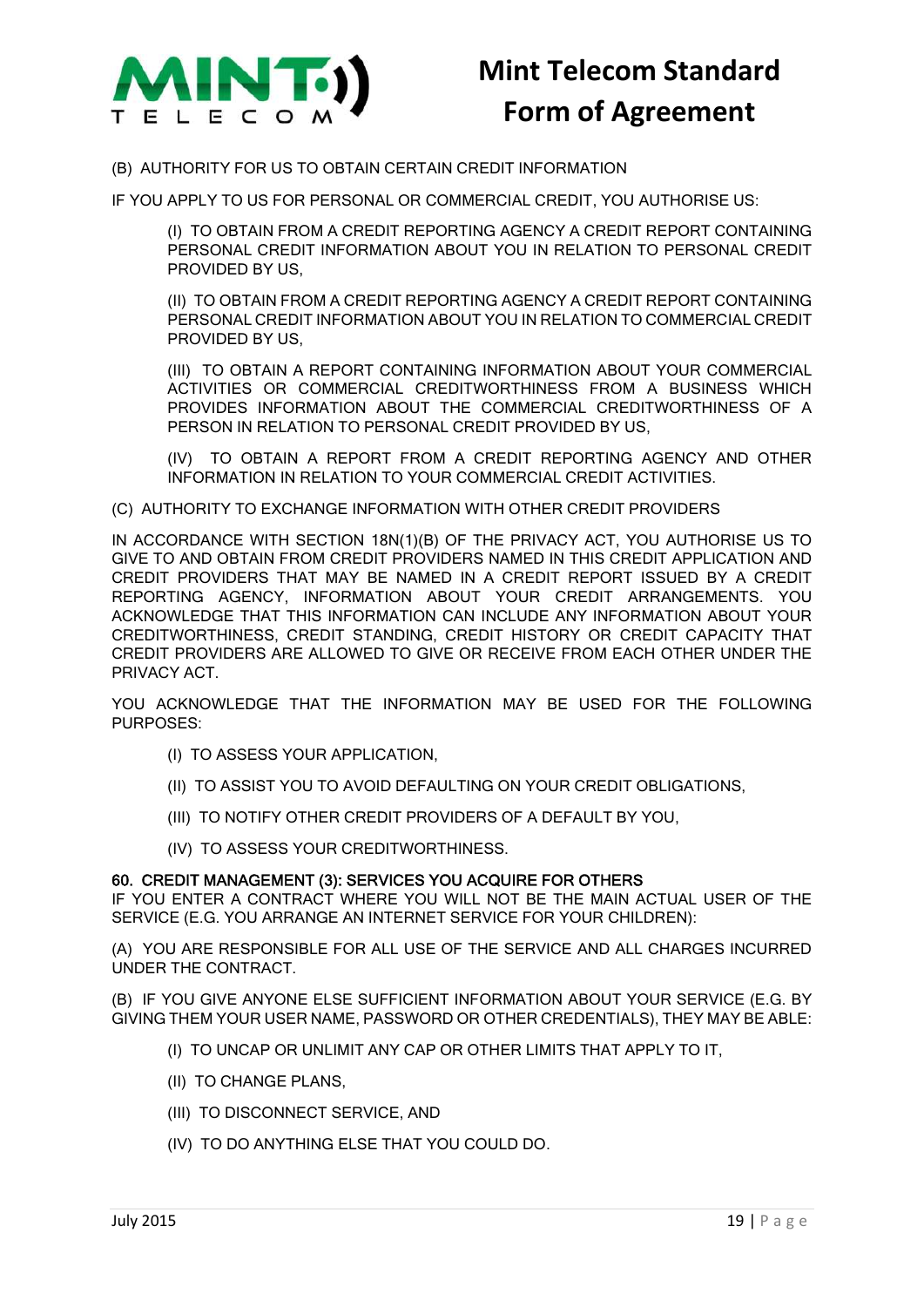

YOU SHOULD TREAT ALL INFORMATION THAT ALLOWS CONTROL OF YOUR SERVICE AS SECRET.

(C) INTERNET AND TELEPHONE SERVICES CAN BE USED TO BUY GOODS AND SERVICES FROM THIRD PARTIES. YOU MAY BE LIABLE FOR DEBTS INCURRED TO THESE THIRD PARTIES.

### 61. WHEN WE CAN BILL

(A) YOUR BILLING PERIOD IS THE PERIOD BETWEEN BILLS. OUR STANDARD BILLING PERIOD IS MONTHLY, BUT RESERVE THE RIGHT TO VARY IT.

(B) WE CAN BILL A PART-PERIOD E.G. TO ALIGN YOUR BILLING PERIOD WITH THE FIRST DAY OF EACH MONTH.

(C) WE MAY BILL FOR CHARGES AS FOLLOWS:

TYPE OF CHARGE: PAYABLE:

(I) SET UP CHARGE IMMEDIATELY

(II) PERIODIC CHARGE 14 DAYS BEFORE THE START OF THE PERIOD IT

RELATES TO

- (III) USAGE CHARGE AT THE END OF EACH BILLING PERIOD
- (IV) PREPAID CHARGE WHEN YOU BUY A PREPAID SERVICE
- (V) CALL CONNECTION CHARGE AT THE END OF EACH BILLING PERIOD
- (VI) MISCELLANEOUS CHARGE AT THE END OF EACH BILLING PERIOD
- (VII) THIRD PARTY CHARGE IMMEDIATELY

(VIII) EQUIPMENT CHARGE WHEN OR BEFORE WE DISPATCH THE EQUIPMENT

(D) IN ANY CASE, WE MAY BILL YOU FOR ANY SERVICE WE HAVE ALREADY PROVIDED.

### 62. BILLS – GENERAL

(A) YOU AGREE THAT YOU CAN INCUR A CHARGE WITHOUT US ISSUING ANY INVOICE, STATEMENT OR BILL.

(B) YOU AGREE THAT WE NEED NOT OFFER PAYMENT BY MAIL AS A PAYMENT METHOD FOR ANY SERVICE, INCLUDING A STANDARD TELEPHONE SERVICE.

(C) IF WE DO PROVIDE AN INVOICE, STATEMENT OR BILL FOR A SERVICE, WE CAN SEND IT TO YOU IN THE SAME WAY AS ANY OTHER NOTICE, INCLUDING VIA YOUR ACCOUNT PAGE.

### 63. SUPPLYING A BILL – TCP CUSTOMERS

IF YOU ARE A TCP CUSTOMER, WE WILL SUPPLY A BILL TO YOU FOR EACH CURRENT BILLING PERIOD, EXCEPT WHERE:

(A) YOU PAY BY AUTOMATIC DIRECT DEBIT AND THE CHARGES FOR THAT BILLING PERIOD ARE FOR THE SAME FIXED AMOUNT IN EACH BILLING PERIOD – AND IN THAT CASE YOU AND WE AGREE THAT, ALTHOUGH A CHARGE FOR THAT FIXED AMOUNT WILL BE PAYABLE BY YOU, A BILL WILL NOT BE ISSUED UNLESS THE TOTAL AMOUNT PAYABLE IN THAT BILL IS MORE THAN10% HIGHER THAN THAT FIXED AMOUNT; OR

(B) YOUR SERVICE IS PREPAID.

### 64. EXTRA CHARGES FOR BILLS AND INFORMATION

(A) WE MAY CHARGE YOU AN EXTRA CHARGE IF: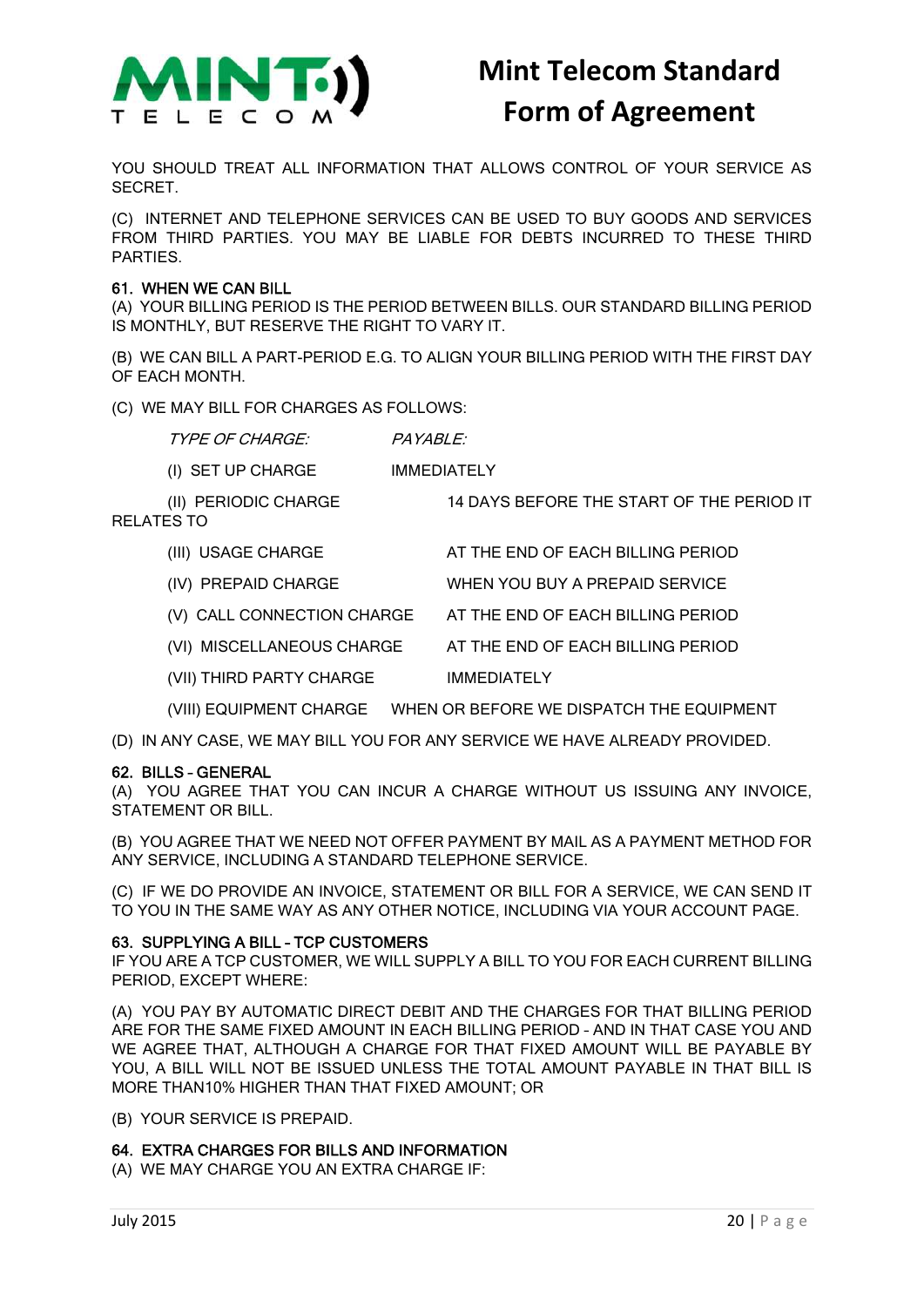

(I) YOU REQUEST NON-STANDARD INFORMATION ABOUT YOUR BILL OR CHARGES,

OR

(II) YOU ASK US TO DELIVER A BILL BY A METHOD THAT IS NOT THE STANDARD METHOD FOR A PLAN.

(B) IF YOU REQUEST A PAPER BILL WHEN THAT IS NOT THE STANDARD METHOD FOR A PLAN, THE EXTRA CHARGE IS \$2.95 PER BILL, OR AS OTHERWISE NOTIFIED IN OUR PRICE LIST.

### 65. BILLING INFORMATION – TCP CUSTOMERS

### 65.1 REQUESTING INFORMATION

IF YOU ARE A TCP CUSTOMER AND REQUEST IT, WE WILL PROVIDE ALL BILLING INFORMATION RELATED TO YOUR SERVICE (INCLUDING, IF YOU REQUEST IT, ITEMISED DETAILS OF CHARGES ASSOCIATED WITH THE SERVICE) RELATING TO UP TO 72 MONTHS PRIOR TO YOUR REQUEST, PROVIDED THAT:

(A) FOR INFORMATION RELATING TO THE 24 MONTHS PRIOR TO YOUR REQUEST:

(I) WE SHALL PROVIDE IT THROUGH AT LEAST ONE MEDIUM (OF OUR CHOICE) FREE OF CHARGE; AND

(II) OTHERWISE WE MAY IMPOSE A CHARGE FOR PROVIDING THE INFORMATION, LIMITED TO THE COST OF THE PROVIDING IT;

(B) FOR INFORMATION RELATING TO A PERIOD BETWEEN 24 AND 72 MONTHS PRIOR TO YOURREQUEST, WE MAY IMPOSE A CHARGE FOR PROVIDING THE INFORMATION, LIMITED TO THE COST OF THE PROVIDING IT;

(C) YOU MAY REQUEST PROVISION OF BILLING INFORMATION VIA OTHER MEDIUMS AND FORMATS NORMALLY AVAILABLE FROM US AND WE MAY IMPOSE A CHARGE FOR PROVIDING THE INFORMATION IN THAT WAY, LIMITED TO THE COST OF THE PROVIDING IT.

### 65.2 ELECTRONIC BILLING DATA

IF YOU ARE A TCP CUSTOMER AND WE MAKE INFORMATION FROM, OR ABOUT, A BILL, AVAILABLE IN AN ELECTRONIC FORM, WE WILL OFFER AT LEAST ONE METHOD OF ACCESSING THAT INFORMATION THAT DOES NOT INVOLVE PAYING ACCESS CHARGES TO US (BUT TO AVOID ANY DOUBT, THIS DOES NOT PREVENT US FROM MAKING ANY CHARGE THAT IS AUTHORISED BY CLAUSE 65.1).

### 65.3 ITEMISED BILLING

(A) WE REQUIRE NOTICE IN ORDER TO SUPPLY ITEMISED BILLING DETAILS TO YOU.

(B) UNLESS WE ADVISE YOU OTHERWISE, THE NOTICE PERIOD IS:

(I) 14 DAYS WHERE THE INFORMATION RELATES TO CHARGES FIRST BILLED WITHIN THE LAST 12 MONTHS;

(II) 21 DAYS WHERE THE INFORMATION RELATES TO CHARGES FIRST BILLED WITHIN 12 TO 24 MONTHS; AND

(III) OTHERWISE – 28 DAYS.

### 66. COSTS OF TELEPHONE BILLING ENQUIRIES

IF WE PROVIDE ACCESS TO OUR BILLING ENQUIRY POINT BY TELEPHONE, YOU AGREE THAT STANDARD CALL RATES APPLY (INCLUDING TIMED CHARGES FOR NATIONAL AND MOBILE CALLS).

### 67. OUT-OF-POCKET EXPENSES

(A) WE MAY NOTIFY YOU THAT, IN ORDER TO SUPPLY A SERVICE, WE NEED TO INCUR SOME OUT-OF POCKET EXPENSE THAT IS NOT INCLUDED IN OTHER CHARGES. IN THAT CASE WE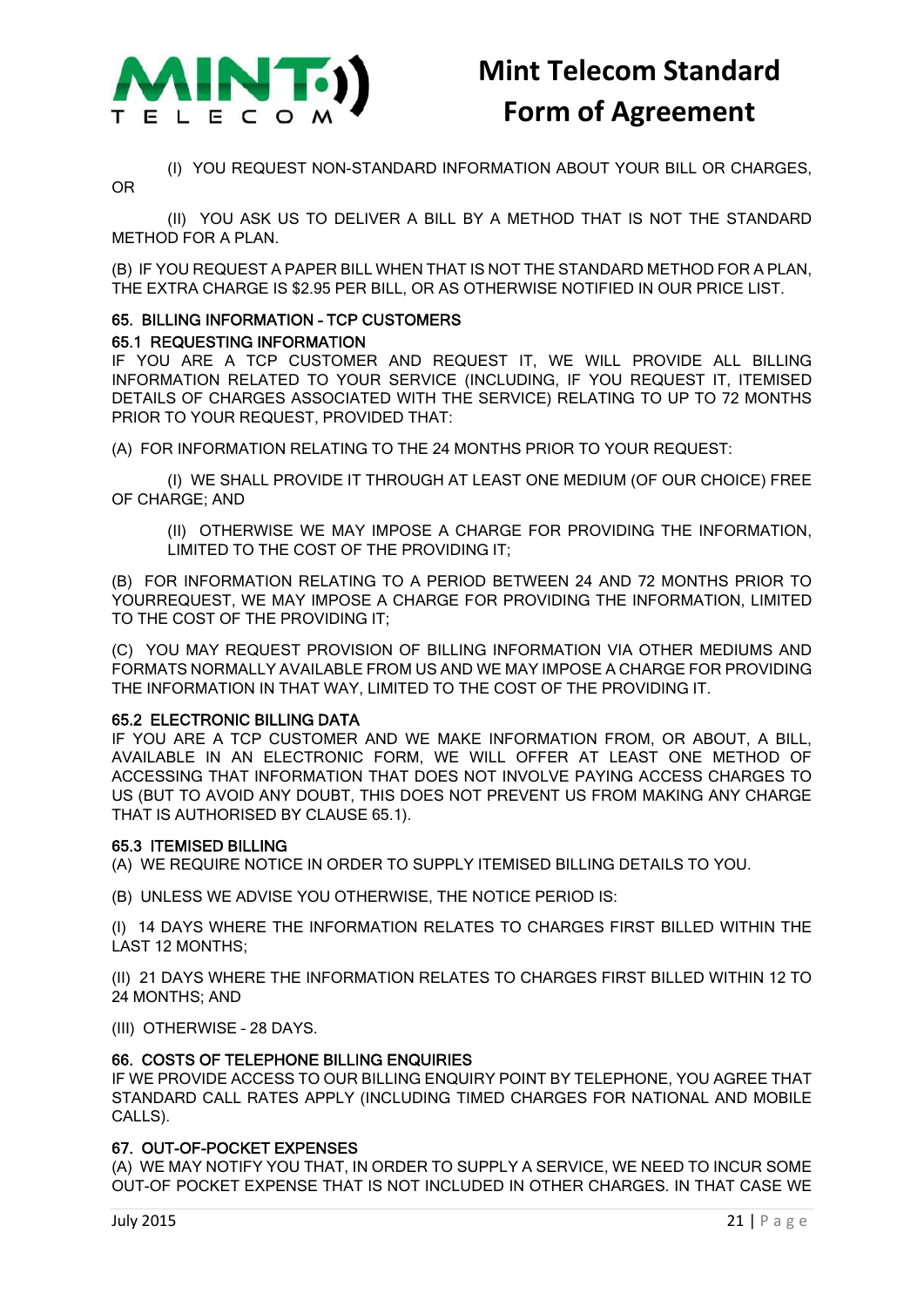

WILL NOT SUPPLY THAT SERVICE UNLESS YOU MAKE SATISFACTORY ARRANGEMENTS TO PAY OR REIMBURSE THAT EXPENSE.

(B) WE NOTIFY YOU THAT A PARTNER MAY CHARGE US IF YOU REPORT A FAULT AND THERE WAS NO SUCH FAULT, OR THE FAULT LIES WITH EQUIPMENT FOR WHICH THE PARTNER IS NOT RESPONSIBLE, OR IF YOU CONTACT THE PARTNER DIRECTLY. YOU MUST PAY OR REIMBURSE ALL SUCH AMOUNTS.

#### 68. GST

(A) IN THIS CLAUSE, AN EXPRESSION WITHIN A PAIR OF ASTERISKS MEANS THE SAME THING AS IN THE GST ACT.

(B) OUR PRICES ARE TAKEN TO BE GST INCLUSIVE UNLESS THEY ARE EXPRESSED TO BE 'GST EXCLUSIVE', '+ GST' OR SIMILAR.

(C) WHERE ANY AMOUNT IS GST INCLUSIVE, IT IS THE GROSS AMOUNT, INCLUSIVE OF ANY GST PAYABLE IN RESPECT OF ANY \*TAXABLE SUPPLY\* FOR WHICH THAT AMOUNT IS PAID. OTHERWISE:

(I) THE \*CONSIDERATION\* PAYABLE BY YOU REPRESENTS THE \*VALUE\* OF ANY \*TAXABLE SUPPLY\* FOR WHICH PAYMENT IS TO BE MADE.

(II) IF WE MAKE A \*TAXABLE SUPPLY\* FOR A \*CONSIDERATION\*, WHICH REPRESENTS ITS \*VALUE\*, THEN YOU MUST PAY IMMEDIATELY THE AMOUNT OF ANY GST PAYABLE IN RESPECT OF THE \*TAXABLE SUPPLY\*.

(D) IF THESE TERMS REQUIRE YOU TO PAY, REIMBURSE OR CONTRIBUTE TO AN AMOUNT PAID OR PAYABLE BY US IN RESPECT OF AN \*ACQUISITION\* OF A \*TAXABLE SUPPLY\* FROM A THIRD PARTY, THE AMOUNT YOU MUST PAY, REIMBURSE OR CONTRIBUTE WILL BE THE VALUE OF THE \*ACQUISITION\* BY US LESS ANY \*INPUT TAX CREDIT\* TO WHICH WE ARE ENTITLED PLUS, IF OUR RECOVERY FROM YOU IS A \*TAXABLE SUPPLY\*, ANY GST PAYABLE UNDER THIS CLAUSE.

(E) WE MAY RECOVER ANY GST PAYABLE UNDER THIS CLAUSE IN THE SAME MANNER AS OUR CHARGES.

### 69. LATE BILLING

(A) WE MAY LATE BILL.

TCP CUSTOMERS WE SHALL ONLY DO SO UP TO 160 DAYS IN ARREARS.

(B) SOME CHARGES IN A BILL MAY RELATE TO A PREVIOUS BILLING PERIOD.

#### 70. WHEN YOU MUST PAY

(A) WHERE A DIRECT DEBIT OR CREDIT CARD ARRANGEMENT APPLIES, WE MAY EXTRACT PAYMENT FOR CHARGES:

(I) AFTER IT IS BILLED (IF WE ISSUE A BILL FOR THE SERVICE); OR

(II) AFTER THE END OF THE CURRENT BILLING PERIOD (IF WE DO NOT ISSUE A BILL FOR THE SERVICE).

TCP CUSTOMERS ALL BILLING INFORMATION WILL BE ACCESSIBLE BEFORE WE DO SO, BUT YOU AGREE THAT WE NEED NOT ALLOW 10 WORKING DAYS BEFORE EXTRACTION.

(B) IF ANY BILL IS OVERDUE FOR PAYMENT, YOU MUST PAY THAT BILL AND ANY OTHER BILL IMMEDIATELY.

(C) IN ANY OTHER CASE, YOU MUST PAY A BILL WITHIN 14 DAYS AFTER ITS BILL DATE.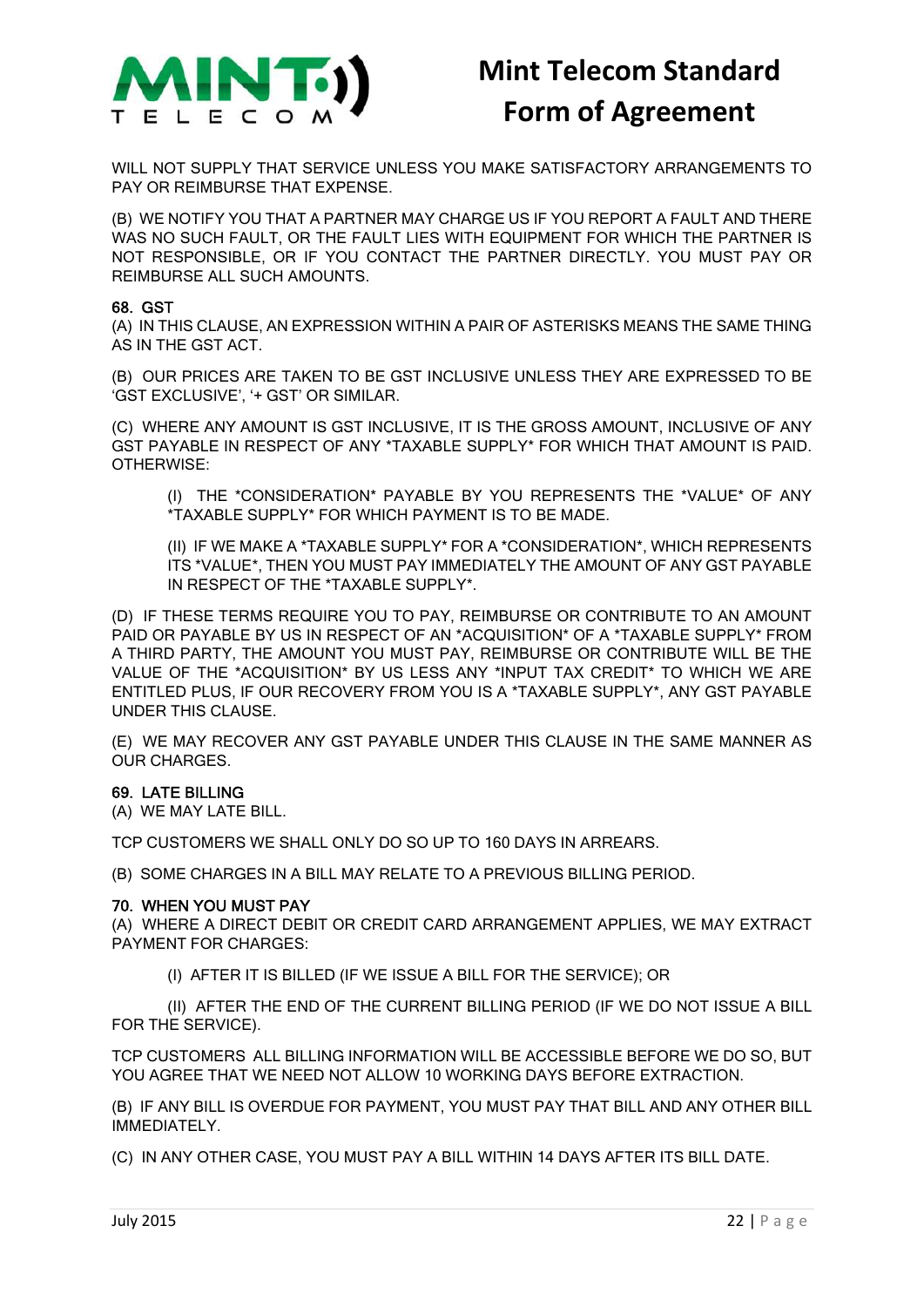

### 71. HOW YOU CAN PAY

(A) IF YOUR PLAN SPECIFIES 'DIRECT DEBIT ONLY' (OR SIMILAR) THEN:

(I) DIRECT DEBIT PAYMENT IS A PRECONDITION TO SUPPLY OF SERVICE TO YOU.

(II) WE MAY SUSPEND SERVICE IF DIRECT DEBIT ARRANGEMENTS ARE NOT MAINTAINED.

(III) YOU MUST NOT CAUSE TO BE REVERSED ANY DIRECT DEBIT PAYMENT TO US, UNLESS YOU HAVE OUR PRIOR WRITTEN APPROVAL. OTHERWISE, YOU MUST PAY OUR REASONABLE COSTS (INCLUDING LEGAL FEES IF NECESSARY) OF REINSTATING THE TRANSACTION.

TCP CUSTOMERS: WE WILL NOT IMPOSE CREDIT MANAGEMENT CHARGES UNLESS THE CHARGES ARE A REIMBURSEMENT OF OUR COSTS AND YOU ARE ADVISED OF THEIR AMOUNT OR METHOD OF CALCULATION.

(B) IN ANY OTHER CASE:

(I) DIRECT DEBIT IS OUR PREFERRED PAYMENT METHOD AND INCURS NO SURCHARGES.

(II) YOU MAY PAY BY MASTERCARD OR VISA OR ANY OTHER CARD WE NOTIFY YOU THAT WE ACCEPT.

(III) PAYMENTS MADE USING CREDIT CARDS MAY BE SUBJECT TO A SURCHARGE AS NOTIFIED ON OUR WEBSITE. (AS AT 1 DECEMBER 2013, PAYMENTS MADE USING EITHER AMERICAN EXPRESS OR DINERS CLUB CREDIT CARDS WERE SUBJECT TO A 4% SURCHARGE. PAYMENTS MADE USING MASTERCARD OR VISA WERE SUBJECT TO A 1.8% SURCHARGE.)

(C) IF ANY PAYMENT YOU MAKE IS DISHONOURED WE MAY CHARGE YOU A REASONABLE PAYMENT DISHONOUR FEE AND RECOVER FROM YOU ANY FEES CHARGED BY OUR BANK WHICH RESULT FROM THE DISHONOURED PAYMENT.

### 72. LATE PAYMENT (1)

IF A BILL IS NOT PAID ON TIME:

- (A) YOU ARE IN BREACH OF YOUR CONTRACT, AND
- (B) WE MAY ALSO CHARGE:
	- (I) INTEREST AT 1.5% A MONTH FROM THE BILL DATE UNTIL IT IS PAID IN FULL, OR
	- (II) A REASONABLE LATE FEE, AND

(III) ANY COLLECTION FEES AND EXPENSES THAT WE INCUR.

TCP CUSTOMERS: WE WILL NOT IMPOSE CREDIT MANAGEMENT CHARGES UNLESS THE CHARGES ARE A REIMBURSEMENT OF OUR COSTS AND YOU ARE ADVISED OF THEIR AMOUNT OR METHOD OF CALCULATION.

### 73. LATE PAYMENT (2) – ACCOUNTS OVER 60 DAYS

IF YOUR PAYMENT IS 60 DAYS OR MORE OVERDUE OR WE OTHERWISE CONSIDER IT IS REASONABLE TO DO SO –

(A) WE MAY REFER IT TO AN EXTERNAL COLLECTIONS AGENCY;

(B) WE NOTIFY YOU THAT OUR COLLECTION FEES AND EXPENSES UNDER CLAUSE 72(B)(III)MAY: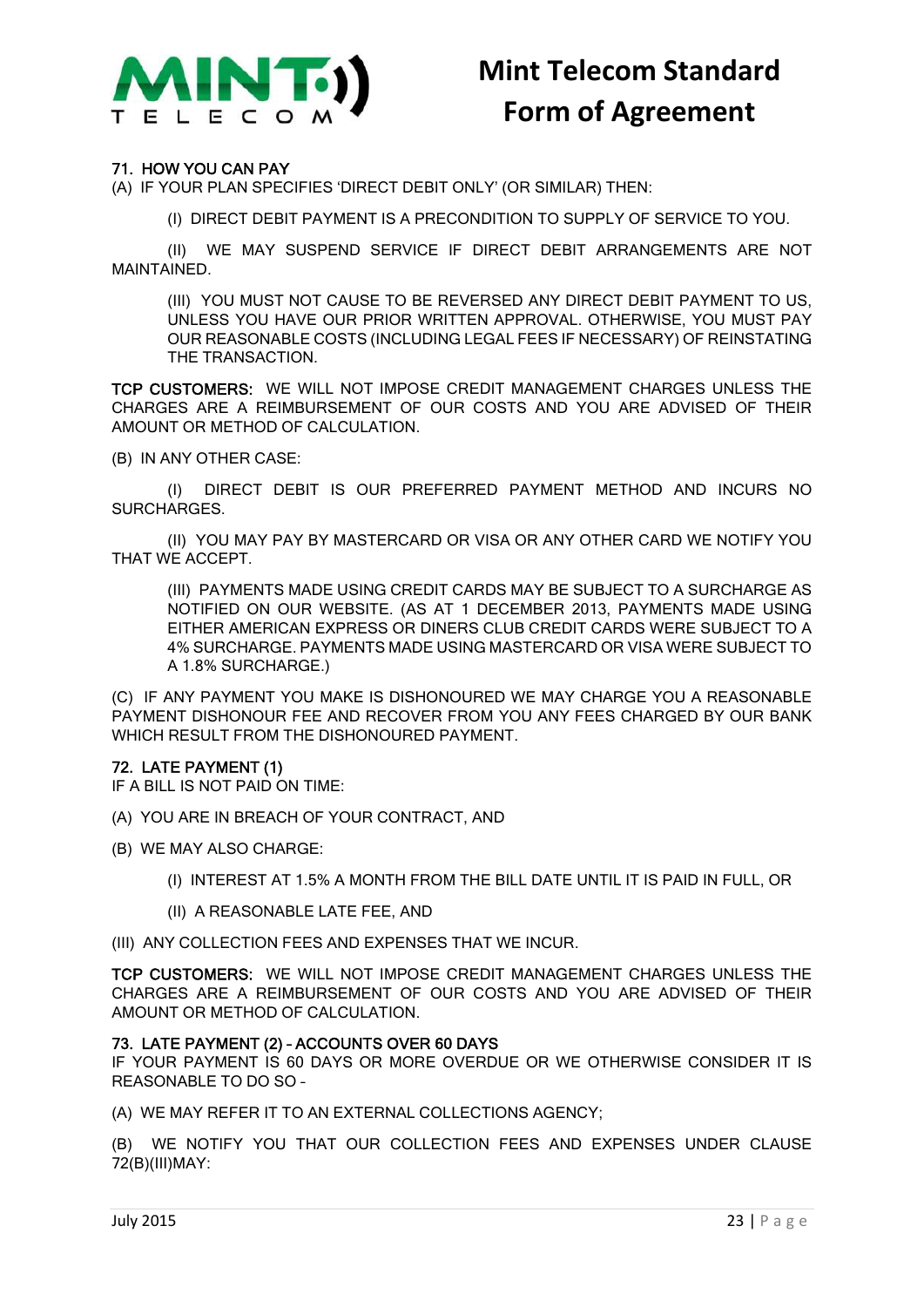

(I) INCLUDE THE EXTERNAL AGENCY'S COLLECTION FEE (WHICH WAS 17.5% OF THE AMOUNT TO BE RECOVERED AS AT 1 JULY 2015) AND/OR

(II) INCLUDE A MINIMUM RECOVERY CHARGE.

TCP CUSTOMERS: WE WILL NOT IMPOSE CREDIT MANAGEMENT CHARGES UNLESS THE CHARGES ARE A REIMBURSEMENT OF OUR COSTS AND YOU ARE ADVISED OF THEIR AMOUNT OR METHOD OF CALCULATION.

### 74. EARLY TERMINATION FEES

THE AMOUNT OF AN EARLY TERMINATION FEE THAT WE ARE ENTITLED TO CHARGE IS:

(A) THE AMOUNT SPECIFIED IN OR CALCULATED IN ACCORDANCE WITH THE RELEVANT PLAN; OR

(B) OTHERWISE:

(I) ANY AMOUNT WE REMAIN LIABLE TO PAY TO A THIRD PARTY (EG A WHOLESALE SUPPLIER) FOR GOODS OR SERVICES WE CANNOT RESELL OR RESUPPLY TO OTHER CUSTOMERS; AND

(II) A REASONABLE ESTIMATE OF OUR LOST PROFIT AS A RESULT OF AN EARLY TERMINATION.

### 75. BILLING DISPUTES

(A) OUR RECORDS OF WHAT YOU OWE US ARE DEEMED TO BE RIGHT UNLESS YOU SHOW THEM TO BE WRONG.

ACL CONSUMERS THIS DOES NOT APPLY TO YOU.

(B) IF YOU DISPUTE A BILL, YOU MUST PAY IT ON TIME. WE SHALL CREDIT YOU IF IT IS LATER DETERMINED THAT YOU ARE ENTITLED TO A CREDIT.

TCP CUSTOMERS WE WILL NOT TAKE CREDIT MANAGEMENT ACTION IN RELATION TO A DISPUTED AMOUNT THAT IS THE SUBJECT OF AN UNRESOLVED COMPLAINT, IF WE AREAWARE THAT THE COMPLAINT HAS NOT BEEN RESOLVED TO YOUR SATISFACTION AND IS BEING INVESTIGATED BY IS, THE TIO OR A RELEVANT RECOGNISED THIRD PARTY BUT:

(I) YOU MUST STILL PAY ALL UNDISPUTED PORTIONS, AND

(II) IF IT IS DETERMINED THAT SOME OR ALL OF THE DISPUTED PORTION IS PAYABLE, YOU MUST PAY THAT AMOUNT WITHIN 5 DAYS.

(C) YOU MAY NOT RAISE A BILLING DISPUTE MORE THAN 12 MONTHS AFTER A BILL IS ISSUED, AND WE WILL NOT PAY ANY REFUND OR GIVE ANY CREDIT IN RESPECT OF A PERIOD PRIOR TO THAT.

### 76. BILLING FOR UNAUTHORISED USE OF YOUR ACCOUNT

YOU ARE RESPONSIBLE FOR, AND MUST PAY FOR, ALL USE OF YOUR SERVICE EXCEPT FOR UNAUTHORISED USE THAT RESULTS FROM OUR NEGLIGENCE OR BREACH OF CONSUMER GUARANTEES.

### 77. BILLING AGENTS

(A) WE MAY BILL YOU USING A BILLING AGENT (WHICH MAY BE ANOTHER COMPANY IN OUR GROUP).

(B) PAYMENT TO OUR BILLING AGENT CONSTITUTES PAYMENT TO US.

(C) FAILURE TO PAY OUR BILLING AGENT CONSTITUTES FAILURE TO PAY US.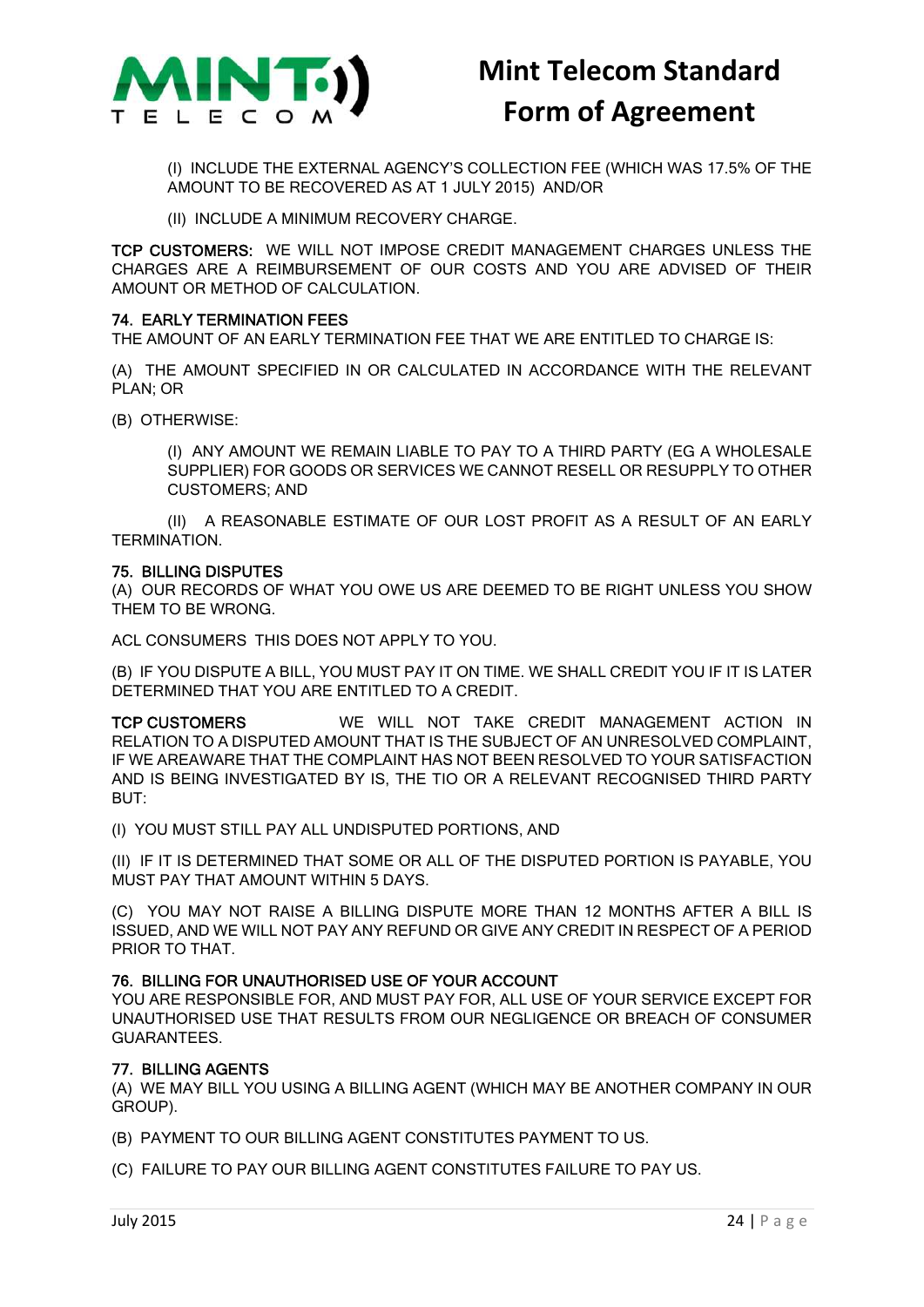

### 78. CALLS TO MOBILES

(A) UNLESS OTHERWISE EXPRESSLY STATED, OUR PRICES FOR USAGE OF MOBILE PHONES (E.G. CALLS, MESSAGING, DATA TRANSFERS) ARE ALWAYS QUOTED ON THE BASIS THAT:

(I) YOU ARE USING THE PHONE IN AUSTRALIA, AND

(II) ANY PHONE YOU ARE CALLING OR MESSAGING IS IN AUSTRALIA.

(B) WE CANNOT NECESSARILY KNOW WHEN A MOBILE TELEPHONE IS OUTSIDE ITS HOME NETWORK. IF IT IS, EXTRA CHARGES MAY APPLY.

### 79. PAYMENT FOR THIRD PARTY SERVICES

(A) USING A SERVICE MAY DEPEND ON YOU HAVING GOODS OR SERVICES SUPPLIED BY THIRD PARTIES. FOR INSTANCE:

(I) IN ORDER TO USE A DIAL UP INTERNET SERVICE, YOU MUST HAVE A TELEPHONE LINE, AND YOUR MODEM WILL MAKE CALLS USING IT.

(II) IN ORDER TO USE A LOCAL CALL SERVICE, YOU MUST HAVE A SUITABLE **HANDSFT.** 

(B) YOU ARE SOLELY RESPONSIBLE FOR THE COSTS OF ALL THIRD PARTY GOODS AND SERVICES YOU ACQUIRE.

#### 80. YOUR COOPERATION

(A) YOU MUST GIVE US ALL REASONABLE COOPERATION THAT WE REQUIRE IN ORDER TO PROVIDE A SERVICE TO YOU, AND FIXING ANY PROBLEMS THAT ARISE, AND RESOLVING ANY DISPUTES THAT MAY ARISE OR COMPLAINTS THAT YOU MAY HAVE.

(B) YOU ACKNOWLEDGE THAT, WHERE A SERVICE IS A CARRIAGE SERVICE WITHIN THE MEANING OF THE TELECOMMUNICATIONS ACT, WE OR A PARTNER MAY BE REQUIRED:

- (I) TO INTERCEPT COMMUNICATIONS OVER THE SERVICE, AND
- (II) MONITOR USAGE OF THE SERVICE AND COMMUNICATIONS OVER IT.

### 81. COMPLAINTS – GENERAL (BUT SEE CLAUSE 82 IF YOU ARE A TCP CUSTOMER)

(A) IF YOU HAVE ANY COMPLAINTS IN CONNECTION WITH THE SERVICE (INCLUDING COMPLAINTS ABOUT YOUR INVOICE), YOU SHOULD CONTACT US FIRST TO RESOLVE THE COMPLAINT VIA THE CONTACT DETAILS AVAILABLE ON OUR WEBSITE.

(B) WE WILL HANDLE YOUR COMPLAINT IN ACCORDANCE WITH OUR COMPLAINTS PROCEDURE. INFORMATION ON OUR COMPLAINTS PROCEDURE MAY BE OBTAINED BY CONTACTING US.

(C) YOU ARE ALSO ENTITLED TO MAKE A COMPLAINT TO THE TELECOMMUNICATIONS INDUSTRY OMBUDSMAN AND POSSIBLY TO THE CONSUMER AFFAIRS OFFICE (HOWEVER DESCRIBED) IN YOUR STATE. WE ASK THAT YOU NOTIFY US BEFORE YOU DO SO, SO THAT WE HAVE THE OPPORTUNITY TO TRY TO RESOLVE YOUR COMPLAINT AT THAT STAGE.

(D) WE MAY BILL YOU A REASONABLE COMPLAINT HANDLING CHARGE.

### 82. TCP CUSTOMERS AND COMPLAINTS

IF YOU ARE A TCP CUSTOMER:

(A) WE WILL HANDLE COMPLAINTS IN ACCORDANCE WITH THE COMPLAINT HANDLING PROCEDURE ON OUR WEBSITE, AND THE TCP CODE.

(B) OUR COMPLAINT HANDLING PROCEDURE WILL BE FREE OF CHARGE OTHER THAN FOR: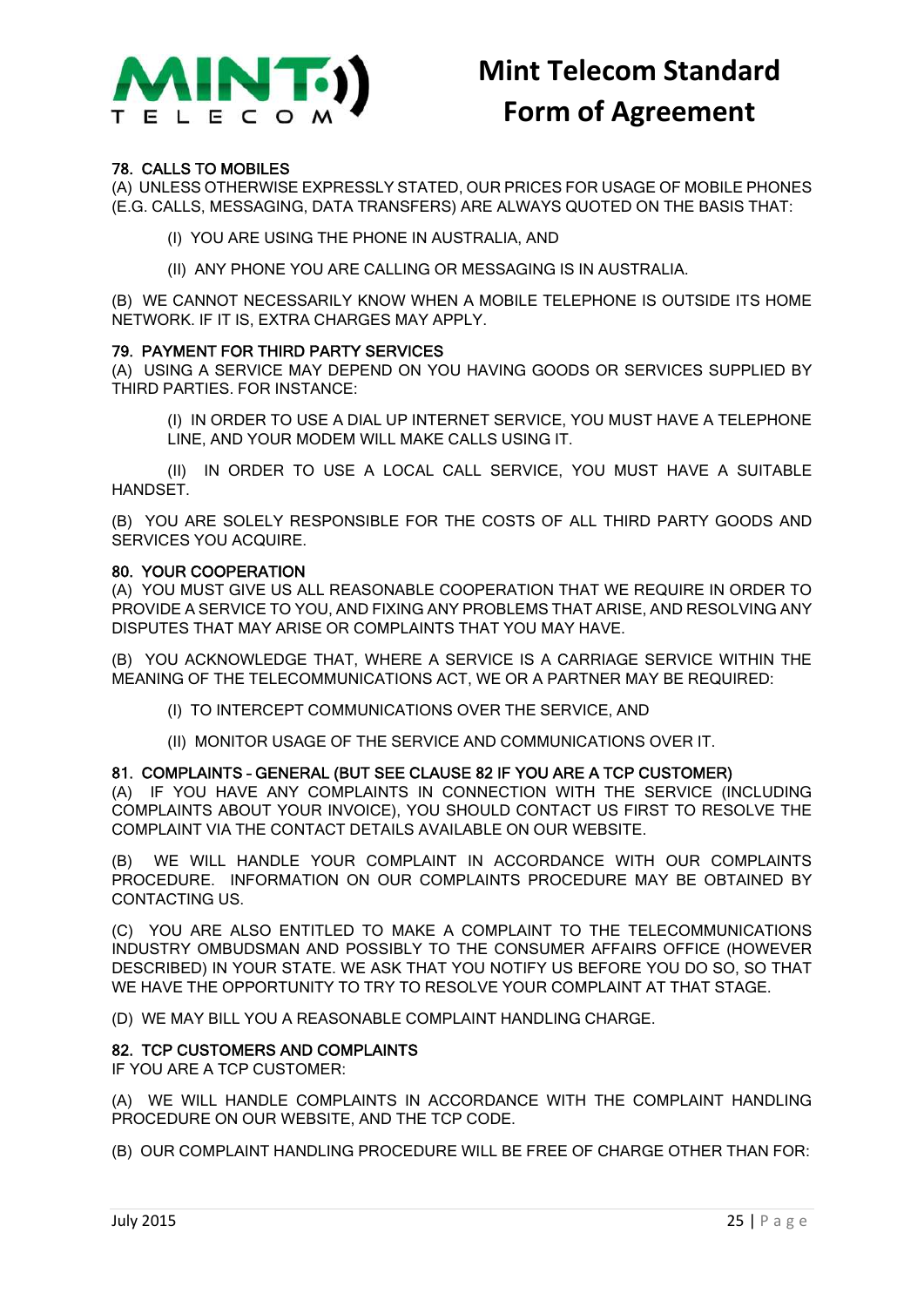

(I) CALL COSTS AT LOCAL RATES OR LOW COST WHEN CALLING FROM OUR NETWORK;

(II) A COSTS RECOVERY LEVY OF PROVIDING ACCESS TO INFORMATION WE HOLD ABOUT YOU THAT WE COLLECTED MORE THAN 2 YEARS EARLIER;

(III) A COSTS RECOVERY LEVY OF PROVIDING INFORMATION THAT IS NOT IN THE STANDARD FORM GENERATED BY OUR CUSTOMER RECORDS AND BILLING SYSTEMS OR IS EQUIVALENT TO MORE THAN 50 A4 PAGES.

### 83. TERMINATION & SUSPENSION BY US (1): EARLY TERMINATION

WE MAY TERMINATE A CONTRACT, OR SUSPEND OR RESTRICT SERVICE IF, IN RELATION TO THAT OR ANY OTHER CONTRACT OR SERVICE:

(A) YOU FAIL TO PAY US ANY MONEY THAT IS DUE,

(B) YOU THREATEN NOT TO PAY US MONEY THAT YOU OWE US, OR WILL OWE US IN THE FUTURE,

(C) YOU CAUSE TO BE REVERSED ANY DIRECT DEBIT OR CREDIT CARD PAYMENT TO US (EXCEPT WITH OUR PRIOR WRITTEN AGREEMENT),

(D) YOU ARE IN MATERIAL BREACH OF YOUR CONTRACT,

(E) YOU BECOME INSOLVENT,

(F) WE REASONABLY BELIEVE THAT YOU HAVE VACATED YOUR PREMISES WITHOUT NOTICE TO US,

(G) WE REASONABLY CONSIDER THAT IT IS DESIRABLE TO DO SO TO FACILITATE NETWORK MAINTENANCE OR TO PROTECT THE NETWORK FROM HARM,

(H) IT BECOMES TECHNICALLY INFEASIBLE FOR US TO CONTINUE SERVICE,

(I) YOU USE A SERVICE IN A WAY THAT PLACES UNREASONABLE DEMANDS ON OUR NETWORK,

(J) WE ARE UNABLE TO OBTAIN ACCESS TO YOUR PREMISES AS REQUIRED TO PROVIDE, MAINTAIN OR REPAIR THE SERVICE,

(K) THERE IS AN EMERGENCY THAT WARRANTS IT,

(L) YOU HAVE TOLD US THAT YOU NO LONGER REQUIRE THE SERVICE,

(M) IF WE REASONABLY SUSPECT FRAUD OR ATTEMPTED FRAUD INVOLVING THE SERVICE,

(N) WE BECOME ENTITLED TO SUSPEND THE SERVICE, AND THE SUSPENSION CONTINUES FOR MORE THAN A MONTH,

(O) YOU ARE, OR BECOME, A CARRIER OR CARRIAGE SERVICE PROVIDER UNDER THE TELECOMMUNICATIONS ACT (AND WE DID NOT AGREE TO PROVIDE YOU WITH SERVICE DESPITE THAT), OR

(P) IN ANY OTHER CIRCUMSTANCES STATED ELSEWHERE IN OUR CUSTOMER TERMS.

WE MAY CHARGE A RECONNECTION CHARGE FOLLOWING ACTION UNDER THIS CLAUSE UNLESS IT RESULTED FROM OUR MISTAKE.

### 84. TERMINATION & SUSPENSION BY US (2): OTHER EVENTS

(A) WE MAY TERMINATE A CONTRACT OR SUSPEND PERFORMANCE OF OUR OBLIGATIONS UNDER THE CONTRACT IF YOU DIE OR BECOME BANKRUPT, INSOLVENT OR SUBJECT TO A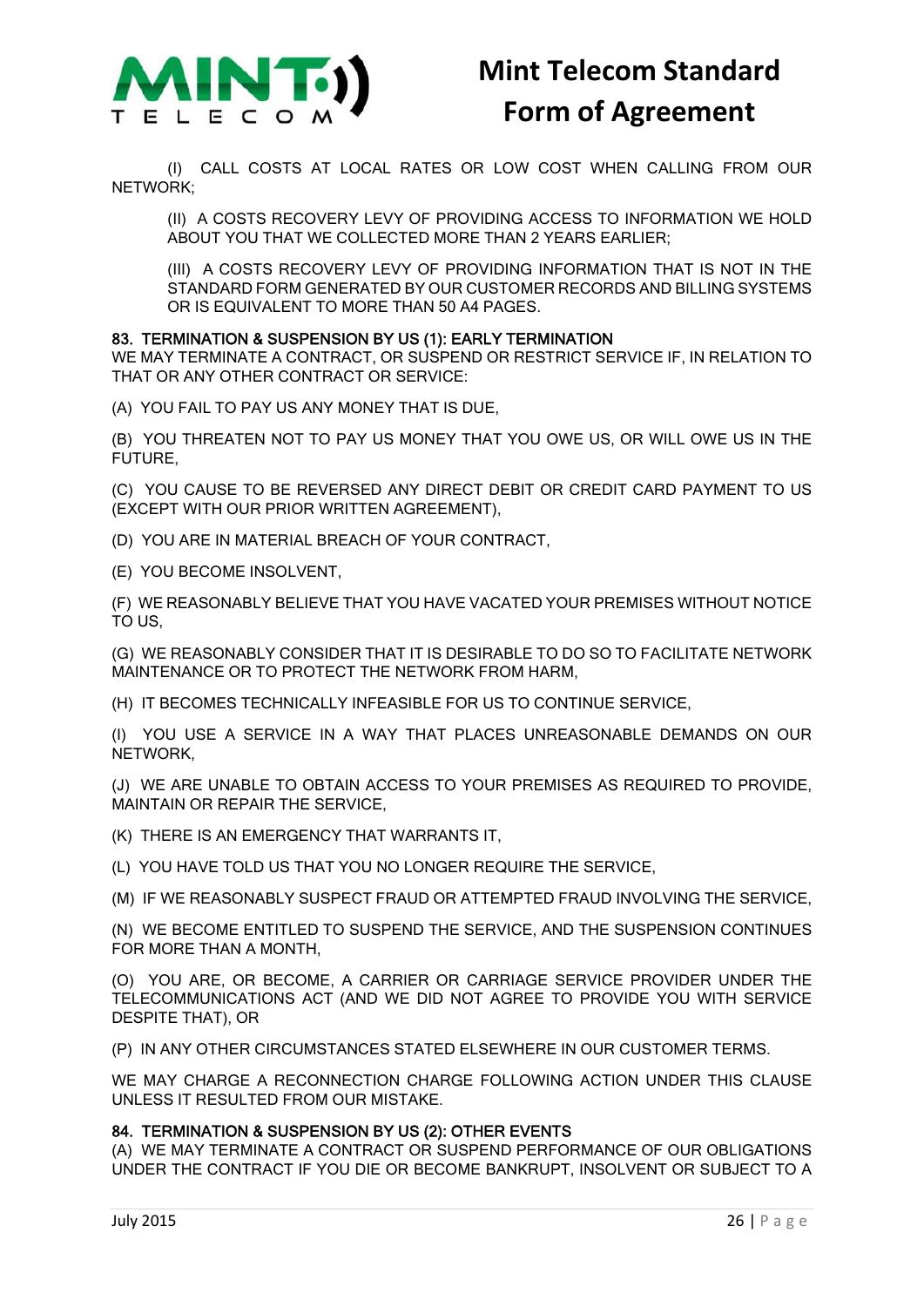

WINDING-UP ORDER OR SIMILAR INSOLVENCY EVENT, IF WE HAVE A REASONABLE BELIEF THAT WE ARE UNLIKELY TO RECEIVE OR RETAIN PAYMENTS FOR AMOUNTS DUE AND PAYABLE BY YOU UNDER THE CONTRACT.

(B) WE MAY SUSPEND OR RESTRICT THE SUPPLY SERVICE IF THERE ARE REASONABLE GROUNDS FOR BELIEVING:

(I) A SERIOUS THREAT OR RISK EXISTS TO THE SECURITY OR INTEGRITY OF THE NETWORK, OR

(II) THE PROVISION OF THE SERVICE MAY CAUSE DEATH, PERSONAL INJURY OR DAMAGE TO PROPERTY.

(C) WE MAY SUSPEND OR RESTRICT SERVICE IN CASES OF EMERGENCY, INCLUDING FOR THE PROVISION OF SUPPORT TO EMERGENCY AND OTHER ESSENTIAL SERVICES.

(D) WE MAY TERMINATE A CONTRACT OR SUSPEND OR LIMIT OR VARY PERFORMANCE OF OUR OBLIGATIONS UNDER IT TO COMPLY WITH:

(I) LEGISLATIVE OR REGULATORY REQUIREMENTS, OR

(II) THE ORDER OF A COURT OR LAWFUL DIRECTION OF A COMPETENT AUTHORITY – TO THE EXTENT THE LEGISLATIVE OR REGULATORY REQUIREMENTS OR ORDER OR DIRECTION UNAVOIDABLY REQUIRES US TO DO SO.

(E) WE MAY SUSPEND, INTERCEPT OR TERMINATE A SERVICE IN ORDER TO COMPLY WITH A WARRANT OR OTHER COURT ORDER, OR AS OTHERWISE REQUIRED OR AUTHORISED BY LAW.

### 85. TCP CUSTOMERS – DISCONNECTION, SUSPENSION AND RESTRICTION

IF YOU ARE A TCP CUSTOMER:

(A) WE WILL NOT DISCONNECT, SUSPEND OR RESTRICT A SERVICE FOR CREDIT AND/OR DEBT MANAGEMENT REASONS, WITHOUT FIRST INFORMING YOU UNLESS:

(I) WE ASSESS THAT YOU OR THE ACCOUNT STATUS PRESENTS AN UNACCEPTABLY HIGH CREDIT RISK TO US; OR

(II) WE REASONABLY SUSPECT FRAUD OR ATTEMPTED FRAUD; OR

(III) YOU HAVE NOMINATED TO US AN AGREED POINT AT WHICH SERVICE WILL BE LIMITED AND THAT POINT HAS BEEN REACHED.

(B) EXCEPT WHERE CLAUSE 85(A) APPLIES, WE WILL GIVE YOU AT LEAST 5 WORKING DAYS' NOTICE PRIOR TO DISCONNECTING, SUSPENDING OR RESTRICTING YOUR SERVICE, INCLUDING AN INDICATION OF THE EARLIEST DATE DISCONNECTION, SUSPENSION OR RESTRICTION COULD OCCUR AND THE DATE OF ISSUE OF CORRESPONDENCE IF YOU ARE INFORMED IN WRITING – AND WE SHALL OTHERWISE COMPLY WITH THE RULES IN THE TCP CODE ABOUT DISCONNECTION, SUSPENSION OR RESTRICTION OF THE SERVICE.

### 86. EARLY TERMINATION BY YOU

(A) YOU ARE NOT ENTITLED TO SIMPLY CHOOSE TO TERMINATE A CONTRACT DURING ITS FIXED OR MINIMUM TERM, UNLESS OUR CUSTOMER TERMS OR THE LAW SAYS OTHERWISE.

(B) OUR PLANS ARE PRICED ON THE BASIS THAT YOU WILL COMPLETE YOUR CONTRACT.

(C) WHERE YOU ARE ENTITLED TO TERMINATE YOUR CONTRACT EARLY (EG BECAUSE WE HAVE OFFERED YOU THAT OPTION FOLLOWING A VARIATION TO YOUR CONTRACT), WE MAY BILL YOU FOR: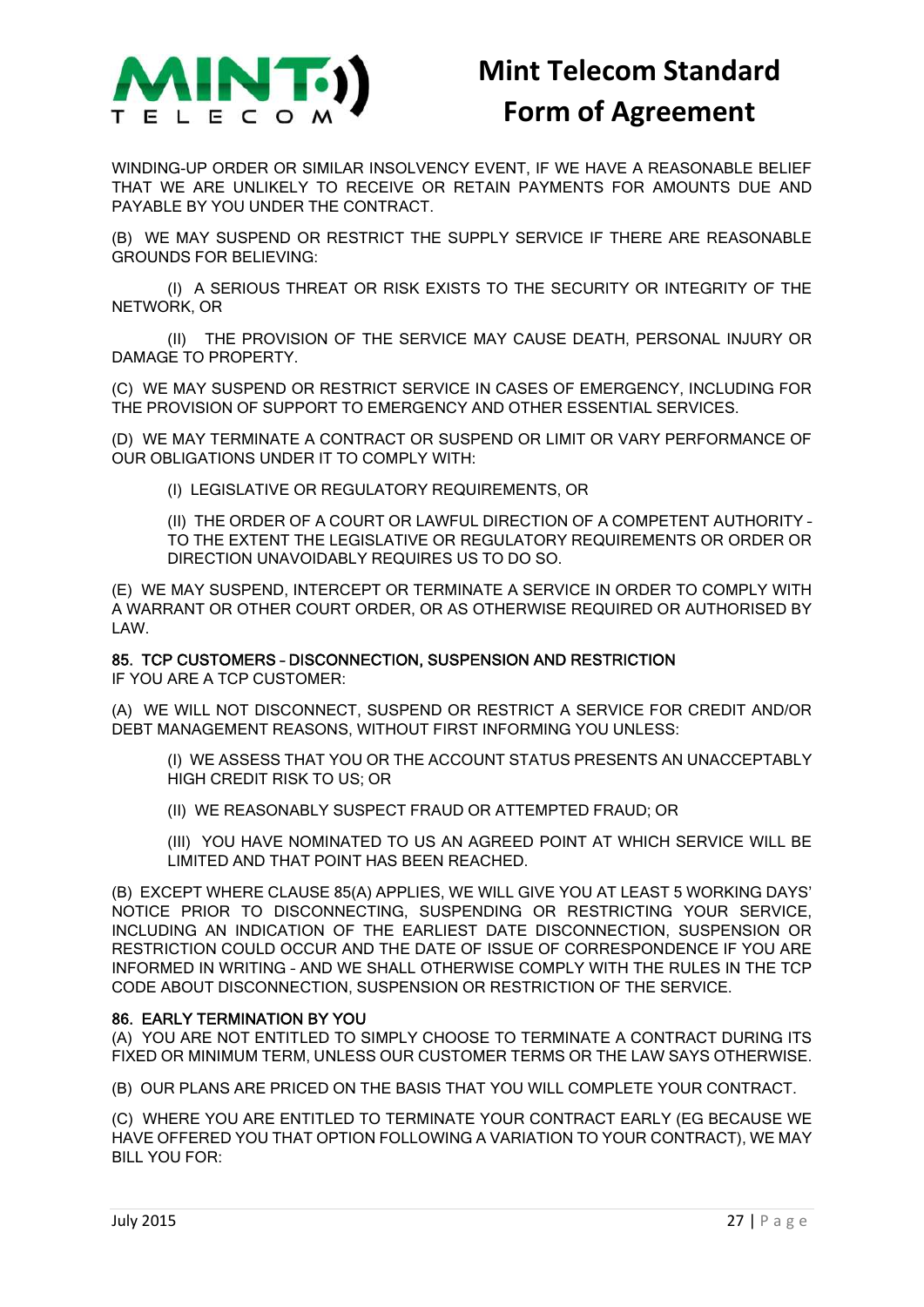

(I) ANY OUTSTANDING AMOUNTS FOR INSTALLATION COSTS OR EQUIPMENT THAT CAN BE USED IN CONNECTION WITH SERVICES PROVIDED BY OTHER SUPPLIERS, AND

(II) USAGE OR NETWORK ACCESS CHARGES INCURRED UP TO THE DATE ON WHICH THE CONTRACT ENDS.

(D) IF WE AGREE THAT YOU MAY TERMINATE IT EARLY IN ANY OTHER CIRCUMSTANCES, WE MAY BILL YOU:

(I) AN EARLY TERMINATION FEE,

(II) ANY APPLICABLE AMOUNTS UNDER CLAUSE 86(E),

(III) A REASONABLE ADMINISTRATION CHARGE,

(IV) USAGE OR NETWORK ACCESS CHARGES INCURRED UP TO THE DATE ON WHICH THE CONTRACT ENDS, AND

(V) ANY OTHER CHARGE (INCLUDING AN EARLY TERMINATION FEE) THAT IS SPECIFIED IN THE APPLICABLE PLAN OR THE PRICE LIST.

(E) SOME OF OUR PLANS DISCOUNT, DEFER OR WAIVE NORMAL EQUIPMENT OR INSTALLATION COSTS (E.G. INCLUDE A \$0 UP-FRONT MODEM OR ZERO SET UP FEES) IN EXCHANGE FOR A CERTAIN MINIMUM OR FIXED TERM. IF YOU WANT TO TERMINATE A CONTRACT UNDER SUCH A PLAN EARLY (AND IF WE AGREE THAT YOU MAY DO SO), WE MAY ALSO BILL YOU AN ADDITIONAL CHARGE FOR THOSE ITEMS REPRESENTING THEIR REASONABLE VALUE PRO-RATED AGAINST THE PORTION OF THE MINIMUM OR FIXED TERM THAT IS TO BE TRUNCATED.

### 87. TERMINATION BY YOU

(A) YOU MAY TERMINATE YOUR CONTRACT:

(I) (EXCEPT DURING A FIXED OR MINIMUM TERM) AT ANY TIME, ON 30 DAYS WRITTEN NOTICE; OR

(II) BY GIVING US WRITTEN NOTICE IF AN INTERVENING EVENT OCCURS AND YOU ARE UNABLE TO USE THE SERVICE FOR MORE THAN 14 DAYS.

(B) YOU MAY ALSO TERMINATE YOUR CONTRACT:

(I) IN ANY OTHER CIRCUMSTANCES WHERE YOUR CONTRACT PROVIDES FOR IT; OR

(II) (IN A CASE WHERE YOU HAVE A NON-EXCLUDABLE LEGAL RIGHT TO DO SO) BY TRANSFERRING THE SERVICE FROM US TO ANOTHER SUPPLIER. WE WILL CANCEL THE SERVICE AND TERMINATE YOUR CONTRACT IMMEDIATELY ONCE THE OTHER SUPPLIER HAS INFORMED US THAT YOU HAVE ELECTED TO TRANSFER THE SERVICE FROM US TO THAT OTHER SUPPLIER.

### 88. POST-TERMINATION

IF A CONTRACT ENDS:

(A) OUR OBLIGATIONS TO YOU UNDER THAT CONTRACT ARE AT AN END.

(B) WE MAY BILL YOU FOR ANY SERVICES WE HAVE NOT YET INVOICED AND ALL OTHER AMOUNTS WE ARE ENTITLED TO UNDER THE CONTRACT.

(C) ALL BILLS ARE PAYABLE IMMEDIATELY.

(D) YOU AUTHORISE US TO RECOVER ANY UNDISPUTED OUTSTANDING CHARGES AND EARLY TERMINATION FEES FROM ANY OVERPAYMENT YOU HAVE MADE, OR DIRECT DEBIT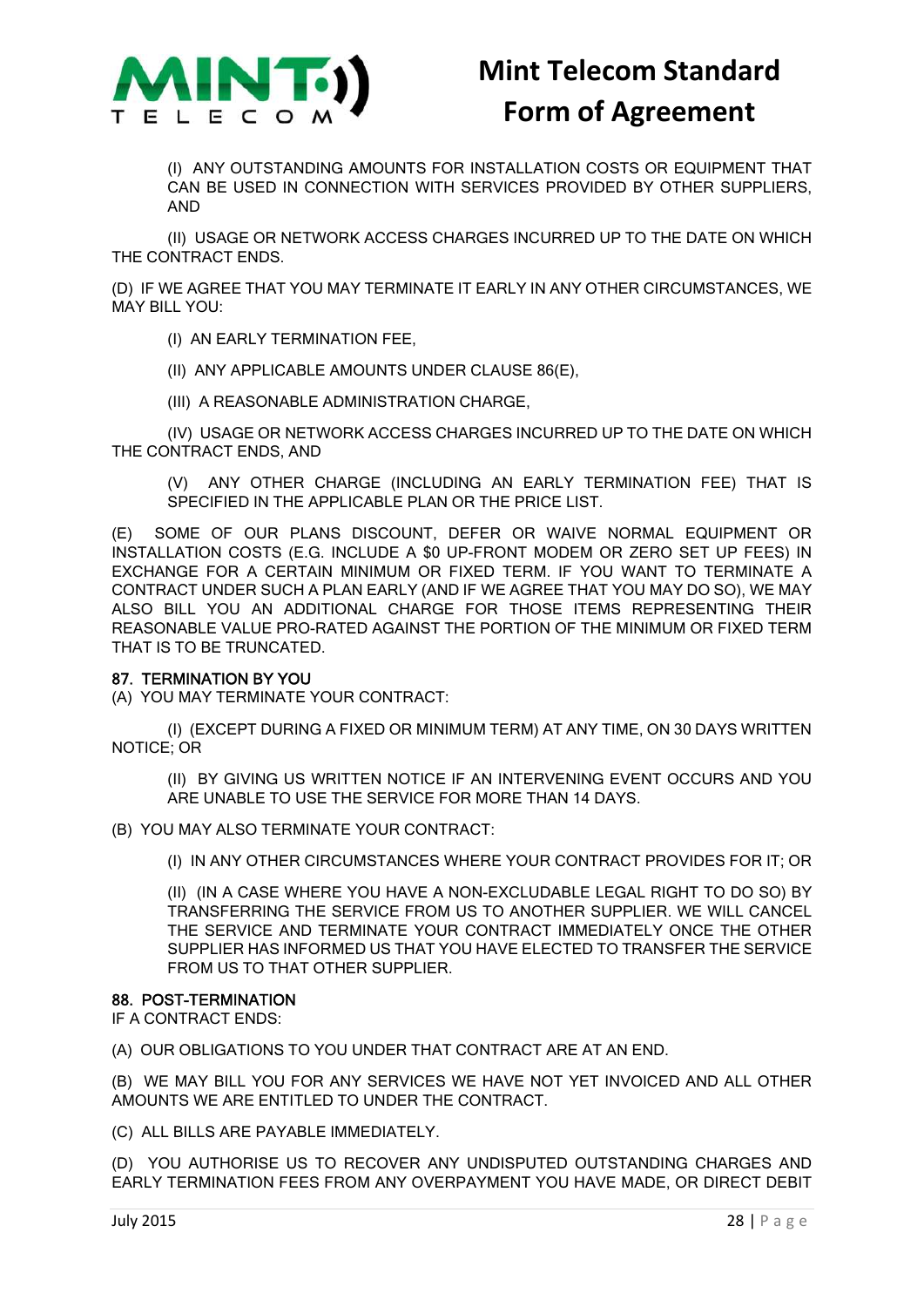

THEM FROM YOUR CREDIT CARD OR BANK ACCOUNT IF YOU NORMALLY PAY BY DIRECT DEBIT.

(E) YOU MUST RETURN TO US, PROMPTLY, ANY OF OUR EQUIPMENT UNDER YOUR CONTROL. (IF YOU FAIL TO DO SO, WE MAY BILL YOU A REASONABLE CHARGE FOR IT.)

(F) ANY CAUSE OF ACTION THAT EITHER OF US HAD AGAINST THE OTHER PREDATING THE TERMINATION IS NOT AFFECTED,

(G) THE LIMITATIONS OF OUR LIABILITY, AND OUR RIGHTS OF INDEMNITY, UNDER OUR CUSTOMER TERMS CONTINUE,

(H) NO OTHER CONTRACT IS AFFECTED UNLESS WE ALSO TERMINATE IT.

OTHERWISE, THAT CONTRACT IS AT AN END FOR ALL PURPOSES.

#### 89. SUSPENSION OF SERVICE

WE MAY SUSPEND SERVICE AT ANY TIME, WITHOUT LIABILITY AND IMMEDIATELY BY REASONABLE NOTICE TO YOU (EXCEPT IN THE CASE OF AN EMERGENCY OR YOUR DEATH), IF:

(A) THERE ARE PROBLEMS WITH THE NETWORK, OR WE OR OUR PARTNERS NEED TO SUSPEND THE SERVICES TO CONDUCT OPERATIONAL AND MAINTENANCE WORK ON THE NETWORK;

(B) YOU FAIL TO PAY ANY AMOUNT OWING TO US IN RESPECT OF THE SERVICE UNDER YOUR CUSTOMER CONTRACT (WHICH IS NOT THE SUBJECT OF A BONA FIDE DISPUTE) BY THE DUE DATE, AND YOU FAIL TO PAY THAT AMOUNT WITHIN THE PERIOD SPECIFIED IN ANY SUBSEQUENT NOTICE WE SEND YOU;

(C) YOU BREACH YOUR CUSTOMER CONTRACT, INCLUDING TERMS RELATING TO YOUR USE OF THE SERVICE OR ANY ACCEPTABLE USE POLICY, AND THAT BREACH CANNOT BE REMEDIED;

(D) YOU BREACH YOUR CUSTOMER CONTRACT, INCLUDING TERMS RELATING TO YOUR USE OF THE SERVICE OR ANY ACCEPTABLE USE POLICY, AND THAT BREACH CAN BE REMEDIED, BUT YOU DO NOT REMEDY THAT BREACH WITHIN 30 DAYS OF RECEIPT OF A NOTICE FROM US REQUIRING THE BREACH TO BE REMEDIED;

(E) YOU ARE THE SUBJECT OF AN INSOLVENCY EVENT;

(F) WE REASONABLY SUSPECT THAT YOU, AN END USER OR ANY PERSON IN CONNECTION WITH THE SERVICE IS FRAUDULENT OR WHERE EVIDENCE SUGGESTS ILLEGAL CONDUCT IN RELATION TO THE SERVICE;

(G) WE REASONABLY BELIEVE THAT YOU MAY BE A CREDIT RISK IN RELATION TO THE SERVICE;

(H) YOU ARE A NATURAL PERSON (AND NOT A COMPANY) AND YOU DIE;

(I) THERE IS AN EMERGENCY;

(J) THERE IS A THREAT OR RISK TO THE SECURITY OF THE SERVICE OR INTEGRITY OF THE NETWORK;

(K) THE SERVICE MAY CAUSE DEATH, PERSONAL INJURY OR DAMAGE TO PROPERTY;

(L) WE ARE REQUIRED TO DO SO TO COMPLY WITH ANY LAW OR DIRECTION OF ANY REGULATOR;

(M) AN INTERVENING EVENT OCCURS; OR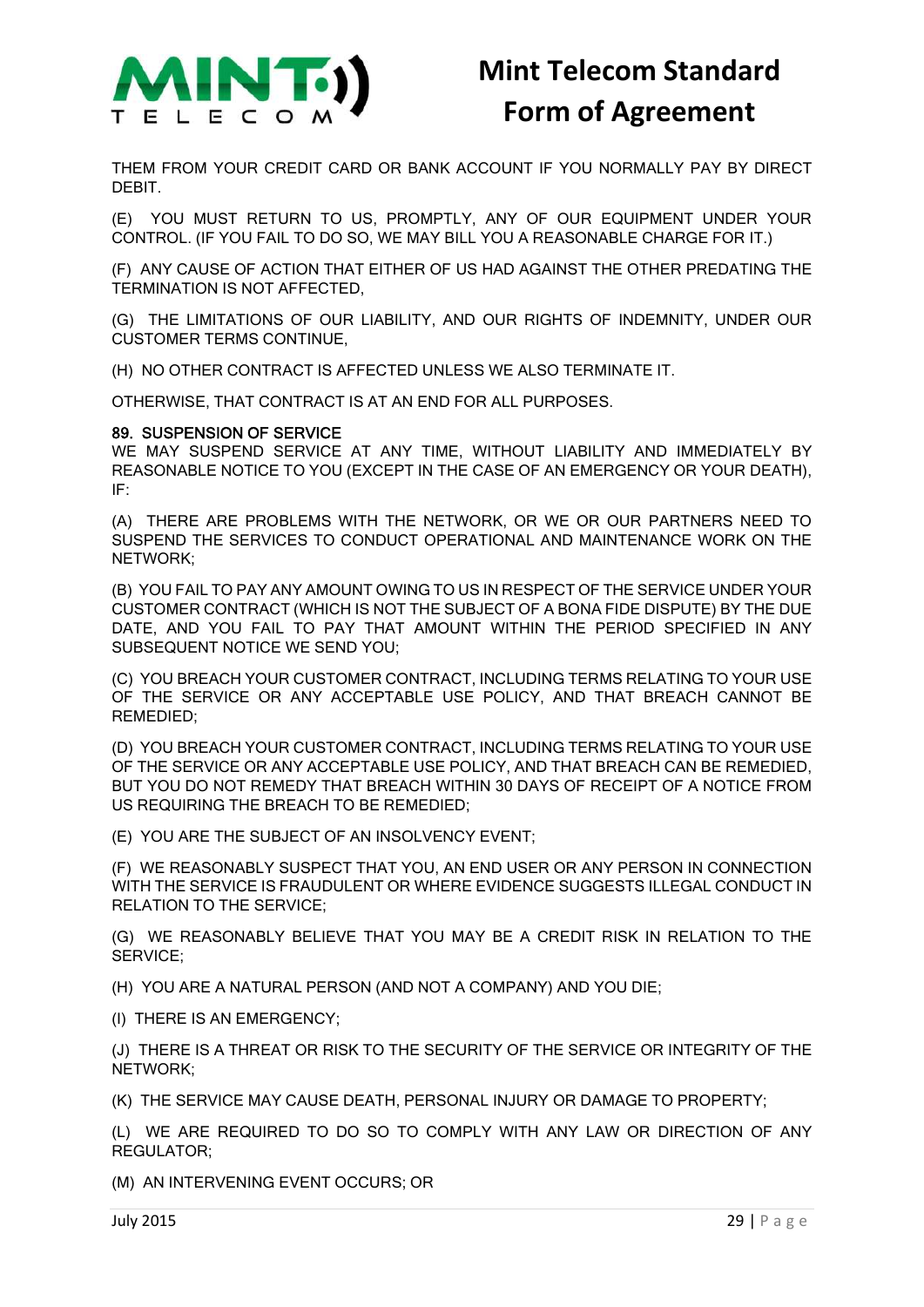

(N) WE ARE OTHERWISE ENTITLED TO DO SO UNDER YOUR CUSTOMER CONTRACT.

### 90. CHARGES DURING A PERIOD OF SUSPENSION

IF WE SUSPEND SERVICE:

(A) BECAUSE OF YOUR FAULT OR BREACH OF YOUR CONTRACT – YOU REMAIN LIABLE FOR ALL CHARGES PAYABLE UNDER YOUR CONTRACT DURING THE PERIOD OF SUSPENSION;

(B) OTHERWISE – YOU ARE ENTITLED TO A PRO RATA REDUCTION IN CHARGES IN RESPECT OF THE PERIOD OF SUSPENSION.

### 91. ERRORS IN OUR DOCUMENTS

(A) CLERICAL OR COMPUTATION ERRORS AND MISPRINTS IN ANY DOCUMENT THAT WE PROVIDE TO YOU IN CONNECTION WITH YOUR CONTRACT, INCLUDING ANY PLAN TERMS, CATALOGUES, PRICE LISTS, DELIVERY DOCKETS, INVOICES, STATEMENTS OR CREDIT NOTES, MAY BE CORRECTED BY US REISSUING THE DOCUMENT OR BY OTHERWISE GIVING YOU NOTICE OF THE ERROR OR MISPRINT WITH REFERENCE TO THE ORIGINAL DOCUMENT.

(B) YOU ARE NOT ENTITLED TO A REDUCTION OR VARIATION IN THE PRICE OF THE SERVICES BY REASON OF ANY SUCH ERRORS OR MISPRINTS.

### 92. CARRIER OR CARRIAGE SERVICE PROVIDER

(A) YOU PROMISE THAT YOU ARE NOT A CARRIER OR A CARRIAGE SERVICE PROVIDER.

(B) IF YOU DO BECOME A CARRIER OR A CARRIAGE SERVICE PROVIDER, THEN WE OR OUR PARTNERS MAY IMMEDIATELY CANCEL THE SERVICE AND TERMINATE YOUR CONTRACT BY NOTICE TO YOU.

### 93. PROVISION OF SERVICES BY OUR PARTNERS

(A) IF WE TERMINATE AN ARRANGEMENT WITH A PARTNER THROUGH WHICH WE SUPPLY THE SERVICE TO YOU, YOU ACKNOWLEDGE THAT OUR PARTNER MAY ARRANGE TO SUPPLY YOU WITH THE SERVICE DIRECTLY.

(B) IF OUR RIGHTS AND OBLIGATIONS UNDER YOUR CONTRACT ARE ASSIGNED OR NOVATED TO OUR PARTNER IN ORDER TO SUPPLY THE SERVICE DIRECTLY TO YOU, YOU ACKNOWLEDGE THAT THE RATE PLAN AND CHARGES APPLICABLE TO THE PROVISION OF THE SERVICE MAY BE ALTERED TO THE NEAREST APPLICABLE PARTNER RATE PLAN.

#### 94. ASSIGNMENT

(A) WE MAY ASSIGN OR NOVATE ALL OR PART OF OUR RIGHTS AND OBLIGATIONS UNDER YOUR CONTRACT WITHOUT YOUR CONSENT.

(B) YOU CANNOT ASSIGN OR NOVATE ALL OR PART OF YOUR RIGHTS AND OBLIGATIONS UNDER YOUR CONTRACT UNLESS WE AGREE IN WRITING.

### 95. NOTICES

#### 95.1 HOW WE GIVE NOTICES

WE MAY GIVE NOTICE TO YOU IN CONNECTION WITH, OR AS REQUIRED BY OUR CUSTOMER TERMS:

- (A) IN PERSON;
- (B) BY FAX;
- (C) BY EMAIL;
- (D) BY POST;
- (E) BY SMS; OR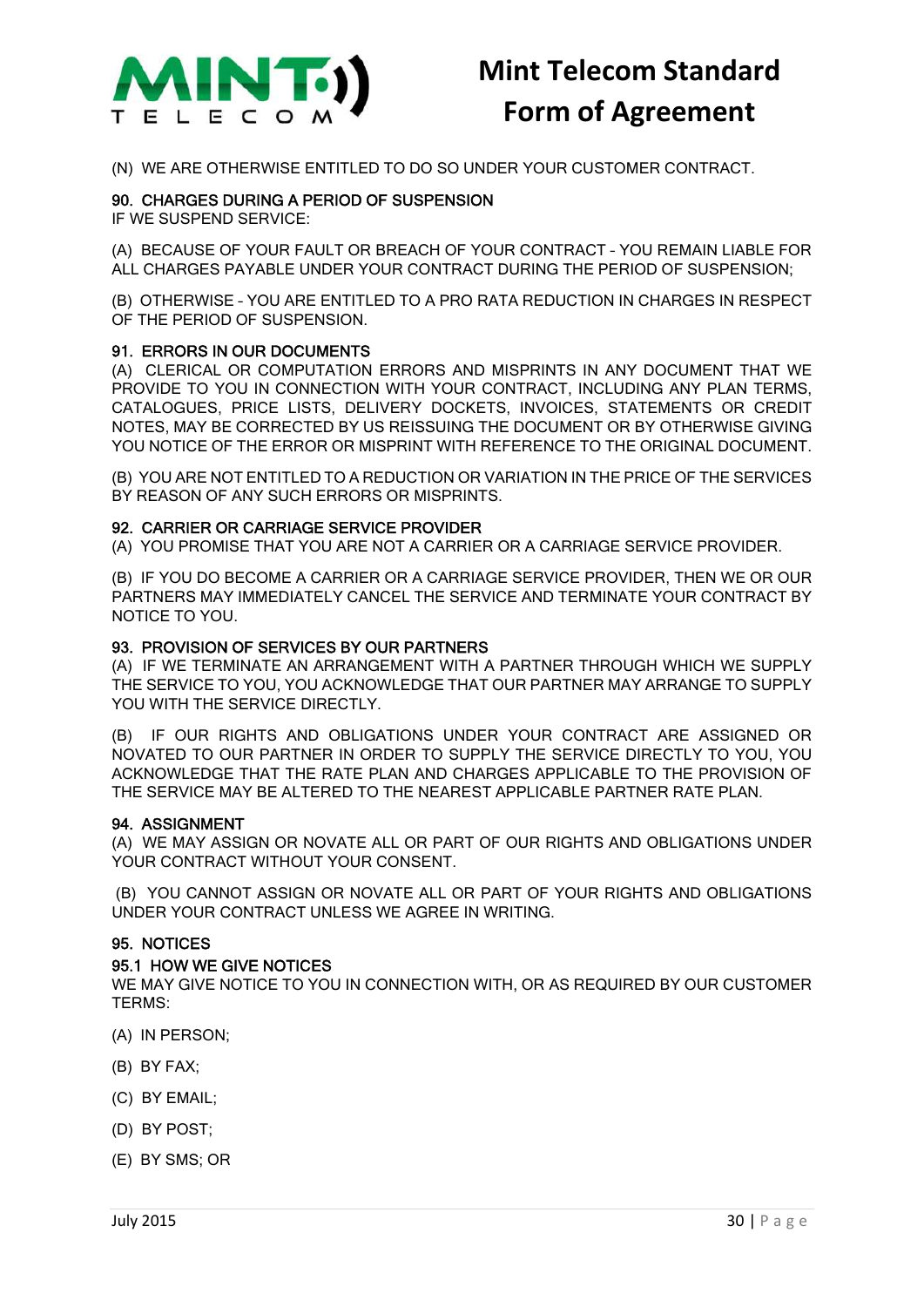

(F) IN ANY OTHER WAY ALLOWED BY LAW – OR BY SENDING YOU (BY ONE OF THE ABOVE MEANS) NOTICE OF THE ADDRESS OF A WEB PAGE WHERE THE NOTICE CAN BE READ.

### 95.2 ADDRESS OR NUMBER FOR NOTICES

WE MAY DIRECT A NOTICE TO:

(A) A NUMBER OR ADDRESS THAT WE REASONABLY BELIEVE TO BE CURRENT;

(B) IN ANY EVENT, THE MOST RECENT NUMBER OR ADDRESS THAT YOU HAVE NOTIFIED TO US; AND

(C) IF YOU ARE A COMPANY, YOUR REGISTERED OFFICE.

### 95.3 A NOTICE IS TAKEN TO HAVE BEEN RECEIVED:

(A) IF WE DELIVER IT TO YOU IN PERSON – AT THE TIME OF DELIVERY;

(B) IF WE FAX IT DURING BUSINESS HOURS IN YOUR LOCALITY – TWO HOURS LATER, SUBJECT TO OUR FAX MACHINE RECEIVING A SUCCESSFUL TRANSMISSION CONFIRMATION;

(C) IF WE FAX IT OUTSIDE BUSINESS HOURS IN YOUR LOCALITY – AT 9AM ON THE NEXT BUSINESS DAY IN YOUR LOCALITY, SUBJECT TO OUR FAX MACHINE RECEIVING A SUCCESSFUL TRANSMISSION CONFIRMATION;

(D) IF WE EMAIL IT DURING BUSINESS HOURS IN YOUR LOCALITY – TWO HOURS LATER, SUBJECT TO A 'DELIVERY FAILURE' MESSAGE NOT BEING RECEIVED;

(E) IF WE EMAIL IT OUTSIDE BUSINESS HOURS IN YOUR LOCALITY – AT 9AM ON THE NEXT BUSINESS DAY IN YOUR LOCALITY, SUBJECT TO A 'DELIVERY FAILURE' MESSAGE NOT BEING RECEIVED;

(F) IF WE POST IT – AT NOON ON THE SECOND BUSINESS DAY AFTER POSTING;

(G) IF WE SMS IT – TWO HOURS LATER;

(H) IF WE SEND YOU NOTICE OF THE ADDRESS OF A WEB PAGE – TWO HOURS AFTER THAT NOTICE IS TAKEN TO HAVE BEEN RECEIVED; OR

(I) IF THERE IS EVIDENCE THAT YOU RECEIVED IT AT AN EARLIER TIME – THAT EARLIER TIME.

#### 96. GOVERNING LAW

YOUR CONTRACT IS GOVERNED BY AND MUST BE CONSTRUED IN ACCORDANCE WITH THE LAWS OF TASMANIA. YOU AND WE SUBMIT TO THE EXCLUSIVE JURISDICTION OF THE COURTS OF TASMANIA AND THE COMMONWEALTH OF AUSTRALIA.

ACL CONSUMERS YOUR CONTRACT IS GOVERNED BY AND MUST BE CONSTRUED IN ACCORDANCE WITH THE LAWS OF YOUR STATE OR TERRITORY OF RESIDENCE. YOU AND WE SUBMIT TO THE EXCLUSIVE JURISDICTION OF THE COURTS OF THAT STATE OR TERRITORY AND THE COMMONWEALTH OF AUSTRALIA.

### 97. NO WAIVER

A FAILURE, DELAY, RELAXATION OR INDULGENCE BY US IN EXERCISING ANY POWER OR RIGHT CONFERRED UNDER YOUR CONTRACT (SUCH AS A RIGHT THAT WE HAVE DUE TO YOUR BREACH OF YOUR CONTRACT) DOES NOT OPERATE AS A WAIVER OF THE POWER OR **RIGHT** 

### 98. COMMISSION

WE MAY PAY A COMMISSION TO ANY AGENT, EMPLOYEE, CONTRACTOR OR DEALER IN CONNECTION WITH THE ACQUISITION OF THE SERVICES AND YOUR CUSTOMER CONTRACT.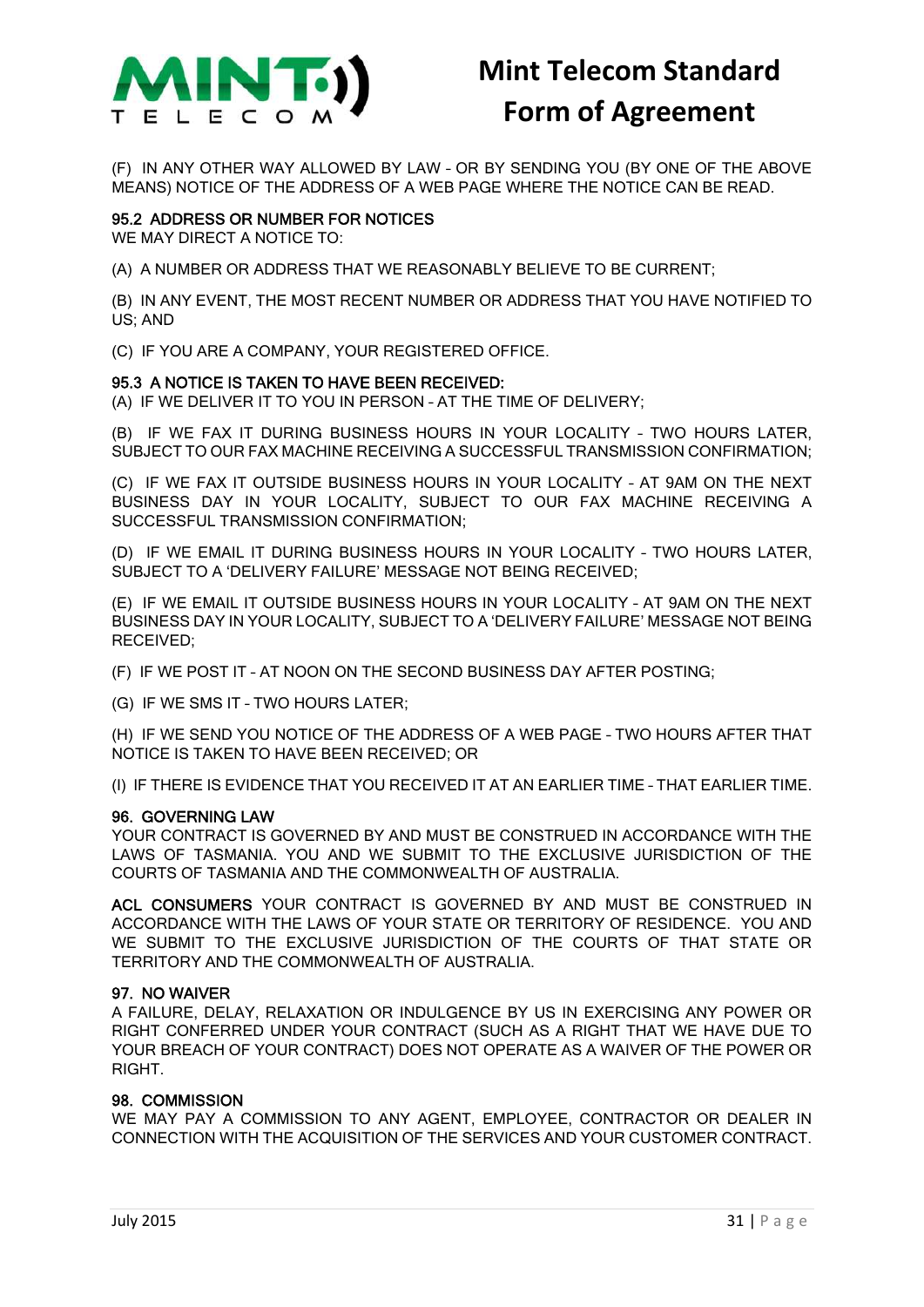

### 99. INFORMATION ABOUT YOUR RIGHTS

INFORMATION AND ADVICE ABOUT YOUR RIGHTS CAN BE OBTAINED BY CONTACTING THE AUSTRALIAN COMMUNICATIONS AND MEDIA AUTHORITY, THE TELECOMMUNICATIONS INDUSTRY OMBUDSMAN, THE AUSTRALIAN COMPETITION AND CONSUMER COMMISSION, OR THE RELEVANT DEPARTMENT OF FAIR TRADING OR DEPARTMENT OF CONSUMER AFFAIRS IN YOUR STATE OR TERRITORY.

### 100. COMPLAINTS AND ASSISTANCE SERVICES

OUR CONTACT DETAILS ARE AVAILABLE ON OUR WEBSITE.

YOU MAY CONTACT US AND MAKE ANY COMPLAINT BY CONTACTING US OR THE FOLLOWING ASSISTANCE SERVICES:

- (A) CUSTOMER CARE 1300 58 6468
- (B) NATIONAL RELAY SERVICE 133 677

(C) TRANSLATING AND INTERPRETING SERVICE – 131 450

### 101. INTERPRETING YOUR CONTRACT

(A) IF AN EXPRESSION IS DEFINED IN THE DICTIONARY IN CLAUSE 102, THAT IS WHAT IT MEANS.

(B) IF AN EXPRESSION IS DEFINED IN THE DICTIONARY, GRAMMATICAL DERIVATIVES OF THAT EXPRESSION HAVE A CORRESPONDING MEANING. (FOR INSTANCE, IF 'TO COLOUR' MEANS 'TO PAINT RED', THEN 'COLOURED' MEANS 'PAINTED RED'.)

(C) EXPRESSIONS LIKE 'INCLUDES', 'INCLUDING', 'E.G.' AND 'SUCH AS' ARE NOT WORDS OF LIMITATION. ANY EXAMPLES THAT FOLLOW THEM ARE NOT TO BE TAKEN AS AN EXHAUSTIVE LIST.

(D) HEADINGS ARE ONLY FOR CONVENIENCE. THEY ARE TO BE IGNORED WHEN INTERPRETING OUR CUSTOMER TERMS.

(E) A SCHEDULE TO A DOCUMENT IS PART OF THAT DOCUMENT.

(F) A REFERENCE TO THE SINGULAR INCLUDES THE PLURAL AND VICE VERSA.

(G) WHERE ONE THING IS SAID TO INCLUDE ONE OR MORE OTHER THINGS, IT IS NOT LIMITED TO THOSE OTHER THINGS.

(H) THERE IS NO SIGNIFICANCE IN THE USE OF GENDER-SPECIFIC LANGUAGE.

(I) A 'PERSON' INCLUDES ANY ENTITY WHICH CAN SUE AND BE SUED.

(J) A 'PERSON' INCLUDES ANY LEGAL SUCCESSOR TO OR REPRESENTATIVE OF THAT PERSON.

(K) A REFERENCE TO A LAW INCLUDES ANY AMENDMENT OR REPLACEMENT OF THAT LAW.

(L) ANYTHING THAT IS UNENFORCEABLE MUST BE READ DOWN, TO THE POINT OF SEVERANCE IF NECESSARY.

(M) ANYTHING WE CAN DO, WE MAY DO THROUGH AN APPROPRIATELY AUTHORISED REPRESENTATIVE.

(N) ANY MATTER IN OUR DISCRETION IS IN OUR ABSOLUTE AND UNFETTERED DISCRETION.

(O) A REFERENCE TO A DOCUMENT INCLUDES THE DOCUMENT AS MODIFIED FROM TIME TO TIME AND ANY DOCUMENT REPLACING IT.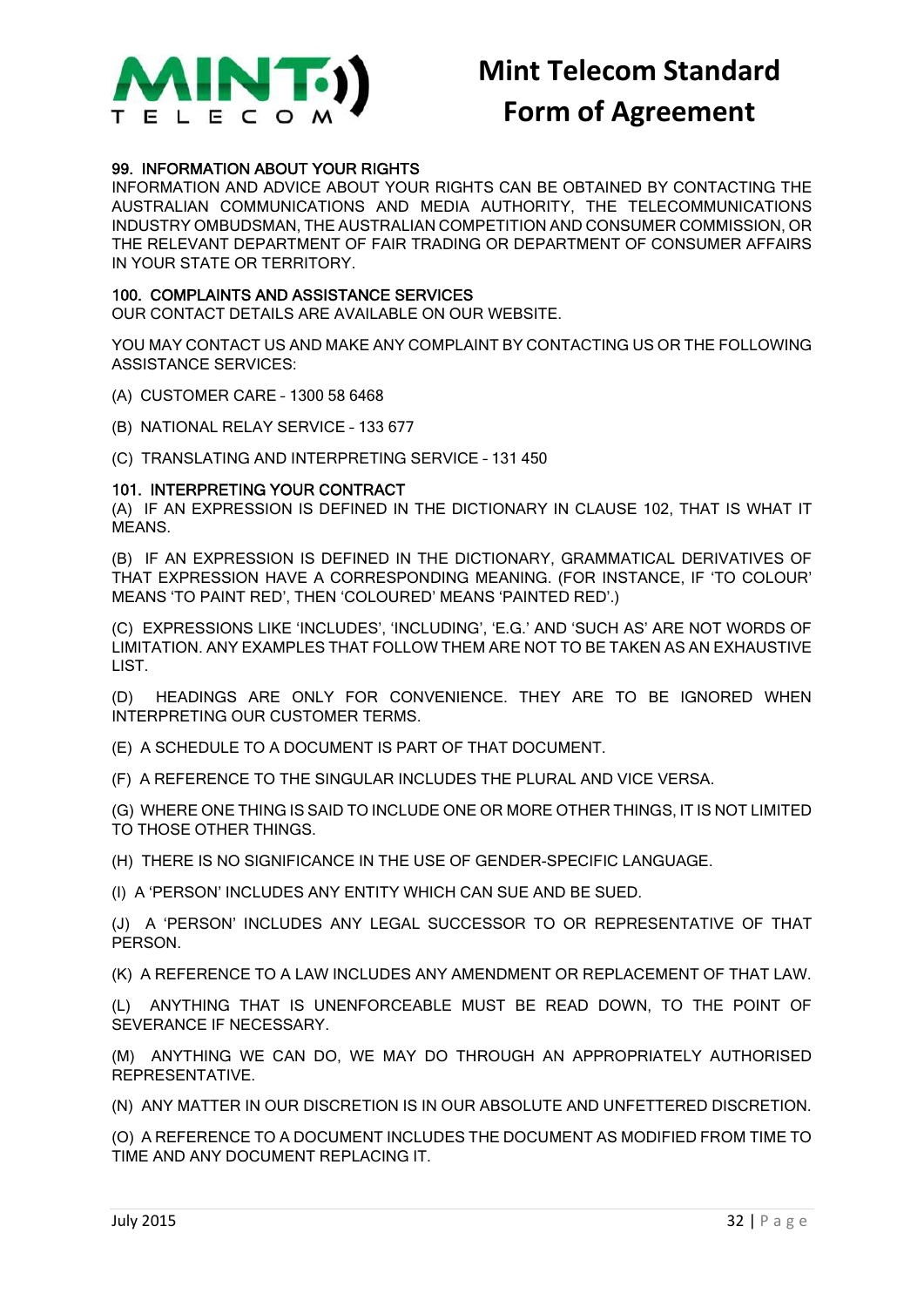

(P) IF SOMETHING IS TO BE OR MAY BE DONE ON A DAY THAT IS NOT A BUSINESS DAY THEN IT MUST BE DONE ON THE NEXT BUSINESS DAY.

(Q) THE WORD MONTH MEANS CALENDAR MONTH AND THE YEAR MEANS 12 MONTHS.

(R) THE WORDS IN WRITING INCLUDE ANY COMMUNICATION SENT BY LETTER, FACSIMILE TRANSMISSION OR EMAIL OR ANY OTHER FORM OF COMMUNICATION CAPABLE OF BEING READ BY THE RECIPIENT.

(S) A REFERENCE TO ALL OR ANY PART OF A STATUTE, RULE, REGULATION OR ORDINANCE (STATUTE) INCLUDES THAT STATUTE AS AMENDED, CONSOLIDATED, RE-ENACTED OR REPLACED FROM TIME TO TIME.

(T) MONEY AMOUNTS ARE STATED IN AUSTRALIAN CURRENCY UNLESS OTHERWISE **SPECIFIED.** 

(U) A REFERENCE TO A NOTICE MEANS A NOTICE THAT CAN BE READ, UNLESS STATED OTHERWISE.

### 102. DICTIONARY

THE EXPRESSION: MEANS:

ACCOUNT PAGE A WEB PAGE OR FACILITY WE MAY PROVIDE THAT PERMITS YOU TO VIEW AND / OR MANAGE DETAILS OF YOUR ACCOUNT

ACCEPTABLE USE POLICY SEE CLAUSE 8

ACL **AUSTRALIAN CONSUMER LAW, WHICH IS SET OUT IN** SCHEDULE 2 OF THE COMPETITION AND CONSUMER ACT 2010

TOTAL OF EACH CHARGE THAT IS DUE FOR PAYMENT

- ACL CONSUMER AN INDIVIDUAL WHO ENTERS A CUSTOMER CONTRACT FOR GOODS AND/OR SERVICES WHOLLY OR PREDOMINANTLY FOR PERSONAL, DOMESTIC OR HOUSEHOLD USE OR CONSUMPTION
- APPLICATION DATE SEE CLAUSE 22(A)

ADVOCATE AS IN THE TCP CODE

AUTHORISED REPRESENTATIVE AS IN THE TCP CODE

AUTOMATIC DIRECT DEBIT A PERIODIC PAYMENT THAT IS AUTOMATICALLY DEDUCTED BY US FROM YOUR NOMINATED FINANCIAL INSTITUTION ACCOUNT

BILL AN INVOICE FROM US WHICH ADVISES YOU OF THE

BILLING PERIOD SEE CLAUSE 61(A)

BUNDLED EQUIPMENT SEE CLAUSE 14

BUSINESS DAY MONDAY TO FRIDAY EXCLUDING STATUTORY HOLIDAYS

CARRIAGE SERVICE AS IN THE TELECOMMUNICATIONS ACT

CARRIAGE SERVICE PROVIDER AS IN THE TELECOMMUNICATIONS ACT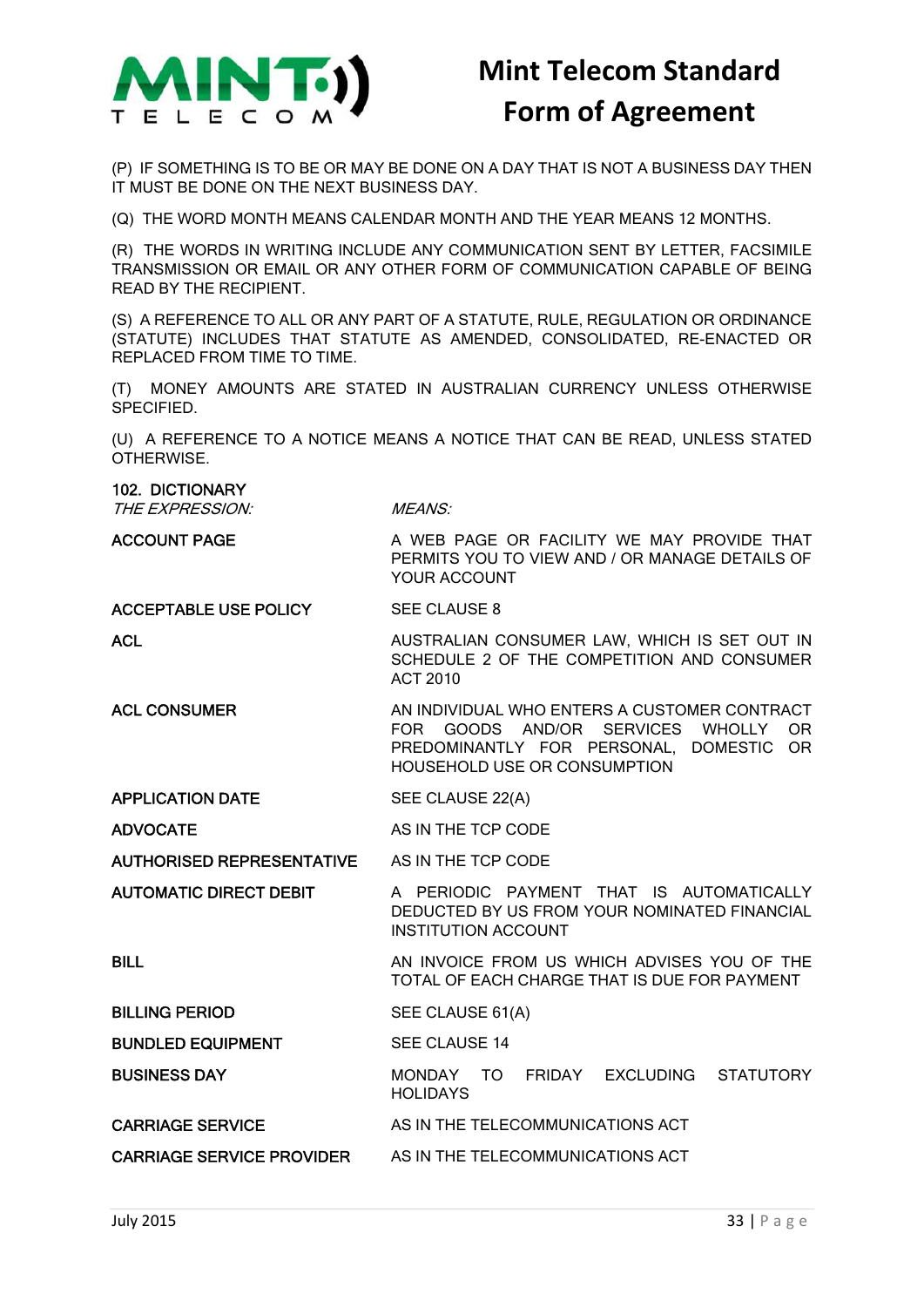

### CONSUMER GUARANTEE AS IN THE ACL

CARRIER AS IN THE TELECOMMUNICATIONS ACT

CHARGE **A CHARGE APPLICABLE UNDER YOUR CUSTOMER CONTRACT** 

CLAIM ANY CLAIM, DEMAND, ACTION, PROCEEDING OR LEGAL PROCESS (INCLUDING BY WAY OF SET OFF, CROSS-CLAIM OR COUNTERCLAIM)

CONTRACT LOSS LOSS OR DAMAGE SUFFERED BY A PARTY AND ARISING IN CONNECTION WITH OR OUT OF YOUR CONTRACT OR ANY SUPPLY MADE UNDER IT (WHETHER PLEADED IN CONTRACT, TORT, BREACH OF STATUTORY DUTY OR ON ANY OTHER BASIS, AND WHETHER ARISING FROM ACTS OR OMISSIONS, AND WHETHER OR NOT LOSS OR DAMAGE THE RISK OF WHICH ANOTHER PARTY WAS OR SHOULD HAVE BEEN AWARE), INCLUDING BUT NOT LIMITED TO:

- ECONOMIC LOSS;
- BUSINESS INTERRUPTION;

• LOSS OF REVENUE, PROFITS, ACTUAL OR POTENTIAL BUSINESS OPPORTUNITIES OR CONTRACTS;

- ANTICIPATED SAVINGS;
- LOSS OF PROFITS;
- LOSS OF DATA;
- INDIRECT OR CONSEQUENTIAL LOSS:
- AN OBLIGATION TO INDEMNIFY ANOTHER PERSON;

• AN OBLIGATION TO CONTRIBUTE TO THE COMPENSATION OF LOSS OR DAMAGE SUFFERED BY ANOTHER PERSON

CUSTOMER CONTRACT SEE CLAUSE 3

CONTRACT SAME AS CUSTOMER CONTRACT

CONTRACT DATE SEE CLAUSE 22(B)

CUSTOMER TERMS SEE CLAUSE 1

CREDIT MANAGEMENT THE PROCESS BY WHICH WE:

• HELP CUSTOMERS TO MANAGE THEIR EXPENDITURE ON SERVICES;

• MANAGE ANY CREDIT RISK TO US; AND

• COLLECT OUTSTANDING DEBTS FROM CUSTOMERS AND FORMER CUSTOMERS

### DELIVERY DATE SEE CLAUSE 31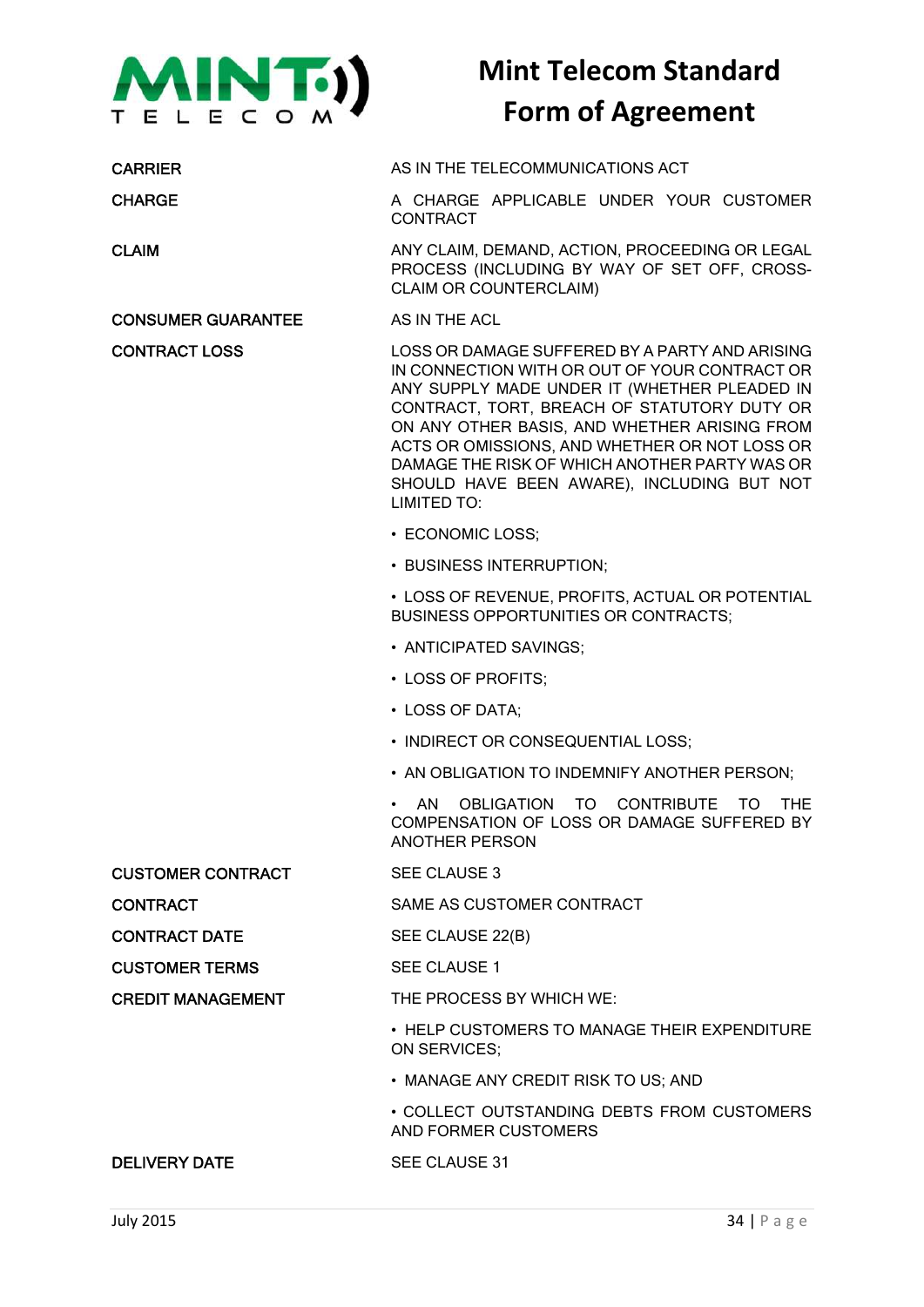

| <b>DICTIONARY</b>            | THIS TABLE OF DEFINED TERMS                                                                                                                                                                                                                                                                                                                                                                                                                                              |
|------------------------------|--------------------------------------------------------------------------------------------------------------------------------------------------------------------------------------------------------------------------------------------------------------------------------------------------------------------------------------------------------------------------------------------------------------------------------------------------------------------------|
| <b>DIRECT DEBIT</b>          | A PAYMENT THAT IS DEDUCTED BY US FROM YOUR<br>FINANCIAL INSTITUTION<br>ACCOUNT,<br>NOMINATED<br><b>INCLUDING AN AUTOMATIC DIRECT DEBIT</b>                                                                                                                                                                                                                                                                                                                               |
| <b>EARLY TERMINATION FEE</b> | SEE CLAUSE 74                                                                                                                                                                                                                                                                                                                                                                                                                                                            |
| <b>END USER</b>              | SEE CLAUSE 24(B)                                                                                                                                                                                                                                                                                                                                                                                                                                                         |
| <b>EQUIPMENT</b>             | A HANDSET, MODEM, ROUTER OR OTHER HARDWARE                                                                                                                                                                                                                                                                                                                                                                                                                               |
| <b>EXTRACT</b>               | DEDUCT AN AMOUNT BY DIRECT DEBIT                                                                                                                                                                                                                                                                                                                                                                                                                                         |
| <b>FACILITIES</b>            | EQUIPMENT AND NETWORK INFRASTRUCTURE OF ALL<br>KINDS USED TO PROVIDE OR IN CONNECTION WITH THE<br>PROVISION OF A SERVICE                                                                                                                                                                                                                                                                                                                                                 |
| <b>GENERAL TERMS</b>         | THE TERMS IN PART C                                                                                                                                                                                                                                                                                                                                                                                                                                                      |
| <b>GST</b>                   | <b>GOODS AND SERVICES TAX</b>                                                                                                                                                                                                                                                                                                                                                                                                                                            |
| <b>GST ACT</b><br>1999       | A NEW TAX SYSTEM (GOODS AND SERVICES TAX) ACT                                                                                                                                                                                                                                                                                                                                                                                                                            |
| <b>INBOUND NUMBER</b>        | A 1300, 13 OR 1800 NUMBER OR ANY OTHER NUMBER<br>THAT FUNCTIONS AS A VIRTUAL TELEPHONE NUMBER<br>THAT CAN BE ROUTED TO FLEXIBLE ANSWER POINTS                                                                                                                                                                                                                                                                                                                            |
| <b>INSOLVENCY EVENT</b>      | INCLUDES AN EVENT WHERE A RECEIVER<br>OR.<br>RECEIVER AND MANAGER IS APPOINTED OVER ANY OF<br>YOUR PROPERTY OR ASSETS, AN ADMINISTRATOR,<br>LIQUIDATOR OR PROVISIONAL LIQUIDATOR<br><b>IS</b><br>APPOINTED TO YOU, YOU ENTER INTO ANY<br>ARRANGEMENT WITH YOUR CREDITORS, YOU BECOME<br>UNABLE TO PAY YOUR DEBTS WHEN THEY ARE DUE,<br>YOU ARE WOUND UP OR BECOME BANKRUPT, OR ANY<br>OTHER ANALOGOUS EVENT OR CIRCUMSTANCE<br>OCCURS UNDER THE LAWS OF ANY JURISDICTION |
| <b>INTERNET SERVICE</b>      | A SERVICE THAT PROVIDES ACCESS TO THE INTERNET                                                                                                                                                                                                                                                                                                                                                                                                                           |
| <b>INTERVENING EVENT</b>     | AN EVENT BEYOND OUR REASONABLE CONTROL<br>WHICH INTERFERES WITH AND PREVENTS US FROM<br>PROVIDING THE SERVICES TO YOU. SUCH EVENTS<br>INCLUDE ANY ACT OR OMISSION OF OUR SUPPLIERS,<br>ANY DISRUPTION TO OUR OR OUR SUPPLIERS'<br>NETWORKS, INFRASTRUCTURE AND EQUIPMENT,<br>FAILURE OF ANY ELECTRICAL POWER SUPPLY,<br>CHANGES TO ANY LAWS OR REGULATIONS, AND ACTS<br>OF GOD, LIGHTNING STRIKES, EARTHQUAKES, FLOODS<br>OR OTHER NATURAL DISASTER                      |
| <b>LAW</b>                   | LAWS, ACTS OF PARLIAMENT, REGULATIONS,<br>MANDATORY STANDARDS AND INDUSTRY CODES AND<br>INCLUDING THE REQUIREMENTS OR DIRECTIONS OF<br>ANY REGULATOR                                                                                                                                                                                                                                                                                                                     |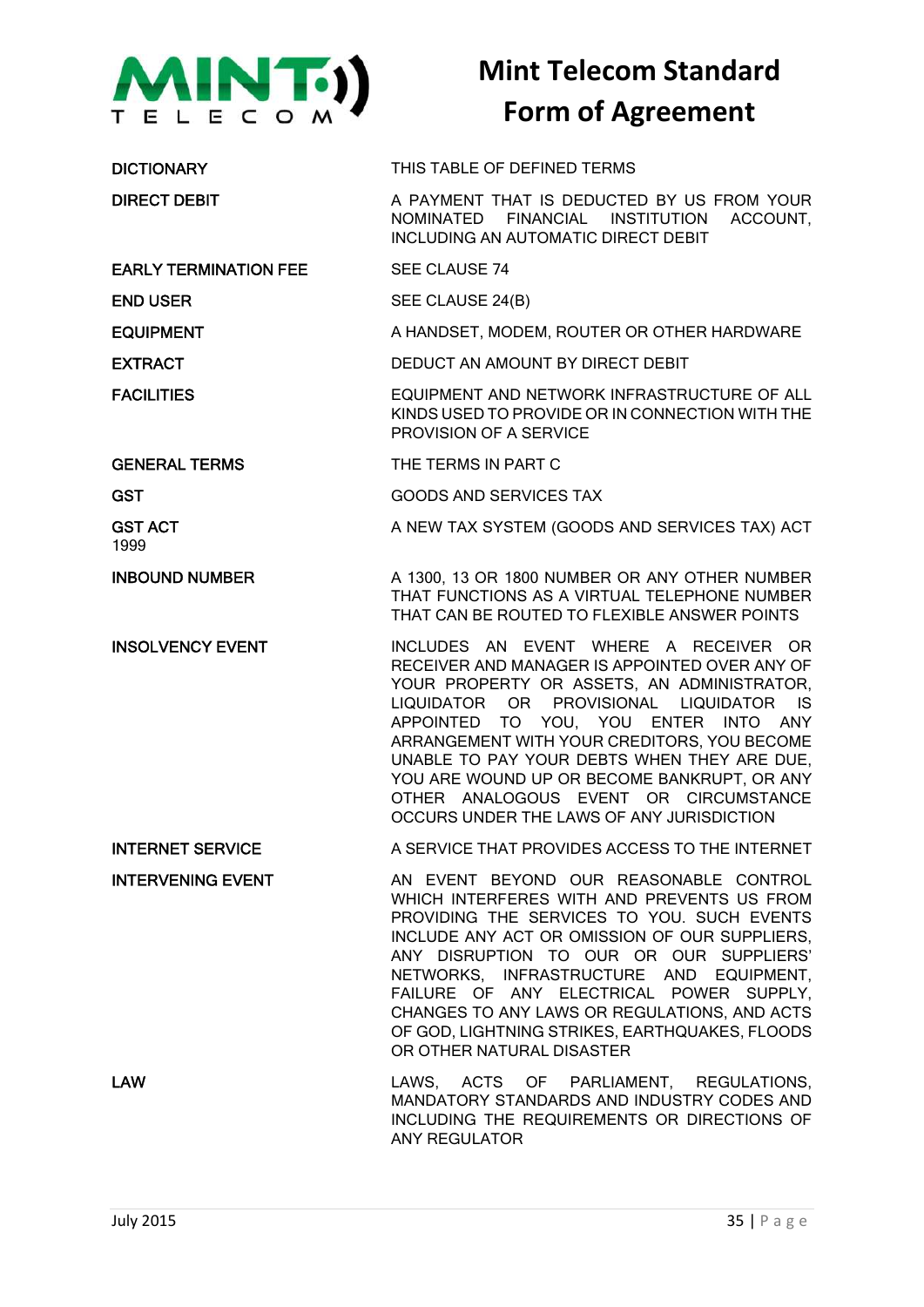

LISTED CARRIAGE SERVICE AS DEFINED IN THE TELECOMMUNICATIONS ACT (BUT COVERS MOST PUBLIC VOICE AND DATA COMMUNICATIONS SERVICES) NETWORK SEE CLAUSE 23 NUMBERING PLAN THE TELECOMMUNICATIONS NUMBERING PLAN OFF-PEAK SEE CLAUSE 5 OPERATIONAL DIRECTIONS SEE CLAUSE 10 OUR FACILITIES FACILITIES WE OWN AND/OR OPERATE PARTNER A THIRD PARTY THAT, UNDER A CONTRACT WITH US, PROVIDES (A) ACCESS TO FACILITIES THEY MANAGE OR MAINTAIN OR (B) CONTENT THAT WE RESUPPLY TO YOU PARTNER FACILITIES FACILITIES THAT ARE MANAGED OR MAINTAINED BY A PARTNER PARTNER REQUIREMENTS SEE CLAUSE 11 **PDH PERSONAL, HOUSEHOLD OR DOMESTIC PEAK** SEE CLAUSE 5 PERIODIC ENTITLEMENTS SEE CLAUSE 6 PLAN A PARTICULAR SET OF FEATURES, ENTITLEMENTS, TERM OF CONTRACT, CHARGES AND SPECIAL CONDITIONS IN CONNECTION WITH A SERVICE POST-PAID PLAN A PLAN WHERE YOU CAN USE ALL OR PART OF THE SERVICE BEFORE YOU PAY FOR IT PREPAID PLAN A PLAN WHERE YOU MUST PAY IN FULL FOR SERVICE BEFORE YOU USE IT **PRICE LIST** SEE CLAUSE 53 PRIVACY ACT PRIVACY ACT 1988 PRODUCT GOODS AND / OR SERVICES REGULATOR **INCLUDES THE AUSTRALIAN COMMUNICATIONS** AND MEDIA AUTHORITY, THE AUSTRALIAN COMPETITION AND CONSUMER COMMISSION AND ANY OTHER RELEVANT GOVERNMENT OR STATUTORY BODY OR AUTHORITY AND THE TELECOMMUNICATIONS INDUSTRY OMBUDSMAN AND COMMUNICATIONS COMPLIANCE LIMITED SERVICE A SERVICE (AND INCLUDES EQUIPMENT) WHICH WE PROVIDE TO YOU, INCLUDING BUT NOT LIMITED TO (A) A STANDARD TELEPHONE SERVICE; OR (B) A CARRIAGE SERVICE OF A KIND SPECIFIED IN THE TELECOMMUNICATIONS REGULATIONS 2001(WHICH INCLUDES INTERNET SERVICES); OR (C) ANCILLARY GOODS OR SERVICE OF A KIND SPECIFIED IN THE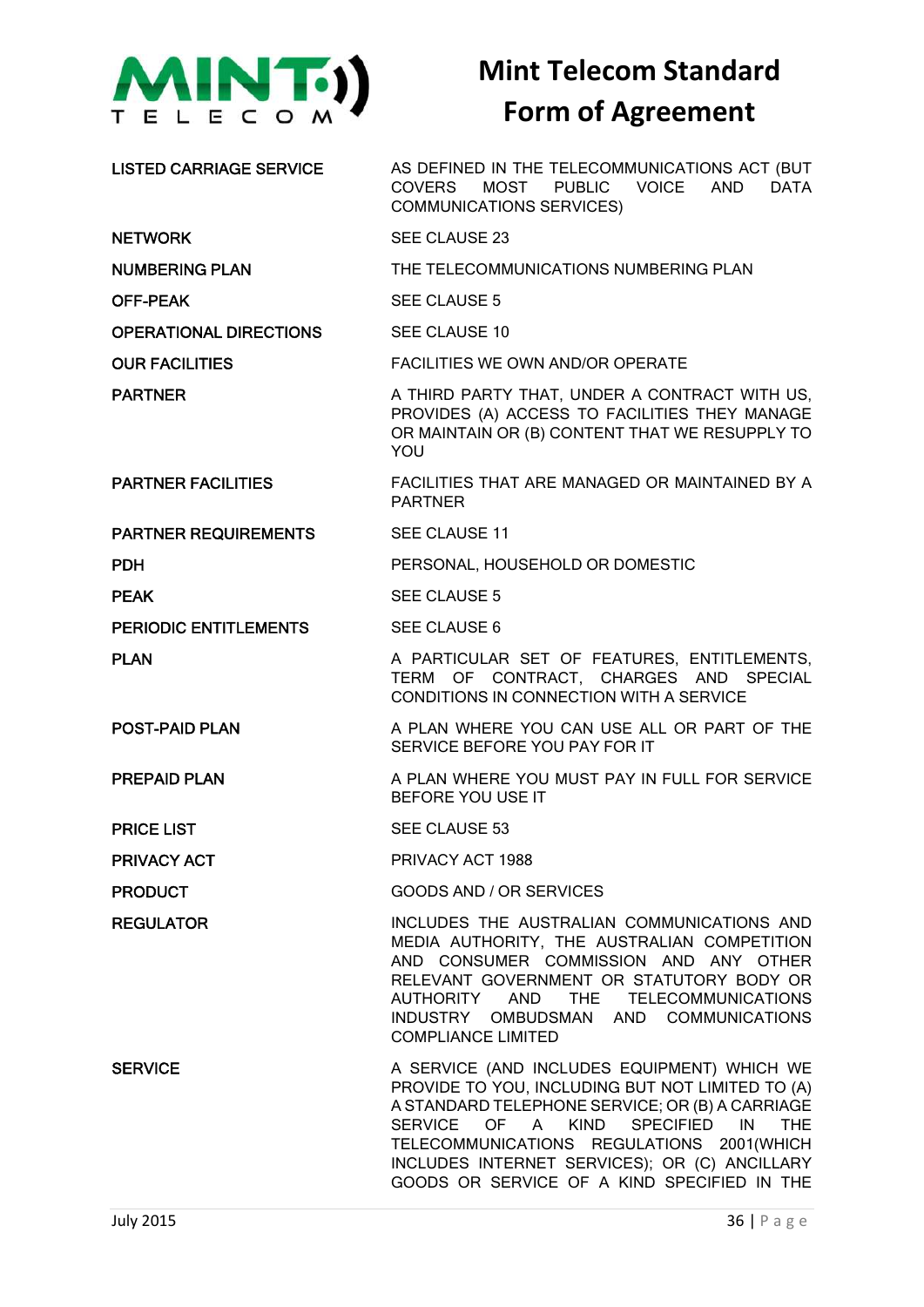

TELECOMMUNICATIONS REGULATIONS 2001; OR (D) A MEMBERSHIP SERVICE SUPPLIED BY MINT TELECOM, INCLUDING BUT NOT LIMITED TO MINT LIFESTYLE REWARDS AND MY241 MEMBERSHIP

SERVICE LEVEL AGREEMENT A WRITTEN SERVICE QUALITY ASSURANCE TITLED AS **SUCH** 

SERVICE START DATE SEE CLAUSE 22(C)

### SERVICE TERMS TERMS TERMS AND CONDITIONS THAT APPLY TO PARTICULAR SERVICES, USUALLY AS SET OUT IN A DOCUMENT TITLED AS SUCH

- SITE SITE SEE CLAUSE 31
- SLA A SERVICE LEVEL AGREEMENT
- SPAM AN UNSOLICITED COMMERCIAL ELECTRONIC MESSAGE WITHIN THE MEANING OF THE SPAM ACT
- SPAM ACT SPAM ACT 2003
- SPECIAL PROMOTION A SPECIAL PROMOTION WE MAY OFFER FROM TIME TO TIME, ON TERMS WE NOTIFY IN CONNECTION WITH THE OFFER
- STANDARD TELEPHONE SERVICE AS IN SECTION 6 OF THE TELECOMMUNICATIONS (CONSUMER PROTECTION AND SERVICE STANDARDS) ACT 1999
- TCP CODE INDUSTRY CODE C628:2012 TELECOMMUNICATIONS CONSUMER PROTECTIONS CODE
- TCP CUSTOMER (A) A PERSON WHO ACQUIRES A TELECOMMUNICATIONS PRODUCT FROM US FOR THE PRIMARY PURPOSE OF PERSONAL OR DOMESTIC USE AND NOT FOR RESALE; OR

(B) A BUSINESS OR NON-PROFIT ORGANISATION WHICH ACQUIRES OR MAY ACQUIRE ONE OR MORE TELECOMMUNICATIONS PRODUCTS WHICH ARE NOT FOR RESALE AND, AT THE TIME IT ENTERS INTO A CONTRACT WITH US:

> (I) DOES NOT HAVE A GENUINE AND REASONABLE OPPORTUNITY TO NEGOTIATE THE TERMS OF THE CONTRACT; AND

(II) HAS OR WILL HAVE AN ANNUAL SPEND WITH US WHICH IS, OR IS ESTIMATED ON REASONABLE GROUNDS BY US TO BE, NO GREATER THAN \$20,000

### TELECOMMUNICATIONS ACT TELECOMMUNICATIONS ACT 1997

TELECOMMUNICATIONS GOODS ANY GOODS WE SUPPLY FOR USE IN CONNECTION WITH THE SUPPLY OF A TELECOMMUNICATIONS SERVICE, WHETHER OR NOT THE GOODS ARE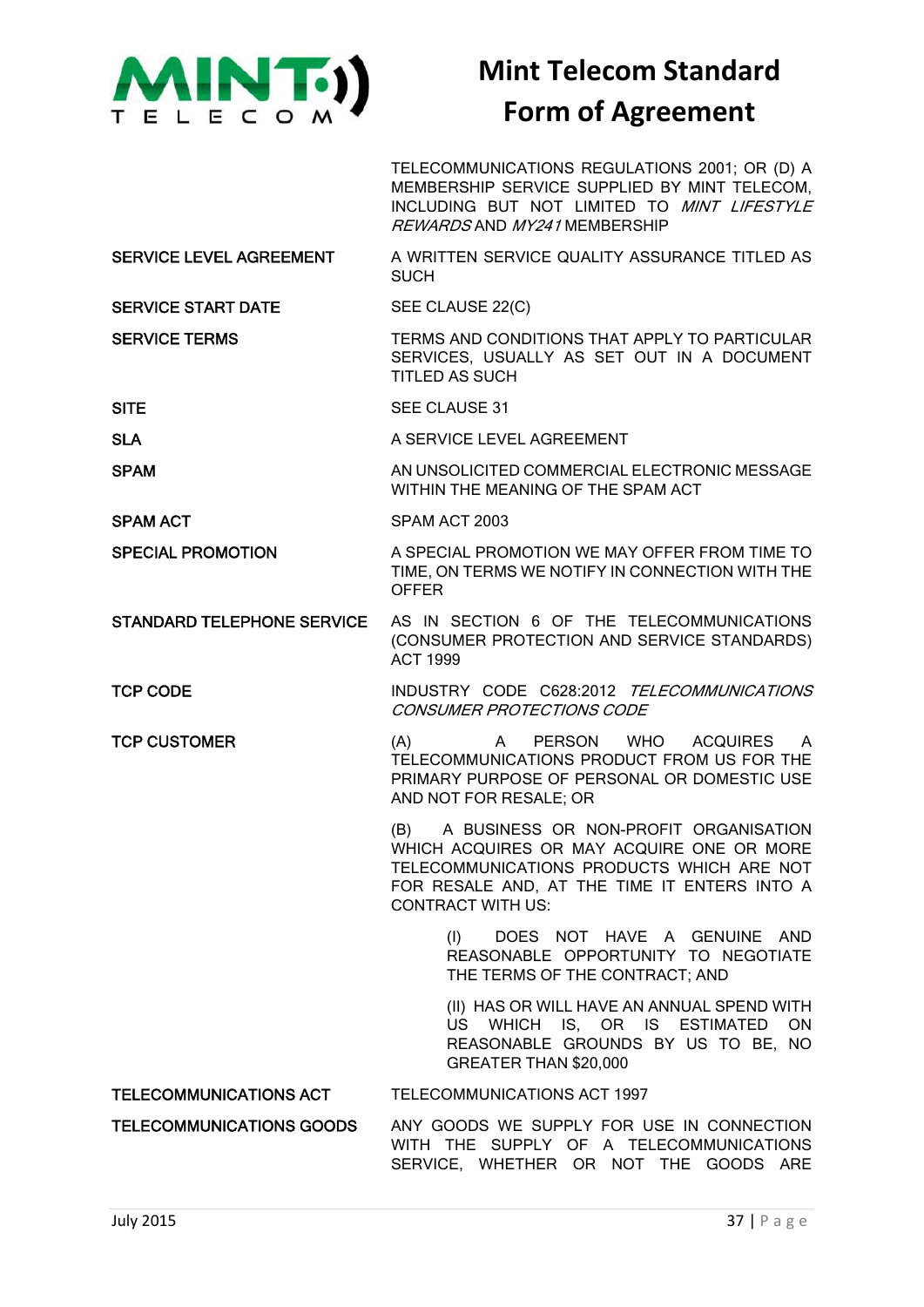

SUPPLIED IN CONJUNCTION WITH, OR SEPARATELY FROM, A TELECOMMUNICATIONS SERVICE

TELECOMMUNICATIONS PRODUCT TELECOMMUNICATIONS GOODS AND/OR A TELECOMMUNICATIONS SERVICE

TELECOMMUNICATIONS SERVICE • A LISTED CARRIAGE SERVICE OR ANY SERVICE WE SUPPLY IN CONNECTION WITH THAT SERVICE; AND

> • A CONTENT SERVICE (OTHER THAN A SUBSCRIPTION BROADCASTING SERVICE OR A TELEVISION SUBSCRIPTION NARROWCASTING SERVICE) WE PROVIDE IN CONNECTION WITH THE SUPPLY OF A LISTED CARRIAGE SERVICE

UNFAIR **IN RELATION TO A TERM IN A CONSUMER CONTRACT** MEANS THE SAME THING AS IN SECTION 24 OF THE ACL

USE-BY DATE SEE CLAUSE 7(B)

WALK AWAY RIGHTS THE RIGHT TO CANCEL YOUR CONTRACT (EVEN DURING A MINIMUM OR FIXED TERM) AND PAY ONLY USAGE OR NETWORK ACCESS CHARGES TO THE DATE YOUR CONTRACT ENDS, AND OUTSTANDING AMOUNTS FOR INSTALLATION OF EQUIPMENT, AND OUTSTANDING AMOUNTS FOR EQUIPMENT THAT IS COMPATIBLE WITH OTHER SUPPLIERS' SERVICES

WE, US, ETC SEE CLAUSE 2

WHOLESALER SUPPLIER UNLESS STATED OTHERWISE - M2 WHOLESALE

### PART D – ADSL INTERNET SERVICE TERMS

### 103. PARTNER REQUIREMENTS – ADSL SERVICES

WHERE WE SUPPLY YOU WITH AN ADSL INTERNET SERVICE:

(A) THE SERVICE CAN ONLY BE PROVIDED OVER A COPPER WIRE PAIR APPROVED BY TELSTRA CORPORATION WHERE TELSTRA CORPORATION OR A RESELLER OF TELSTRA CORPORATION SUPPLIES AN OPERATIONAL STANDARD TELEPHONE SERVICE OVER THAT COPPER WIRE PAIR.

(B) YOU WARRANT TO US THAT YOU ARE THE SAME END USER TO WHOM TELSTRA CORPORATION OR A RESELLER OR AGENT OF TELSTRA CORPORATION SUPPLIES SUCH A STANDARD TELEPHONE SERVICE OVER THAT COPPER WIRE PAIR.

(C) YOU ACKNOWLEDGE THAT THE ADSL INTERNET SERVICE WILL ONLY BE SUPPLIED FOR SO LONG AS YOU CONTINUE TO ACQUIRE SUCH A STANDARD TELEPHONE SERVICE OVER THAT COPPER WIRE PAIR.

(D) YOU ACKNOWLEDGE THAT THE ADSL INTERNET SERVICE MAY BE TERMINATED WHERE YOU CEASE TO ACQUIRE, OR SUSPEND OR TERMINATE, SUCH A STANDARD TELEPHONE SERVICE OVER THAT COPPER WIRE PAIR;

(E) YOU ACKNOWLEDGE THAT IF AN ADSL INTERNET SERVICE HAS BEEN TERMINATED UNDER CLAUSE 103(D):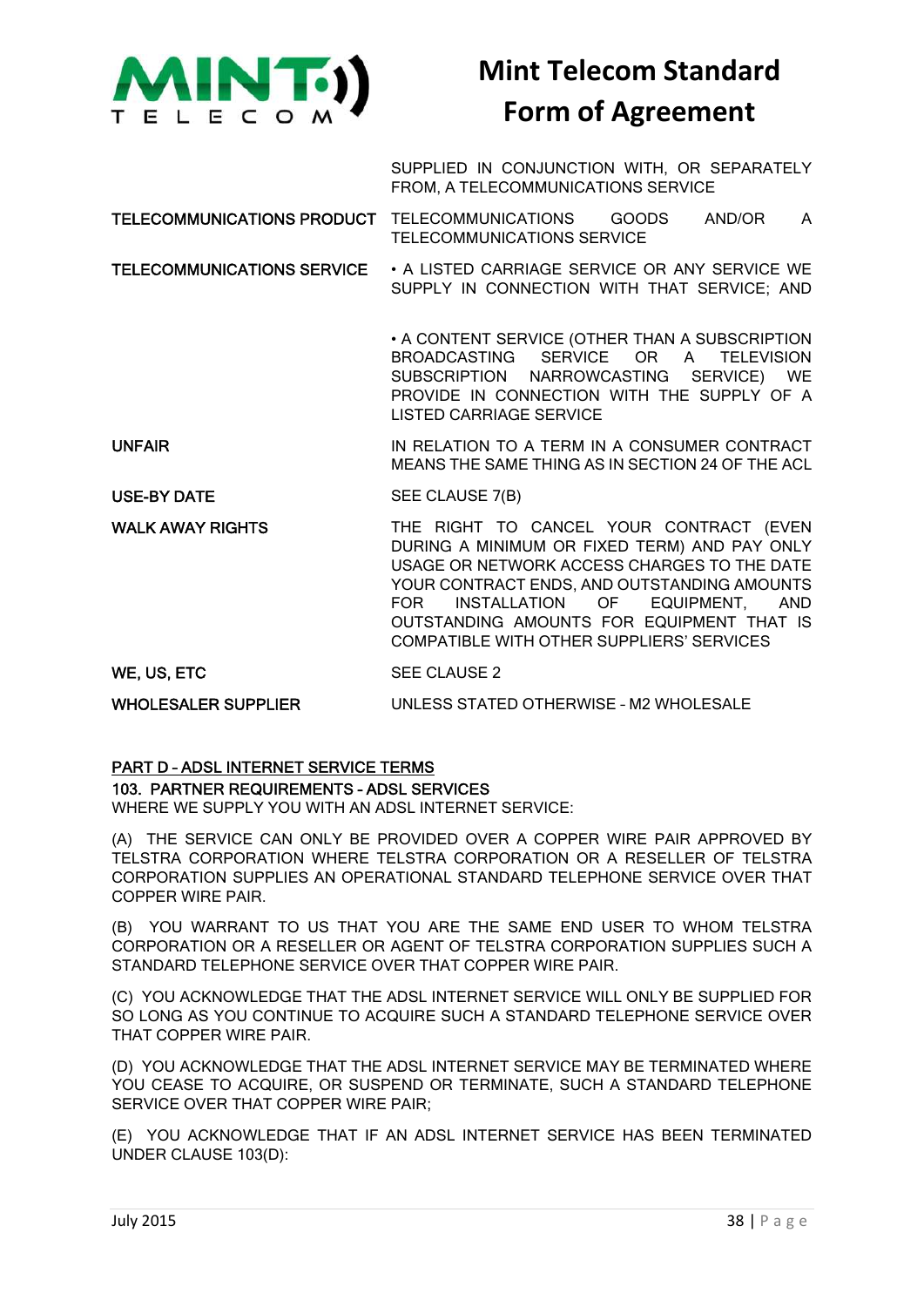

(I) OUR WHOLESALE SUPPLIER MAY CHARGE AN EARLY TERMINATION FEE IN RESPECT OF THE ADSL INTERNET SERVICE;

(II) WE MAY RECOUP THAT EARLY TERMINATION FEE FROM YOU;

(III) IF YOU WANT THE ADSL INTERNET SERVICE RECONNECTED, OUR WHOLESALE SUPPLIER MAY CHARGE US A CONNECTION FEE; AND

(IV) WE MAY RECOUP THAT CONNECTION FEE FROM YOU.

(F) YOU ACKNOWLEDGE THAT, IN SOME INSTANCES SUCH AS WHERE YOU ARE ACQUIRING A MONITORING SERVICE (MEANING A SERVICE FOR THE MONITORING OF YOUR PREMISES SUCH AS REMOTE ALARM SERVICES), ADDITIONAL EQUIPMENT AT YOUR PREMISES SUCH AS CENTRAL SPLITTERS AND NETWORK TERMINATION DEVICES MUST BE INSTALLED BY YOU AT YOUR OWN COST BEFORE THE ADSL SERVICE CAN BE PROVIDED. THIS ADDITIONAL EQUIPMENT MUST BE INSTALLED PRIOR TO ADSL SERVICE ACTIVATION.

(G) YOU ACKNOWLEDGE THAT THE INSTALLATION AND OPERATION OF THE ADSL SERVICE MAY CAUSE TEMPORARY DISRUPTION IN THE STANDARD TELEPHONE SERVICES RECEIVED BY YOU OR A MONITORING SERVICE.

(H) YOU ACKNOWLEDGE THAT THE INSTALLATION AND OPERATION OF A MONITORING SERVICE MAY CAUSE TEMPORARY DISRUPTION TO THE ADSL SERVICE.

(I) YOU ACKNOWLEDGE THAT THE INSTALLATION AND OPERATION OF THE ADSL SERVICE MAY MEAN THAT SOME INCOMPATIBLE PRODUCTS THAT MIGHT HAVE BEEN AVAILABLE FROM TELSTRA CORPORATION TO YOU WILL NOT BE SUPPLIED TO THE YOU USING THAT COOPER WIRE PAIR – A COMPLETE LIST OF INCOMPATIBLE PRODUCTS IS AVAILABLE UPON REQUEST).

(J) YOU ACKNOWLEDGE AND MUST ENSURE THAT ANY PROVIDER OF A MONITORING SERVICE USED BY YOU HAS BEEN NOTIFIED THAT:

(I) INSTALLATION AND OPERATION OF AN ADSL SERVICE MAY CAUSE TEMPORARY DISRUPTION IN THE STANDARD TELEPHONE SERVICES OR A MONITORING SERVICE RECEIVED BY YOU; AND

(II) INSTALLATION OF EQUIPMENT AT YOUR PREMISES SUCH AS CENTRAL SPLITTERS AND NETWORK TERMINATION DEVICES MAY BE REQUIRED UNDER CLAUSE 103(F).

(K) AS FAR AS THE LAW ALLOWS, YOU RELEASE OUR WHOLESALE SUPPLIER AND ITS THIRD PARTY SUPPLIER(S) FROM ALL LIABILITY TO THE YOU, AND YOU INDEMNIFY THEM AGAINST ALL COSTS, EXPENSES, LIABILITY, LOSS OR DAMAGE INCURRED OR SUFFERED BY THEM IN CONJUNCTION WITH ANY CLAIMS, ACTIONS OR PROCEEDINGS AGAINST THEM (INCLUDING THIRD PARTY CLAIMS OR CLAIMS BY YOU OR TELSTRA CORPORATION) ARISING OUT OF THE FOLLOWING (TO THE EXTENT THAT THE LIABILITY IS CAUSED BY THE PROVISION OR CANCELLATION OF THE ADSL SERVICE):

(I) DISRUPTION OF YOUR TELEPHONE SERVICE OR MONITORING SERVICE;

(II) CANCELLATION OF THE ADSL SERVICE;

(III) SUSPENSION OF THE PROVISION OF THE ADSL SERVICE OR TO A PARTICULAR INTERNET ADDRESS(ES);

(IV) CANCELLATION OF, OR REFUSALS TO PROVIDE, ANY INCOMPATIBLE PRODUCTS; AND